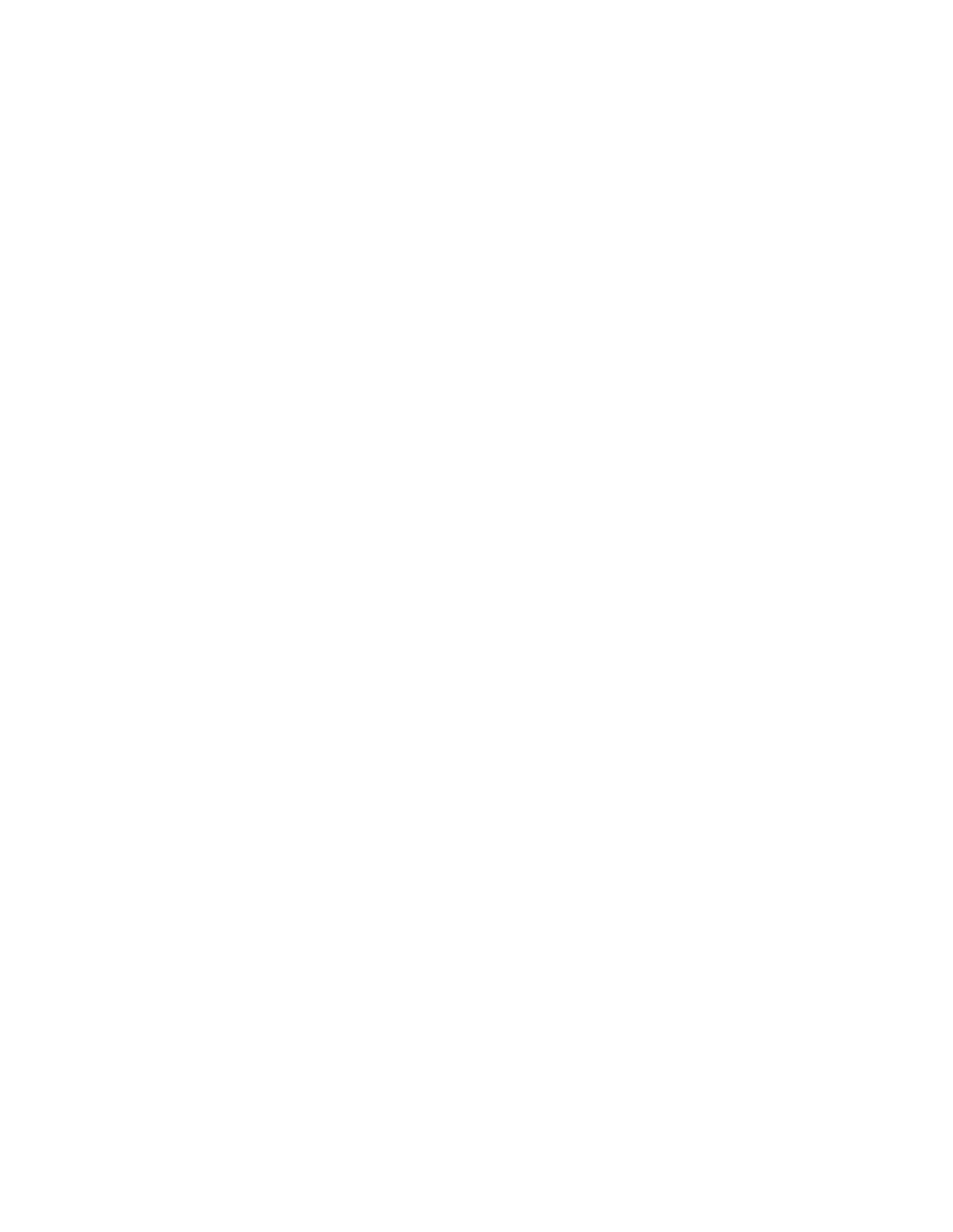## INTERNATIONAL MONETARY FUND

## COSTA RICA

## **Report on The Observance of Standards and Codes (ROSC) Fiscal Transparency Module**

Prepared by Fiscal Affairs Department

Approved by Anoop Singh and Teresa Ter-Minassian

November 6, 2007

#### **EXECUTIVE SUMMARY**

This report provides an assessment of fiscal transparency practices in Costa Rica in relation to the requirements of the IMF *Code of Good Practices on Fiscal Transparency* based on discussions with the authorities and other organizations, the authorities' response to the IMF fiscal transparency questionnaire, and other sources of information.

Costa Rica meets the requirements of the transparency code in several areas. Responsibilities across powers and levels of government are clearly specified, and the central bank is operationally independent. The legal framework underlying the public finance processes is sound, and significant progress has been made in centralizing and improving debt and cash management, updating accounting norms, and upgrading the data management systems. The budget process is well specified and publicized. The laws governing the regulation of the private sector are generally clear, tax legislation is well publicized, and taxpayers' rights are clearly spelled out in the law. The internal and external audit frameworks are sound, and the Comptroller's General office is independent and technically strong.

In other areas further efforts will be needed to improve transparency. These relate mainly to the need to enhance fiscal coordination mechanisms across general government institutions, improve the coverage and quality of budget documents, as well as of fiscal reporting, introduce a medium-term fiscal framework, and develop fiscal risk reporting and analysis. In particular:

- There is room to improve clarity of responsibilities across general government institutions to avoid duplication of functions and improve coordination.
- The budget formulation and presentation can be further improved, including by (i) integrating most general government autonomous institutions in the budget; (ii) adopting a medium-term budget framework; (iii) developing a public investment program and establishing clear principles for the evaluation and approval of investment projects; (iv) eliminating earmarked spending mandates; and (v) including a statement of fiscal risks in budget documents.
- Budget execution and reporting could be strengthened, including by (i) harmonizing the accounting standards and procurement processes across all public institutions; (ii) strengthening the monitoring and reporting of in-year execution of general government expenditure; and (iii) enhancing parliamentary oversight over budget execution.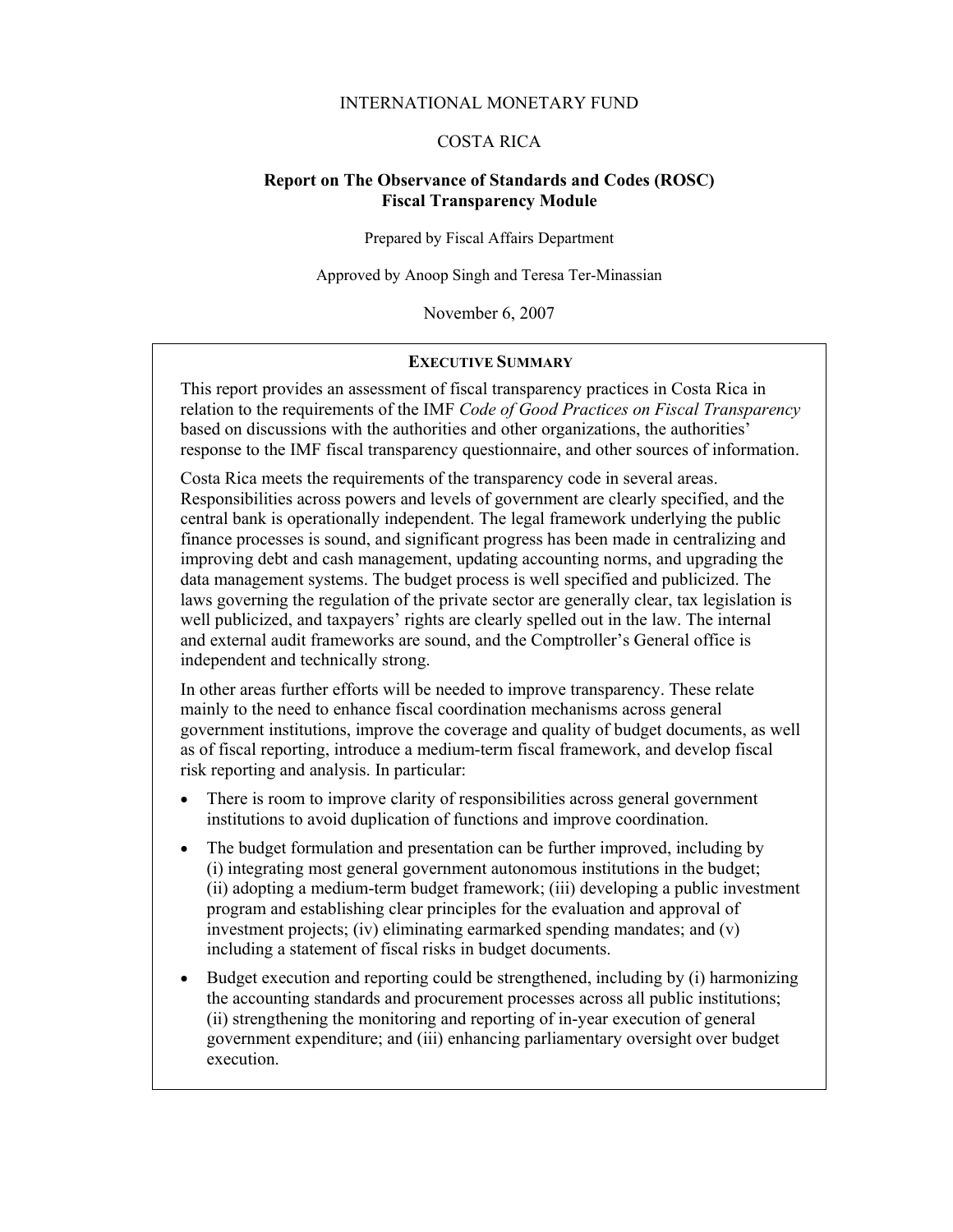2

| $\mathbf{I}$ . |                                                                                        |  |
|----------------|----------------------------------------------------------------------------------------|--|
|                | A.                                                                                     |  |
|                | <b>B.</b>                                                                              |  |
|                | $C_{\cdot}$                                                                            |  |
|                | D.                                                                                     |  |
| II.            |                                                                                        |  |
| III.           |                                                                                        |  |
|                |                                                                                        |  |
|                |                                                                                        |  |
| Tables         |                                                                                        |  |
|                |                                                                                        |  |
| <b>Boxes</b>   |                                                                                        |  |
|                |                                                                                        |  |
|                |                                                                                        |  |
|                |                                                                                        |  |
|                | 4. The Budget Preparation Process for the Budgetary Central Government 16              |  |
|                | 5. The Budget Preparation Process for Deconcentrated Units, Decentralized Institutions |  |
|                |                                                                                        |  |
|                |                                                                                        |  |
|                |                                                                                        |  |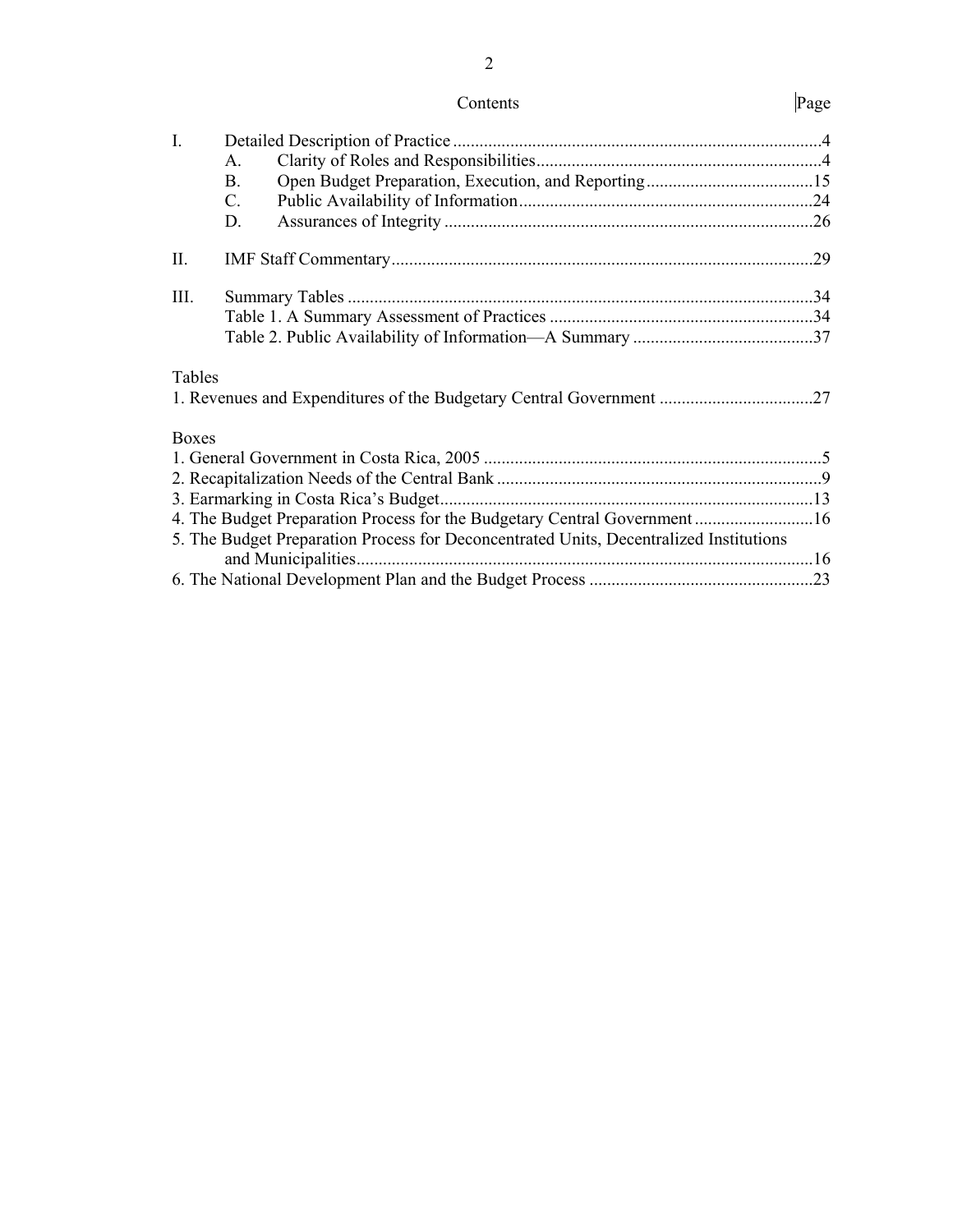## **ABBREVIATIONS AND LINKS**

| <b>AOP</b>     | <b>Annual Operating Plans</b>                                            |
|----------------|--------------------------------------------------------------------------|
| <b>ARESEP</b>  | Regulatory Authority for Public Services, http://www.aresep.go.cr/       |
| <b>CBCR</b>    | Central Bank of Costa Rica, http://www.bccr.fi.cr/                       |
| <b>CCSS</b>    | Caja Costarricense de Seguro Social, the Social Security Fund,           |
|                | http://www.info.ccss.sa.cr/                                              |
| <b>CGR</b>     | Comptroller General of the Republic, http://cgrw01.cgr.go.cr/            |
| CoA            | <b>Chart of Accounts</b>                                                 |
| <b>DGABCA</b>  | General Directorate for Asset Management and Procurement, Ministry of    |
|                | Finance, https://www.hacienda.go.cr/                                     |
| <b>DGT</b>     | General Directorate for Taxation, , https://www.hacienda.go.cr/          |
| <b>FML</b>     | Financial Management and Public Budget Law                               |
| <b>GDCS</b>    | General Directorate of the Civil Service, http://www.sercivil.go.cr/     |
| <b>GFS</b>     | <b>Government Finance Statistics</b>                                     |
| ICE            | Instituto Costarricence de Electricidad, the state electricity and       |
|                | Telecommunication company, http://www.grupoice.com/                      |
| <b>INS</b>     | Instituto Nacional de Seguros, the state insurance company,              |
|                | http://portal.ins-cr.com/                                                |
| <b>MOF</b>     | Ministry of Finance, https://www.hacienda.go.cr/                         |
| <b>NCC</b>     | National Council for Concessions, http://www.mopt.go.cr                  |
| <b>NDP</b>     | National Development Plan, http://www.mideplan.go.cr/                    |
| <b>NFPS</b>    | Nonfinancial Public Sector                                               |
| <b>NISC</b>    | National Institute of Statistics and Census, http://www.inec.go.cr/      |
| <b>NSS</b>     | National Statistics System                                               |
| <b>RECOPE</b>  | The state oil importer and refinery, http://www.recope.go.cr/            |
| <b>SIGAF</b>   | Integrated Information System for Financial Administration               |
| <b>SICCNET</b> | Sistema de Consolidación de Cifras del Sector Público Costarricense, the |
|                | information system for consolidating public sector data                  |
| <b>STA</b>     | <b>Single Treasury Account</b>                                           |
| <b>ROSC</b>    | Reports on the Observance of Standards and Codes                         |
| <b>SDDS</b>    | <b>Special Data Dissemination Standard</b>                               |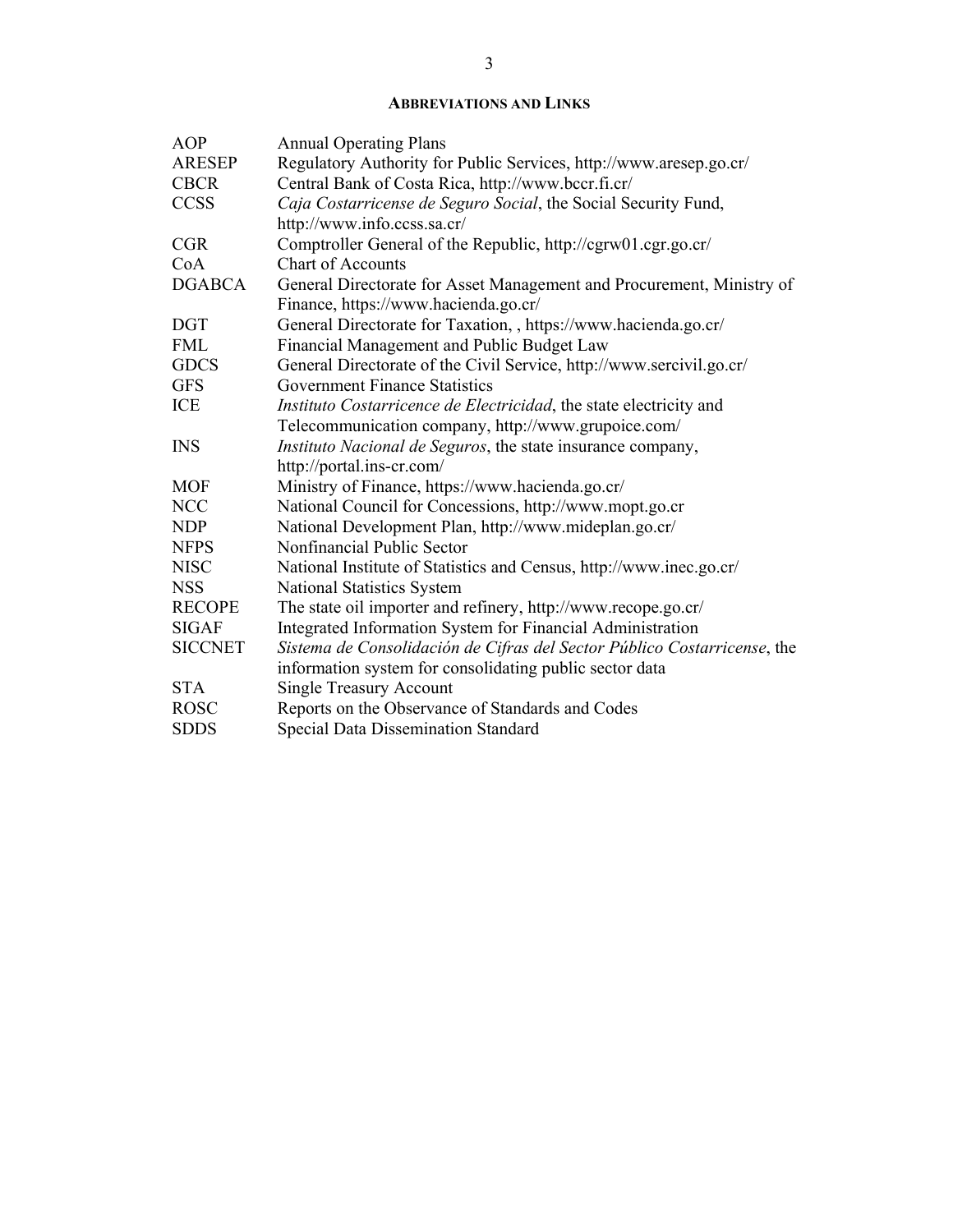# **I. DETAILED DESCRIPTION OF PRACTICE1**

#### **A. Clarity of Roles and Responsibilities**

#### **Definition of Government Activities**

 $\overline{a}$ 

1. **The general government is defined consistently with the Government Finance Statistics (GFS) principles, but its coverage in the budget process is limited.** (*1.1.1)*  The structure of the public sector and the definition of various levels of government are clearly described in an institutional classification table published on the website of the ministry of finance (MOF). It defines the general government consistently with the GFS principles (the units of general government are listed in Box 1). Within the general government, there are five concepts relevant to Costa Rica's public finance: (i) the budgetary central government (known in Costa Rica as just central government), which includes the ministries, autonomous powers and their dependencies; (ii) deconcentrated units, which are part of the administrative structure of ministries but have budgetary autonomy by law; (iii) the Government of the Republic, which consists of the above two sectors; (iv) decentralized institutions, which have full administrative and budgetary autonomy; and (v) the local governments (largely municipalities). There is also an increasing number of trust funds, which are usually set up as private entities that manage public funds, and hence not captured in the general government definition and statistics. As it is clear from the definitions, the budget covers only the budgetary central government, which accounts for some 56 percent of total general government spending.

# 2. **The clarity of roles and responsibilities within the general government are hampered by its fragmented administrative organization.** (*1.1.1*)

The Constitution allows for the establishment of public institutions with administrative autonomy, and these have proliferated as the central administration devolved many of its inherent functions—by way of gaining flexibility in the budgetary process—to satellite units that have been given budgetary and/or administrative autonomy through legislation. Excluding municipalities, there are about 120 decentralized and deconcentrated institutions in the general government. Their budgets are not subject to direct legislative oversight but, instead, must be approved by the Comptroller General of the Republic (CGR). There seems to be little policy coordination between the ministries and the decentralized units in their sector, with unclear responsibility for policy objectives and potential for duplication of functions.<sup>2</sup>

<sup>1</sup> Discussions on fiscal transparency were held in San José during March 14–29, 2007. The mission team comprised Ms. Cebotari and Mr. Velloso (both FAD), and Messrs. de la Torre and Estrella (both members of FAD's expert roster). The team met with Vice-President and Planning Minister Casas, Finance Minister Zúñiga, Central Bank of Costa Rica President Gutiérrez, Comptroller General of the Republic Aguilar, Congresswoman Charpentier, and other officials from various government ministries and departments, as well as officials and representatives of state-owned enterprises, such as ICE, RECOPE, and Banco Nacional, regulatory agencies, such as ARESEP, and the academic and business communities.

 $2^{2}$  For instance, there are 30 different public institutions involved in social policies and poverty reduction, 11 in the health sector, 12 in infrastructure and transportation, in addition to the respective line ministries (National Development Plan, 2006–10, p. 30).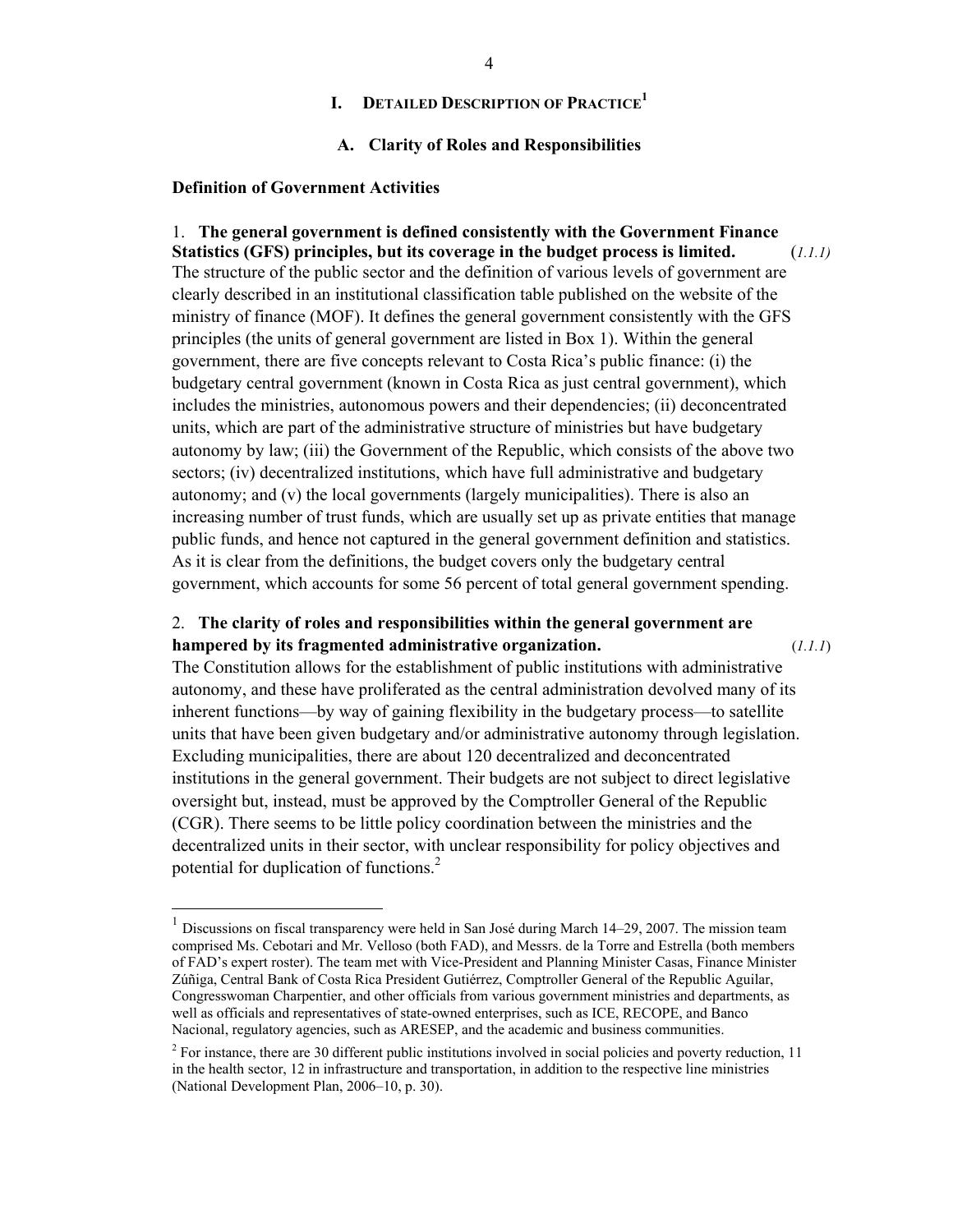3. **Government holdings of fully-owned corporations and equity are extensive, and there is no single entity that monitors ownership or coordinates policies.** (*1.1.5, 2.1.4*) The government owns three commercial banks (accounting for some two-thirds of total banking system assets), over 20 other financial corporations, and 16 nonfinancial corporations. Many public corporations enjoy monopoly positions in important sectors of the economy, such as electricity and telecommunications (*Instituto Costarricence de Electricidad*, ICE), hydrocarbons (the oil importer and refinery, RECOPE), and insurance (*Instituto Nacional de Seguros* INS). These holdings are generally limited to sectors that have been historically associated with public service provision.<sup>3</sup> There is no single entity in the government that is responsible for monitoring ownership and coordinating policies, and equity participations are not clearly reported.<sup>4</sup> Information on equity holdings can only be found from the annual reports of the various public corporations, which in turn can be identified from the institutional classification of the public sector. There is no reporting on government equity holdings in the budget documentation.

| <b>Box 1. General Government in Costa Rica, 2005</b>                                                                                                                                                              | Number | Expenditures<br>(percent of GDP) |
|-------------------------------------------------------------------------------------------------------------------------------------------------------------------------------------------------------------------|--------|----------------------------------|
| General government in Costa Rica comprises the following:                                                                                                                                                         | 247    | 25.4                             |
| <b>Budgetary central government</b> : Ministries, President's office,<br>Parliament and its dependencies, Judiciary, the Supreme Electoral<br>Tribunal                                                            | 24     | 14.3                             |
| <b>Deconcentrated Units:</b> including the National Road Council<br>(Conavi), the National Council for Concessions, and the Social<br>Development Fund (Fodesaf)                                                  | 73     | 1.4                              |
| Decentralized Institutions: including the Social Security Fund<br>(CCSS), universities, the public service regulator (ARESEP),<br>institutes for tourism (ICT), learning (INA), agricultural development<br>(IDA) | 48     | 8.8                              |
| <b>Local Governments</b>                                                                                                                                                                                          | 102    | 0.9                              |

*Sources: Annual Report of the CGR (2005) and MOF.*

 $\overline{a}$ 

# 4. **The relationships between government and public nonfinancial and financial corporations are clear.** (*1.1.4)*

General government is clearly separated from public corporations operating in both the financial and nonfinancial sectors. The operation and management of the state-owned banks are governed by the banking  $law$ , while those of the remaining financial and

<sup>3</sup> The most obvious exception is the monopoly on the production of alcohols, *Fábrica Nacional de Licores*  (FANAL).

<sup>&</sup>lt;sup>4</sup> Under international best practice, the management of government equity holding would usually be centralized in a specialized and independent holding and management company. The goals and activities of such a company would be defined by a legal framework and brought at arms-length of day-to-day government activities.

<sup>5</sup> *Ley Organica del Sistema Bancario Nacional*, No. 1644.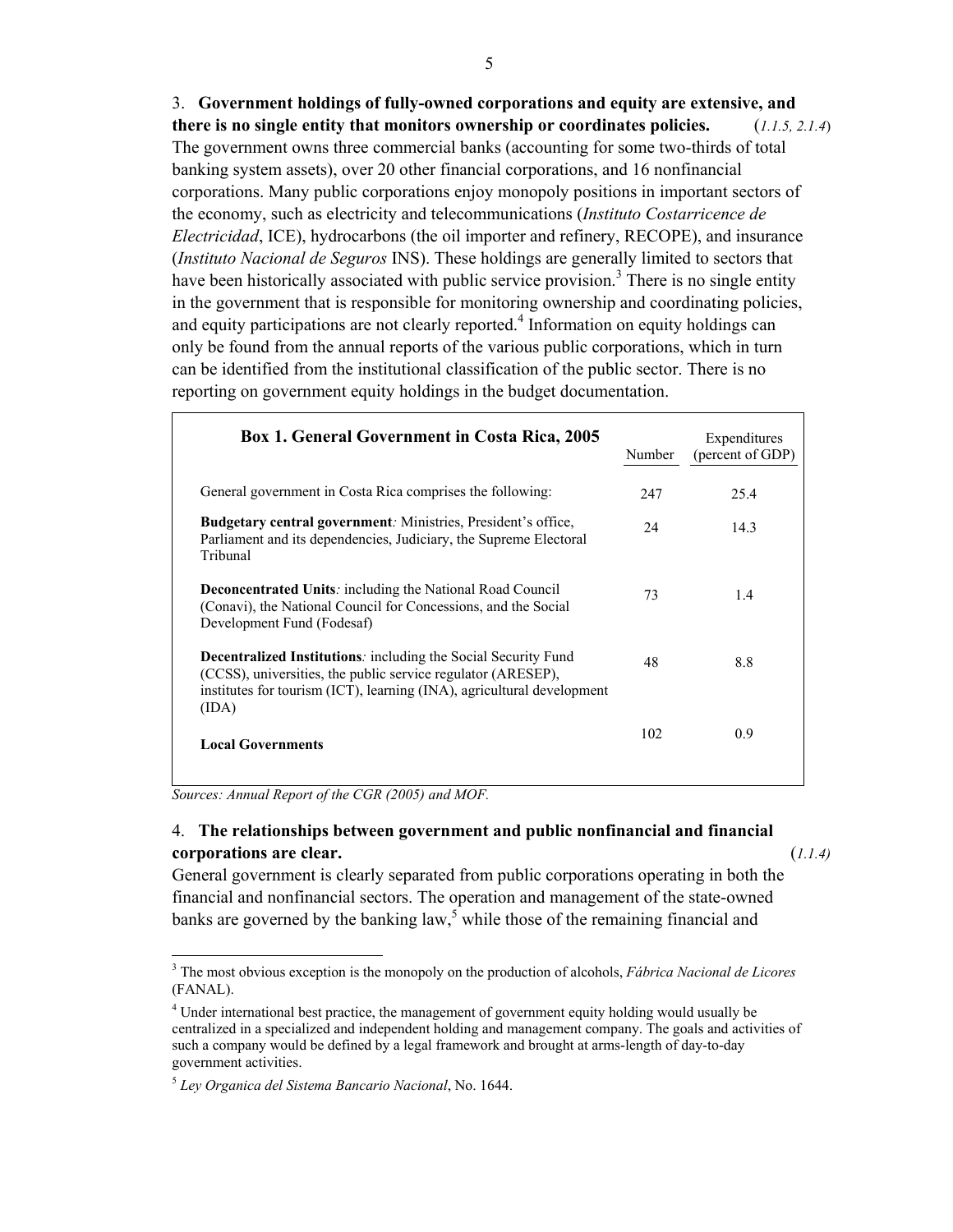nonfinancial corporations are governed by special legislation, which, however, makes it challenging to ascertain fully the government's overall relations with the sector. Despite having their boards of directors appointed by the government, public corporations operate largely on a commercial basis, do not make transfers to the budget, $6$  and do not enjoy special tax exemptions. Tariffs on public utilities are required by law to be set at least at cost recovery levels, although in practice cross-subsidization within sectors exists. The framework governing the budget process for the public corporations is clearly set in the legislation, $<sup>7</sup>$  and public corporations are generally subject to the overall budget guidelines</sup> set by the budgetary authority, $<sup>8</sup>$  which also monitors their finances and performance. The</sup> budget of public corporations is approved and performance audited by the  $CGR$ , and their borrowing and procurement are subject to the same requirements as all public sector institutions.

## **Government relations with nonfinancial public corporations and the private sector**

5. **Public nonfinancial corporations carry out limited quasi-fiscal activities (QFAs).** (*1.1.4)* The legislation requires that all public tariffs (set by the regulatory authority for public services, ARESEP) cover reasonable costs.<sup>10</sup> The tariff-setting process appears clear and transparent. While tariffs are adjusted in line with costs, the system has inherited notable cross-subsidization of various products within the same enterprise. For instance, in the case of hydrocarbons, lower-than-market diesel prices are offset by higher prices for gasoline, LPG and asphalt; in telecommunications, cheaper fixed-line telephones have been subsidized by wireless and international call services; and, in electricity, low residential tariffs are offset by higher industrial tariffs. Cross-subsidization has so far not affected the overall performance of state-owned enterprises, which are profitable as a whole and do not rely on transfers from the budget.<sup>11</sup> The authorities recently took measures to correct the misalignment in hydrocarbon prices, and these are expected to be fully in line with international prices by end-2007.

# 6. **While there is no active privatization program, the government is committed to revamping the legal framework for concessions and opening up the insurance and telecommunications sectors.** (*1.1.5)*

 $<sup>6</sup>$  However, state-owned banks are required by law to transfer 18 percent of their profits to three public</sup> institutions promoting social development.

<sup>&</sup>lt;sup>7</sup> Financial Management and Public Budgets Law, No. 8131, and its regulations.

<sup>&</sup>lt;sup>8</sup> Financial corporations are not covered by the budget guidelines. Most recently, ICE has also been exempt from the guidelines by way of allowing it to undertake much needed infrastructure investment.

<sup>&</sup>lt;sup>9</sup> Budget approval by CGR is largely limited to a check of its consistency with the budget guidelines issued by the budget authority and to the legality of various spending items, and does not involve policy or operational aspects.

<sup>&</sup>lt;sup>10</sup> Law No. 7593 regulates the activity of ARESEP and the tariff-setting process. According to the law, the ARESEP Board is appointed by the government, but in the recent past ARESEP has shown independence from the government. Draft legislation currently in the Assembly seeks to strengthen the formal independence of ARESEP.

 $11$  No information is available publicly on the extent or financial impact of cross-subsidization.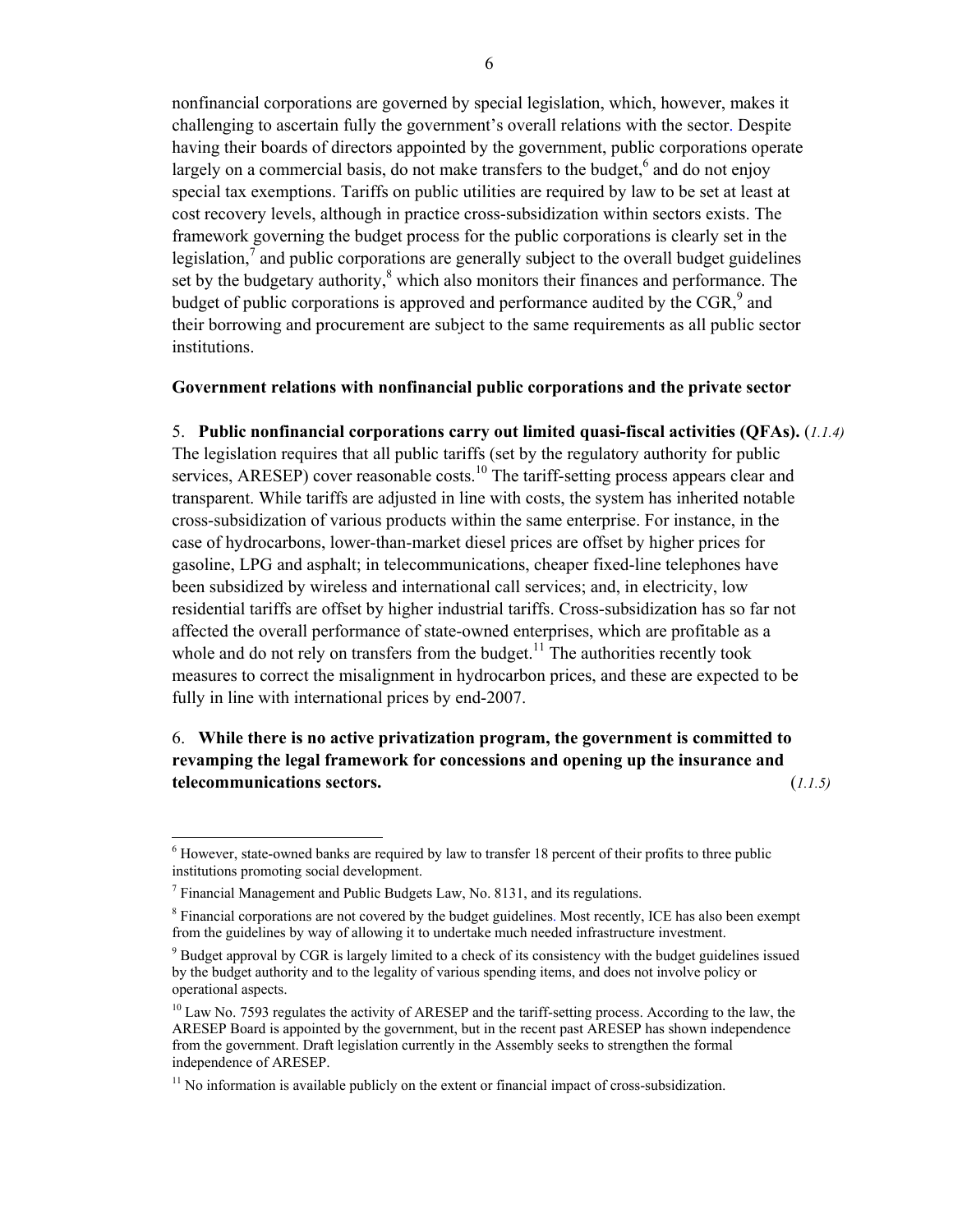There is no legal framework for privatization, but draft legislation in the Assembly envisages opening up the telecommunications and insurance sectors to competition, as required under the impending DR-CAFTA agreement. The current framework for concessions, including PPP-type arrangements, is detailed in the Law on Concessions.<sup>12</sup> The entity responsible for concessions is the National Council for Concessions (NCC), whose board comprises the minister of public works and transport, the minister of finance, the minister of planning, the president of the central bank, and three other members representing civil society. Several legal challenges, including of land expropriations and of the terms of the contracts, have adversely affected the actual implementation of the program of concessions; only one concession is so far fully operational.<sup>13</sup> The initial payment received under this concession was used for severance payments and was not accounted for in the central government's budget. The government has presented to the Assembly a draft law aimed primarily at simplifying the concession process and giving more operational independence to the NCC.

# 7. **Laws and processes governing the regulation of the nonfinancial private sector are generally clear.** (*1.1.5)*

Costa Rica has undertaken substantial reforms aimed at improving the procedures and regulatory environment in which the private sector operates. The Law on Consumer Protection and Competition (No. 7472) created the national deregulation commission, with the main goals of deregulating and simplifying procedures, and the Law on the Protection of Citizens from Excessive Requirements and Administrative Procedures (No. 8220) established important new instruments for protecting private sector activity, including the principle of "positive silence" in public administration decisions. However, in sectors with significant state presence, a coherent and clear legal framework needs to be further developed. For instance, according to a recent World Bank report on the investment climate in Costa Rica, $^{14}$  there appears to be a lack of clarity on legal rights for independent power generators, and there are legal gaps and preferential treatments in the allocation of rights for the use of hydro resources. In addition, rice producers currently benefit from a monopoly over the importation of rice (to meet demand in excess of what can be produced domestically), which hinders competition in this market and renders state support to rice producers nontransparent.<sup>15</sup>

<sup>&</sup>lt;sup>12</sup> *Ley General de Concesión de Obras Publicas con Servicios Públicos, No. 7762. The law defines* concessions quite broadly to include arrangements whereby third parties (public, private or mixed) execute and finance public investments, and provide associated services as applicable; these are consistent with PPP-type arrangements.

<sup>&</sup>lt;sup>13</sup> The San José-Caldera and the San José-San Ramón road concessions were granted, respectively, in 2001 and 2002, but construction of those roads has yet to begin. The Calderas Port, the only successful concession granted under the Law on Concessions, was transferred to the private sector last year, almost six years after its concession process was initiated.

<sup>&</sup>lt;sup>14</sup> Costa Rica Investment Climate Assessment, World Bank Report No. 35424-CR of November 15, 2006.

<sup>&</sup>lt;sup>15</sup> Law No. 8285 of May 2002.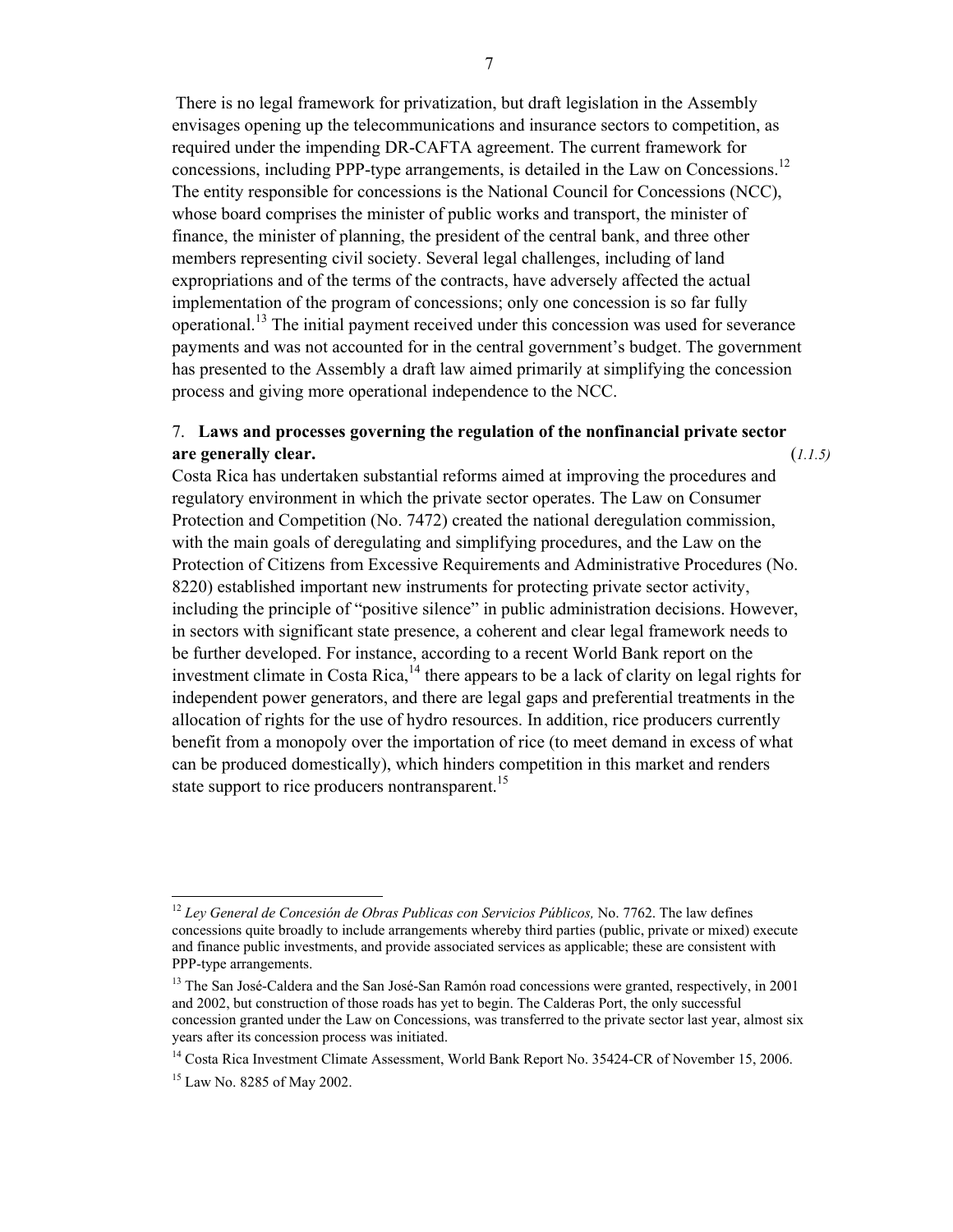#### **Government relations with the central bank and public financial sector**

# 8. **The Central Bank of Costa Rica (CBCR) is operationally independent, and its**

**financial relationship with the government is clearly defined in law.** (*1.1.4)* The CBCR Organic Law<sup>16</sup> establishes the administrative independence of the central bank and states that its main objective is to maintain the internal and external stability of the currency. However, the central bank's large quasi-fiscal losses have complicated the management of monetary policy<sup>17</sup> (Box 2). The CBCR board is composed of seven members, including the president of the central bank and the minister of finance. The CBCR president is appointed by the government for a period of four years, but could be removed at any time at the discretion of the president of the Republic. The other five members of the CBCR board are proposed by the executive branch and ratified by the Assembly to serve staggered periods of 90 months. The budget of the CBCR is approved by its board and ratified by the CGR. Article 10 of the CBCR Organic Law clearly spells out rules for the use of central bank profits, and no profit transfers to the budget are envisaged in the law. The central bank is forbidden to finance the government in amounts in excess of 5 percent of the national annual budget, and any such financing must be reported immediately to the Assembly. In practice, the CBCR has not financed the budget for at least a decade. The central bank provides remunerated treasury services to government, but single treasury account (STA) balances at the central bank are not remunerated.

#### 9. **Public financial corporations do not carry out noteworthy QFAs.** (*1.1.4*)

As mentioned above, government presence in the financial sector is extensive. The stateowned banks, which account for some two-thirds of total bank assets, operate on a commercial basis and do not engage in QFAs, although they enjoy a privileged position in the market relative to the private banks.<sup>18</sup> Any limited lending at non-market rates is done only with full compensation by the public entities promoting the lending.

<sup>16</sup> *Ley Organica del Banco Central*, No. 7558 of November 1995.

<sup>&</sup>lt;sup>17</sup> Information about CBCR's net worth position and quasi-fiscal losses is available on its website on a monthly basis.

<sup>&</sup>lt;sup>18</sup> There is a blanket deposit guarantee for state-owned banks; private banks are required to place 17 percent of their deposits in state-owned banks in the form of partially-remunerated deposits (at half of the average deposit rate in the banking system); and all public sector entities are required to use state-owned banks for their banking needs.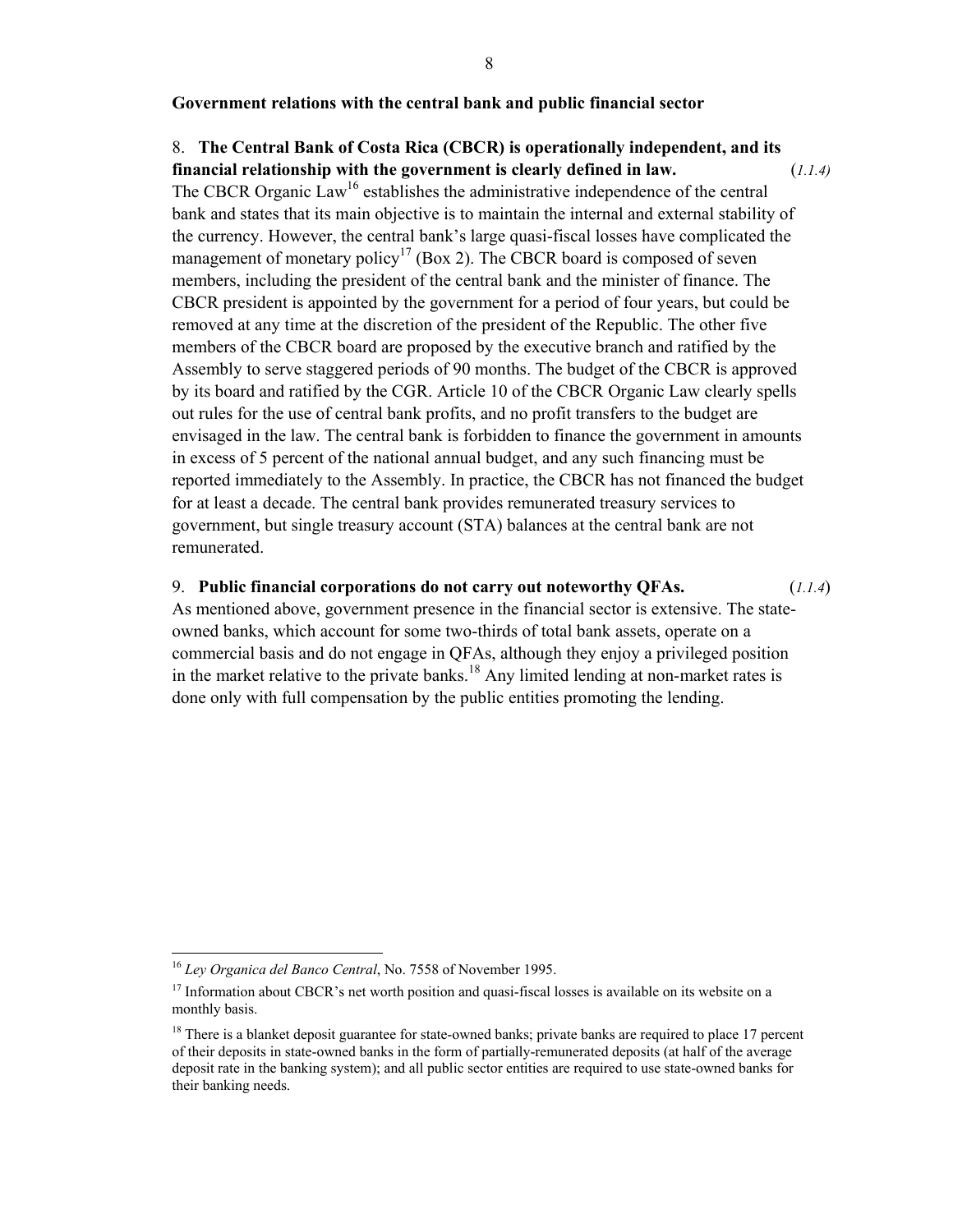#### **Box 2. Recapitalization Needs of the Central Bank**

The CBCR has a large negative net asset position, resulting in sizable quasi-fiscal losses. The central bank's negative net worth is estimated at US\$ 2.2 billion (more than 10 percent of GDP) as of end-2006, with quasi-fiscal losses of around 1.2 percent of GDP in 2006. The main factors behind the negative net worth include:

- a. a large accumulation of liabilities during the 1980s due to the issuance of debt to cover losses from foreign exchange subsidies for debt service and imports by public sector entities, and from the provision of subsidized credit to the government and the private sector;
- b. an accumulation of non-earning assets in the 1990s related to short-term credits to Nicaragua (3 percent of GDP) and the liquidation of a state-owned bank (1 percent of GDP); and
- c. the costs associated with sterilized intervention in the foreign exchange market through open market operations carried out with central bank bonds.

Large quasi-fiscal losses complicate the management of monetary policy. In particular, these losses tend to: (i) inhibit a lasting reduction in inflation because the inflation tax continues to be an important source of financing; (ii) complicate the policy response to adverse shocks because a tightening of credit conditions would worsen the quasi-fiscal balance; and (iii) prevent a full shift to open market operations (in an attempt to reduce sterilization costs, the central bank has raised nonremunerated reserve requirements up to 15 percent, the maximum allowed, de facto imposing an intermediation tax on banks).

Previous efforts to address the central bank's quasi-fiscal losses have proven insufficient, and the central bank still needs to be recapitalized in amounts sufficient to restore its long-term solvency in a low inflation environment. The current administration has been engaged in serious efforts to address the quasi-fiscal losses and has drawn up a comprehensive recapitalization plan; this had to be shelved, however, until congressional approval of a proposed tax reform package could provide adequate resources to finance it. In April 2007, the authorities announced a shorter-term recapitalization plan that envisages some transfer of resources during 2007–08, by way of ensuring that immediate inflation objectives are met.

#### **Fiscal management relations among the branches of government**

# 10. **The fiscal roles of the executive, legislative and judicial branches are clearly defined in law.** (*1.1.2)*

The Constitution assigns to the Assembly the approval of the central government's budget, with the power to increase total budgeted spending only if offsetting revenues are identified. The Assembly also has the exclusive right to approve taxes and is required to approve all external loans of public sector institutions. All disputes related to the budget process as set out in the Constitution are resolved by the constitutional chamber of the supreme court of justice (*Sala Constitucional*),<sup>19</sup> which has been very active in the fiscal area.

 $\overline{a}$ <sup>19</sup> See the Organic Law of the Judicial Power, No.7333.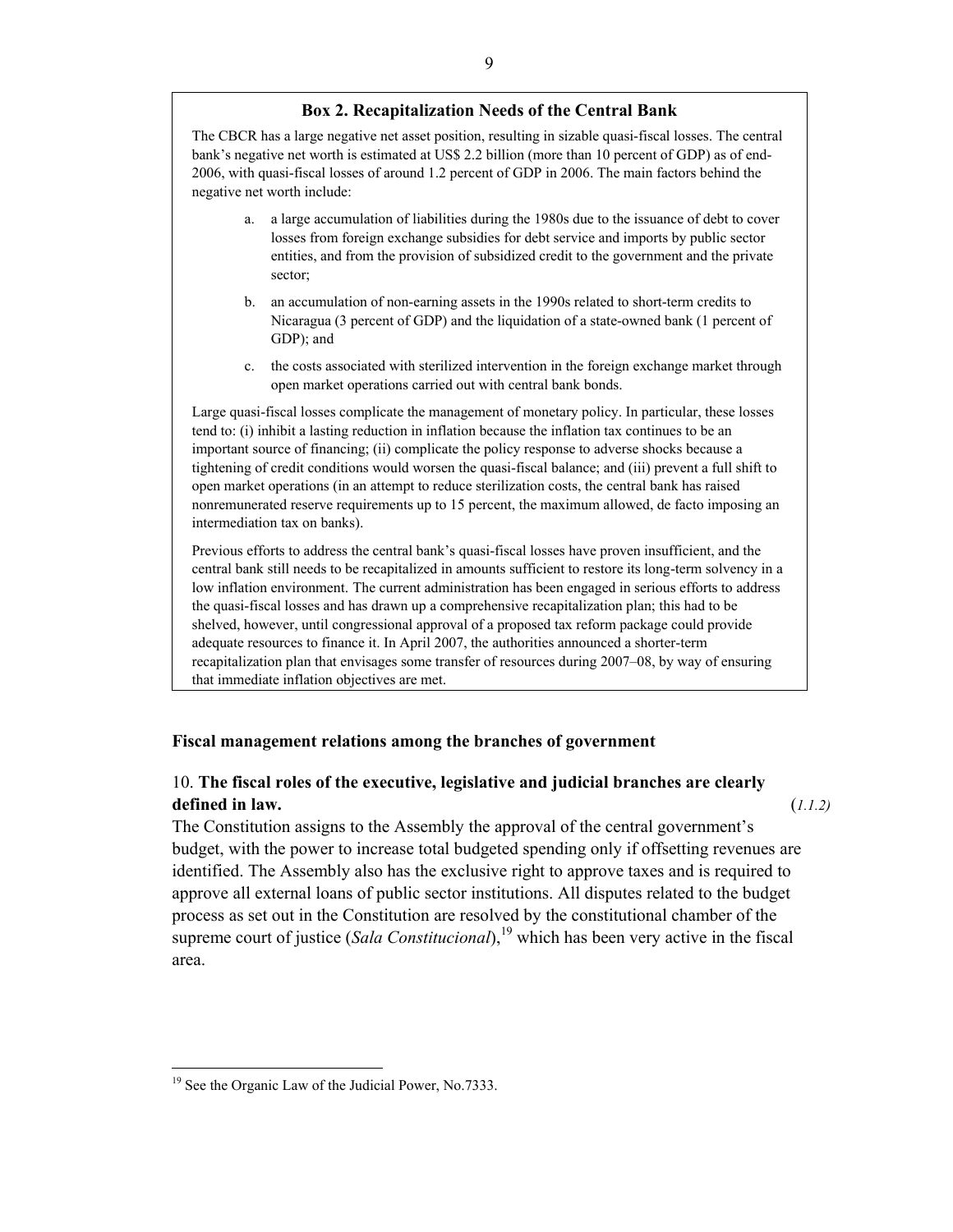## **Fiscal management relations among different levels of government**

## 11. **The responsibilities of different levels of government are relatively well defined.** (*1.1.2)*

There are 102 local governments, but these are small and account for less than 4 percent of general government spending. Article 170 of the Constitution assigns 10 percent of national government revenue to municipalities, but in the absence of a law that would devolve expenditure responsibilities to them (as required by the Constitution) this provision is not in effect. Municipalities provide traditional municipal services, such as maintenance and development of local roads and parks, waste collection, local power provision, and police services, and obtain revenue from various charges for these services,  $2^{0}$  from own taxes they can introduce with the approval of the Assembly, and from earmarked shares of various taxes.<sup>21</sup> While these shares and their distribution among the municipalities are not clearly defined, $^{22}$  the amounts involved are small. The Constitution establishes that municipal governments approve their own budgets, with its subsequent endorsement and monitoring of execution by the CGR.

#### **The legal and administrative framework for budget management**

#### 12. **The overall budget framework is clear but fragmented:** (*1.2.1)*

• The Constitution provides the basis for the budgetary process by: (i) establishing the deadlines for the presentation of the budget to the Assembly and its approval; (ii) giving the Assembly responsibility for approving the budgets of the ministries, autonomous powers (Assembly, supreme court of justice and the election tribunal) and their dependencies (i.e., budgetary central government), which are prepared by the executive; (iii) requiring that budgetary allocations to education be at least 6 percent of GDP, to municipalities 10 percent of government revenue, and to the judiciary 6 percent of government revenue; (iv) allowing the Assembly to modify overall spending limits only if offsetting revenues are identified; (v) setting deadlines for final account submission to the CGR and to the Assembly. The Constitution also sets a separate budget track for the institutions outside the budgetary central government: it gives the CGR responsibility for approving the budgets of the municipalities, autonomous institutions (state-owned banks and insurance companies, state universities, the Social Security Fund (*Caja Costarricense de Seguro Social*, CCSS) and other institutions to whom autonomy is granted by law), whose budgets are not approved by the Assembly. Finally, the Constitution gives CGR responsibility for the external audit of all public sector institutions, establishes the principles of the STA under the management of the Treasury and of the use of public tenders for all

  $20$  As set in the Law on Municipalities, No. 7794.

<sup>&</sup>lt;sup>21</sup> For example, municipalities receive up to 7.5 percent of the fuel tax (Law No. 8114), and a share of the fees on banana exports (Law No. 7317), exit tax (Law No. 8316), and transit penalties (Law No. 7331).

<sup>22</sup> The *Ley de Simplificación y Eficiencia Tributaria*, No. 8114, assigns up to 7.5 percent of the fuel tax to municipalities, but the actual share is determined as a residual after road spending is accommodated. Although the same law defines how the share of the fuel tax should be divided up among municipalities, in practice transfers are made directly to a council of municipalities, which then distributes the proceeds among the municipal governments.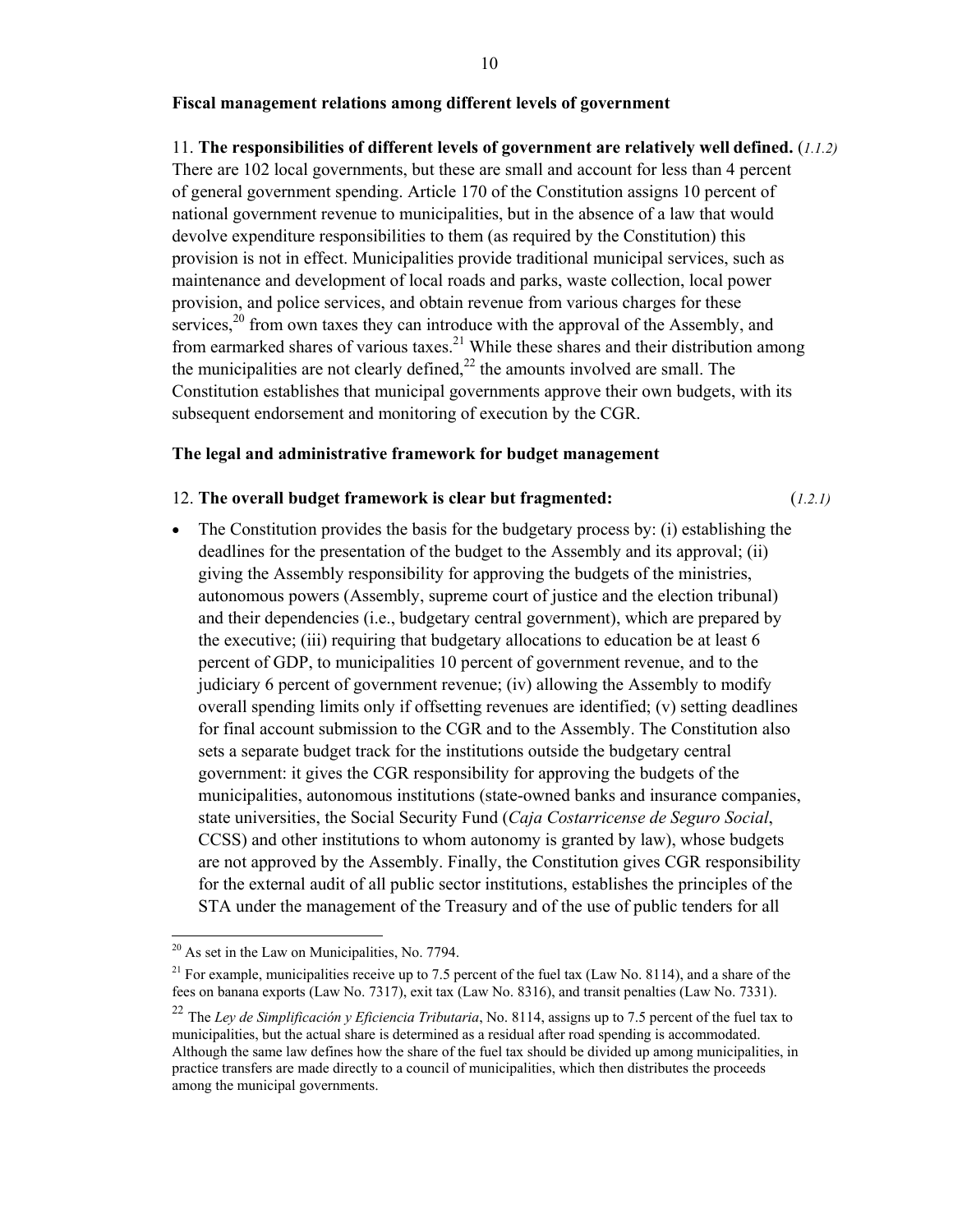purchases by public institutions (with exceptions established in law), and establishes the financing of the CCSS through mandatory contributions of employees and employers, and through residual budget financing of its deficit.<sup>23</sup>

- The framework for public financial management is further developed in the Financial Management Law  $(FML)^{24}$  and its regulations.<sup>25</sup> These guide public sector financial management with regard to the budget process, cash management and the STA, public sector debt, government accounting, and public sector assets. Each of these systems is managed by a general directorate in the MOF, whose functions are clearly defined and regulated. While the provisions of the law apply to all public sector institutions, the FML limits the oversight of the MOF to the central government, autonomous powers, and their dependencies (i.e., budgetary central government). Oversight responsibility for the institutions outside the budgetary central government is given to CGR, which oversees accounting, procurement, and budgeting procedures of these institutions, and approves their budgets.
- With a view to coordinating policies across budgetary and nonbudgetary institutions, the FML gives the budgetary authority—a collegiate body consisting of the minister of finance, the planning minister, and a third minister chosen by the President of the Republic, whose technical secretariat operates from the MOF—the power to oversee overall public sector spending and issue annual budget guidelines to the public sector, although a large number of institutions (universities, municipalities, CCSS, banks, and some nonfinancial corporations) are exempt from these guidelines. The annual budget guidelines set the overall spending envelope for the public sector institutions and are issued by end-March of each year. Overall, the legal framework for fiscal management is oriented toward the fulfillment of financial objectives and legal compliance.

13. **Extrabudgetary activities are extensive and the mechanisms for the coordination and management of budgetary and extrabudgetary activities are partially in place.** (*1.1.3)*  Extrabudgetary activities are largely those related to the deconcentrated and decentralized institutions that have budgetary autonomy and are not included in the Assembly-approved budget, as well as some trust funds that are not captured in the public sector statistics. Although these autonomous institutions are responsible for preparing their own budgets, they are in principle subject to the annual budget guidelines issued by the budgetary authority. In practice, however, many institutions have been exempt from these guidelines, including the CCSS.<sup>26</sup> Apart from the overall budget envelope set by the

 $2<sup>23</sup>$  The Constitution regulates constitutionally-mandated earmarking for education, municipalities, and the judiciary in Articles 78, 170, and 177, respectively; government budgeting in Articles 176–81; the provisions with regard to the CCSS in Articles 73 and 177; and treasury operations in Articles 185–87.

<sup>24</sup> *Ley de Administración Financiera de la Republica y Presupuestos Públicos*, No. 8131 of October 16, 2001.

 $^{25}$  Decree No. 30058-H-MP-PLAN of April 9, 2002; amended by Decree No. 32988-H-MP-PLAN of April 18, 2006.

 $^{26}$  For instance, the CCSS, a decentralized institution, is the main part of the general government outside the Assembly-approved budget process. It manages resources amounting to 8 percent of GDP, mainly collected (continued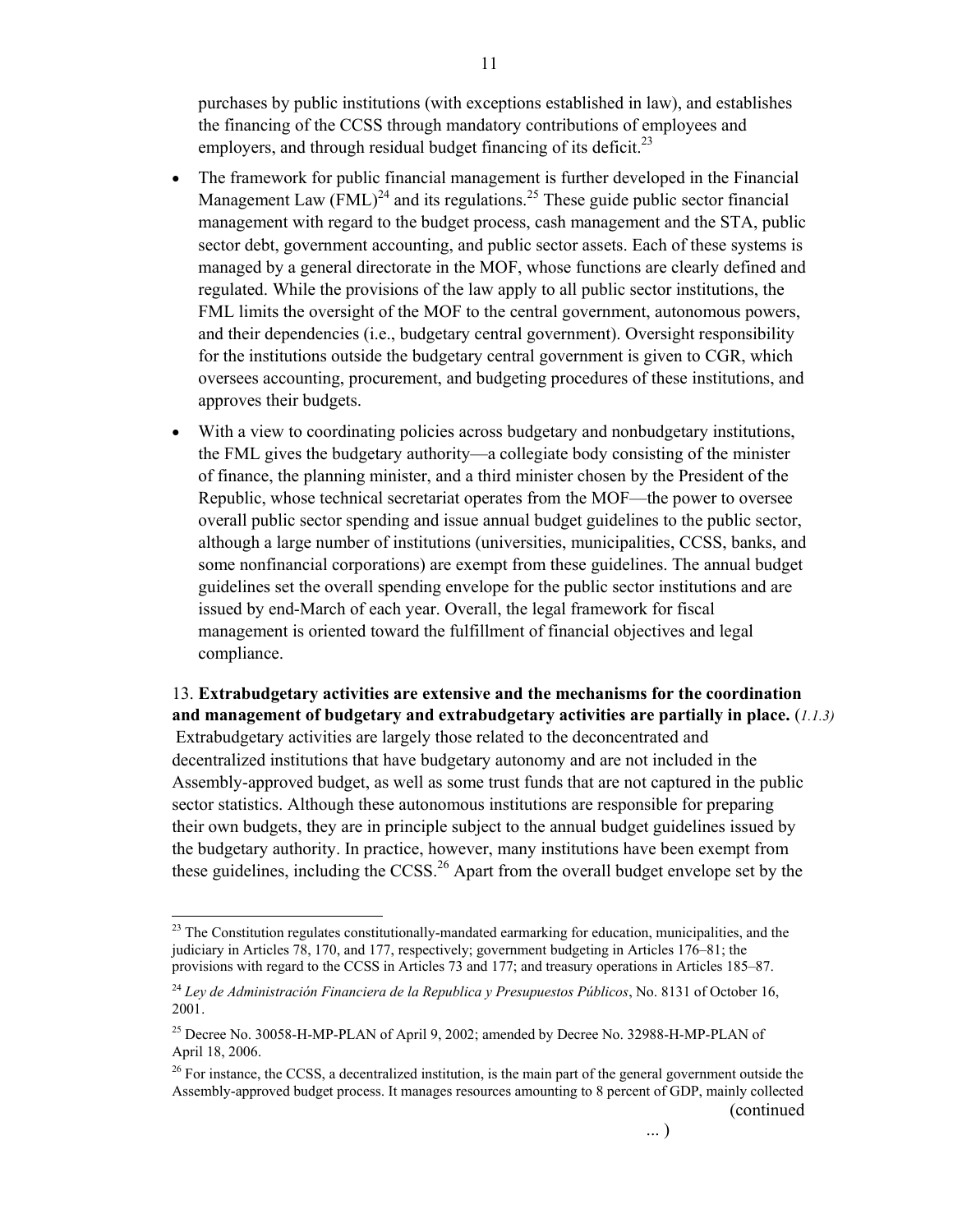budgetary authority, there seems to be little coordination of policies across budgetary and extrabudgetary institutions.

#### 14. **There is significant revenue earmarking in the budget.** *(1.1.3)*

Legal spending mandates (*destinos especificos*) are estimated to earmark some threequarters of available revenue. Together with nondiscretionary spending, this would bring mandatory spending in the budget to over 100 percent of revenue. Apart from contributing to substantial budget rigidity, this renders the budgetary process nontransparent and gives misleading assurances to the public that legal spending mandates can be undertaken (see Box 3 for a more detailed discussion). It also forces a discretionary scaling-down of mandates and puts the fiscal authorities in a difficult legal position. Draft legislation has been prepared by the government to phase out unfunded spending mandates created by legislation, to help restore the budget process as the proper place for defining spending priorities subject to available resources.

## **The legal and administrative framework for tax policy and administration**

15. **The legislative basis for taxation is generally clear and comprehensive, but tax exemptions are extensive and tax expenditures are not reported.** (*1.2.2)*  Article 121 of the Constitution establishes that only the Assembly can create taxes, and Article 5 of the Tax Code<sup>27</sup> specifies that the Assembly can create, modify, or repeal taxes. Four major categories of taxes are collected: (i) on income (both personal and corporate); (ii) on goods and selected services (general sales tax and excises); (iii) on property; and (iv) on imports. In addition, the CCSS collects mandatory contributions for pension and health. The income tax has several exemptions (including to enterprises in free trade zones,  $^{28}$  industrial cooperatives, and labor associations), and firms are subject to different rates (according to their level of gross income). The general sales tax is an imperfect VAT in that: (i) its tax credit system is based on the physical (rather than financial) usage of intermediate products in the production process; and (ii) many goods and most services are not subject to the general sales tax.  $^{29}$  The government has organized better the system of tax exemptions with the creation of Exonet, an online software that taxpayers must use to apply for tax exemptions, and currently more than 150 types of exemptions are covered by Exonet. The tax administration does not have a global estimate of foregone revenue due to tax exemptions, and partial estimates are available for the cost of income tax exemptions (neither these estimates nor the methodology used in the calculation is published).

through mandatory social contributions, and its budget is prepared by the CCSS board and approved by the CGR.

<sup>&</sup>lt;sup>27</sup> Code on Norms and Tax Procedures, Law No. 4755.

 $28$  The exemption is 100 percent for the first eight years and 50 percent for the next four years. In nondeveloped areas, the exemption is 100 percent for 12 years and 50 percent for the next four years. Exemption periods can be extended according to minimum reinvestment requirements.

 $29$  General sales tax exemptions include items in the basic basket of consumption, medicines, veterinary products, agricultural inputs and machinery, and fishing inputs.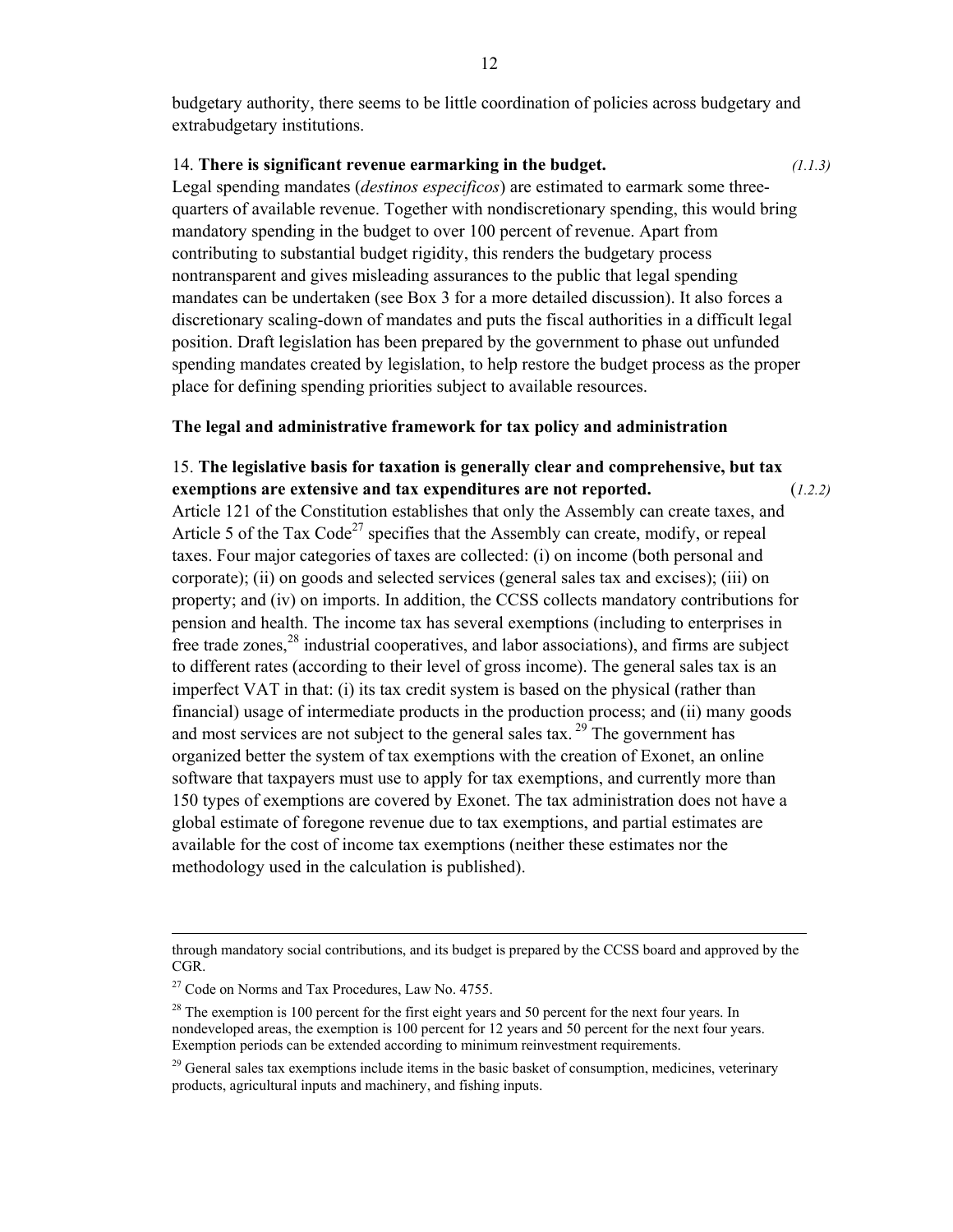#### **Box 3. Earmarking in Costa Rica's Budget**

The transparency and efficiency of the budgetary process in Costa Rica is hampered by pervasive earmarking. It is estimated that earmarked spending mandates account for some ¾ of available revenues in 2007. Together with nondiscretionary spending on wages, pensions and interest, this brings mandatory spending in the budget to potentially 160 percent of available revenues  $\frac{1}{1}$  (Table A). Apart from contributing to substantial budget rigidity, this introduces significant opacity into the budget because it gives misleading assurances that the spending mandates could be undertaken. The implementation of these mandates is clearly unfeasible, and in practice the government has accommodated about half of the total spending earmarked by legislation, forced to exercise discretion in the allocation of the scarce resources.

There are two main sources of earmarking—the constitution and the tax legislation—that together assign some 10 percent of GDP to specific spending objectives:

- The Constitution requires that (i) at least 6 percent of GDP be spent on education every year (Article 78); and (ii) at least 6 percent of budgeted revenues (equivalent to about 0.8 percent of GDP) be transferred to the judiciary (Article 177).
- There are, in addition, 33 laws that create 56 spending mandates without always identifying their funding sources. The total size of such mandates is estimated at some 3 percent of GDP (Table A).

Given the infeasibility of meeting these mandates within the envelope of available resources, these could only be partially included in the annual budget. Some of the executive's decisions to scale down the mandates have been appealed in the constitutional court, whose decisions—until about 2004—were supportive of the executive's right to only budget the amounts within existing resources. More recent decisions, however, have tended to insist on the executive's legal obligation to fully budget the mandates.

The authorities have prepared a draft "Law on Fiscal Transparency" for submission to the assembly that seeks to eliminate all unfunded spending mandates created by legislation.

 $\mathcal{L}_\text{max}$  , where  $\mathcal{L}_\text{max}$  and  $\mathcal{L}_\text{max}$ 

| Table A. Mandated Earmarking in the 2007 Budget |                          |                                       |
|-------------------------------------------------|--------------------------|---------------------------------------|
|                                                 | Percent of<br><b>GDP</b> | $\overline{N}^{\circ}$ of<br>mandates |
| <b>Total Earmarked Mandates</b>                 | 9.9                      | 58                                    |
| <b>Earmarking in legislation</b>                | 3.1                      | 56                                    |
| Sales tax                                       | 12                       | 2                                     |
| Fuel tax                                        | 06                       | 3                                     |
| Housing Bank 1/                                 | 06                       | 1                                     |
| Income tax                                      | 0.4                      | 6                                     |
| Other                                           | 0.4                      | 44                                    |
| <b>Earmarking in constitution</b>               | 6.8                      | 2                                     |
| Education                                       | 60                       | 1                                     |
| Judiciary                                       | 08                       | 1                                     |
| <b>Memorandum Items:</b>                        |                          |                                       |
| Nondisretionary spending                        | 12.5                     |                                       |
| Wages                                           | 5.9                      |                                       |
| Pensions                                        | 2.7                      | .                                     |
| Interest                                        | 3.9                      |                                       |

Source: Ministry of Finance and staff estimates.

1/ Assigned 3 percent of total budget spending.

1/ This estimate exaggerates the true extent of earmarking , as it double-counts the nondiscretionary spending that counts towards satisfying the earmarked mandates (for example, a large share of earmarked mandates for education and the judiciary is met through wage spending). The data were not readily available, however, to eliminate the double-counting.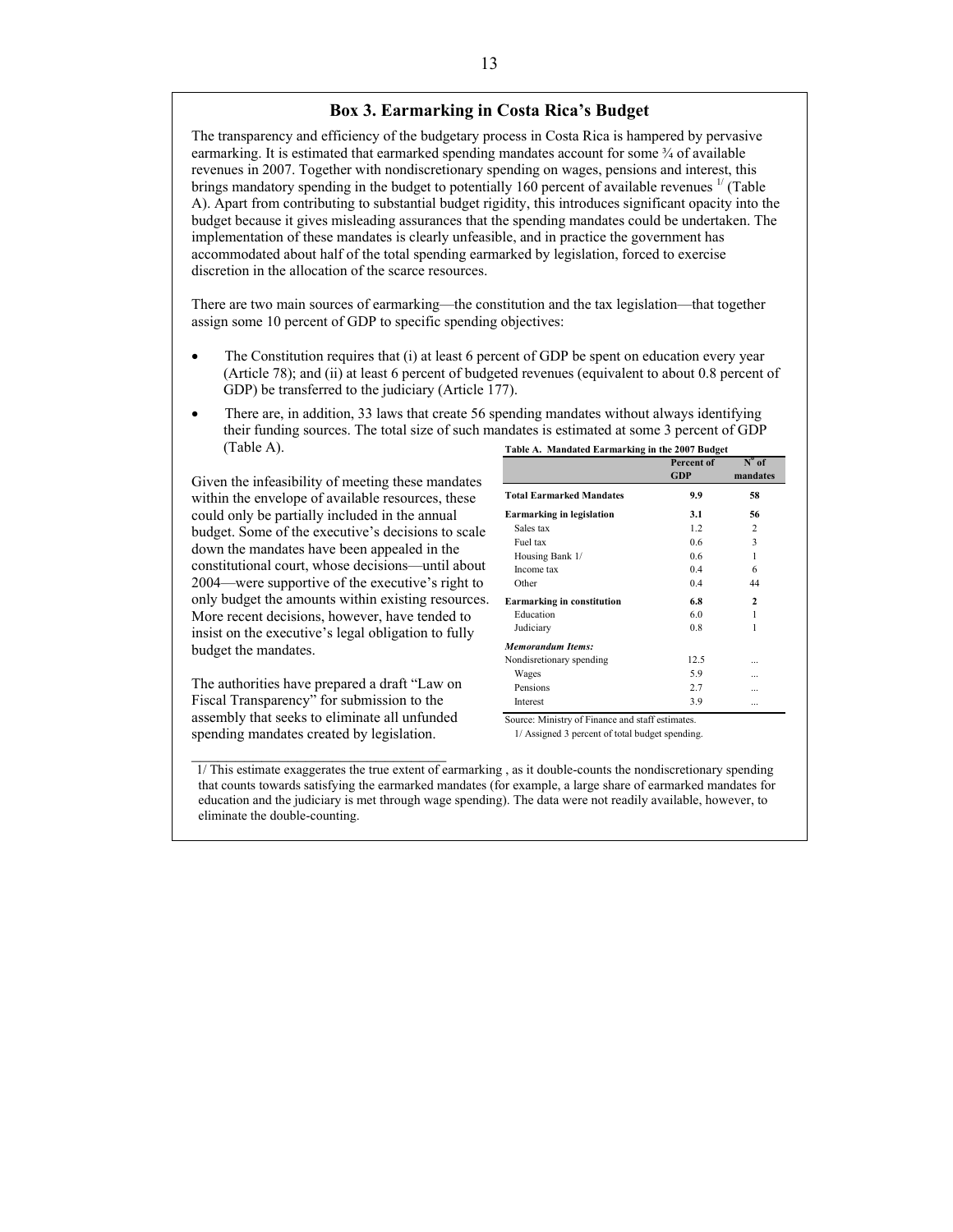# 16. **The tax and customs administrations are clearly defined and well coordinated with overall fiscal management.** (*1.2.2)*

The general directorate for taxation (DGT) is in charge of the collection of domestic taxes, and the general directorate for customs (*Aduanas*) of foreign trade taxes. The heads of both institutions report directly to the MOF's vice-minister for revenue. DGT and *Aduanas* are organized functionally and share a common taxpayer identification number, but there seems to be a lack of coordination in the process of auditing taxpayers. Tax and customs administration officials do not seem to have discretion in the determination of tax liabilities and exemptions, which are defined in legislation approved by the Assembly. Case-by-case negotiation of tax liabilities is not allowed, but there is room for negotiation in the settlement of tax arrears, including through the determination of installment payment schedules. There is a code of conduct for tax and customs officials,  $30$  and other norms also establish ethical principles in the civil service, including the civil service statute, $31$  the MOF's autonomous regulation, $32$  and the recently-issued ethical principles for public servants (see below).<sup>33</sup> The CCSS and DGT share information on taxpayers.

# 17. **Taxpayers' legal rights are well defined, but there are delays in the resolution of complaints.** (*1.2.2)*

Taxpayers' legal rights are set forth in the Tax Code and the Customs Law.<sup>34</sup> Taxpayers have, inter alia, the right of confidentiality and hearings to express their views on decisions taken by the tax and customs authorities. In the case of domestic taxes, taxpayers are given 30 days to appeal for a reversal or reconsideration of a decision. The DGT has three months to study the case further and, after this period has elapsed and the decision not reversed, the taxpayer has 15 days to insist on the appeal. The DGT then has one month to issue a final decision, which can be appealed to the fiscal court (the last administrative instance) within 15 days. In the case of foreign trade taxes, the law establishes a clear timetable for appeal (23 days), study of the case (10 days), further appeal (three days), final decision by *Aduanas* (three days), and appeal to the customs court (10 days). These timetables, however, are not usually met, and there are delays in the resolution of tax disputes. Taxpayers have the right to judicial recourse at any stage of the administrative appeals process.

## **Public servants' code of behavior and anti-corruption activity**

## 18. **Public servants are subject to a well-defined code of behavior.** (*1.2.3)*

Legislation to fight corruption has improved significantly during the last decade. Costa Rica signed the Inter-American Convention Against Corruption in 1996, and in 2004 issued the Anti-Corruption Law (No. 8422) and guidelines to strengthen public administration control. A relatively large number of high-profile embezzlement, fraud

 $30$  Decree No. 9264 – H of February 2001.

<sup>31</sup> Law No. 1581 of May 1953, Article 39.

<sup>32</sup> Decree No. 25271-H of June 1996.

<sup>33</sup> Decree No. 33146 of May 2006.

<sup>34</sup> *Ley General de Aduanas*, Law No. 7557.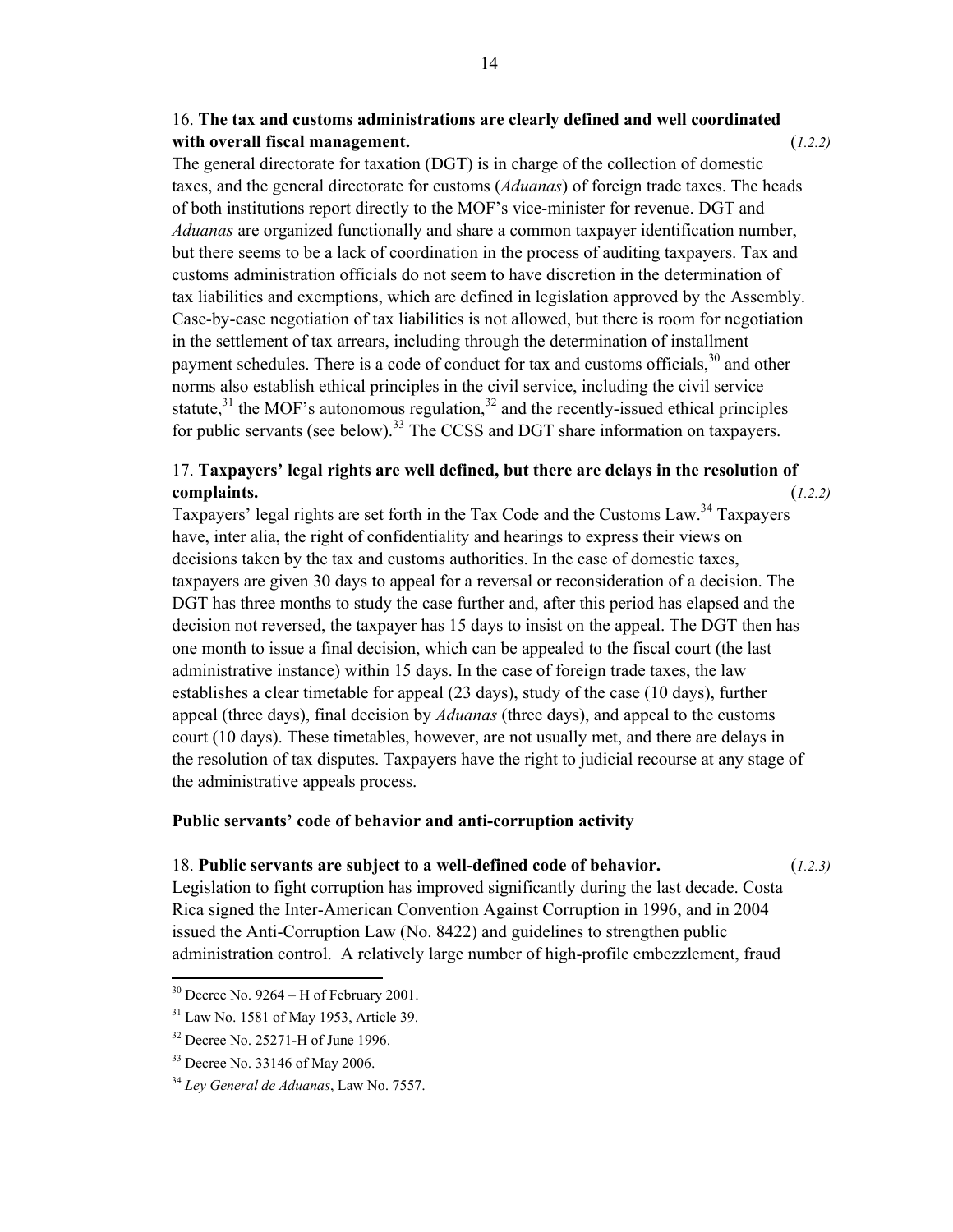and corruption cases have been submitted to the prosecution in recent years, with a free and assertive press playing an instrumental role in investigating corruption cases. In a show of strong political support in the fight against corruption, the current administration issued a code of behavior for public servants in May 2006, establishing the key principles of integrity, objectivity, accountability, transparency, honesty, rationality, leadership for public servants, as well as the procedures for the general public to make a formal complaint against public servants. It is too early to assess, however, how well the code will perform in fighting corruption and abuse of office.

## **B. Open Budget Preparation, Execution, and Reporting**

## **The budget preparation process: clarity and consistency of process and presentation**

19. **The annual budget preparation process is open but fragmented.** (*3.2.1)*  The budgetary central government follows a separate process from that of the rest of the general government:

• For the budgetary central government, the budget is on a calendar-year basis and its timetable is well-established (Box 4). Budget preparation begins with the budgetary authority defining broad guidelines on public expenditure growth, financial investment, debt, monitoring and evaluation, and public sector employment policy.<sup>35</sup> On the basis of these guidelines and a circular released in April by the MOF, ministries and budget units in turn prepare their budget proposals and submit them to the MOF. After negotiation and the approval of the council of ministers, the budget is submitted to the Assembly by September 1, with a certification of the adequacy of the revenue forecasts and of the government's additional debt capacity, by the CGR and the CBCR, respectively. The Assembly debates and approves the budget by end-November. Expenditure figures in the budget documents are presented in gross terms and according to institutional, economic, functional and program classifications. The budget for each institution contains information on its mission, expenditure priorities, and performance indicators.

The budgetary process for the rest of the general government has also been defined in the law (Box 5).<sup>36</sup> The process begins with the budgetary authority defining broad budget guidelines that set the overall targets for fiscal policy and the levels of government expenditure, where applicable.<sup>37</sup> On the basis of these guidelines and a circular released in April by CGR, the budgets of these spending units are first approved internally by their respective boards and then submitted for approval to CGR by end-September.

<sup>&</sup>lt;sup>35</sup> The guidelines of budgeting policy and employment for public entities, ministries and other institutions, where applicable, under the mandate of the budgetary authority for 2007, issued on March 30, 2006. These guidelines are followed by detailed procedures.

<sup>&</sup>lt;sup>36</sup> The Municipal Code (Law No. 7794) regulates the budget process for municipalities.

<sup>&</sup>lt;sup>37</sup> Under budgetary authority guidelines, some or all aspects of the expenditure of ICE, RECOPE, INS, and others are exempt.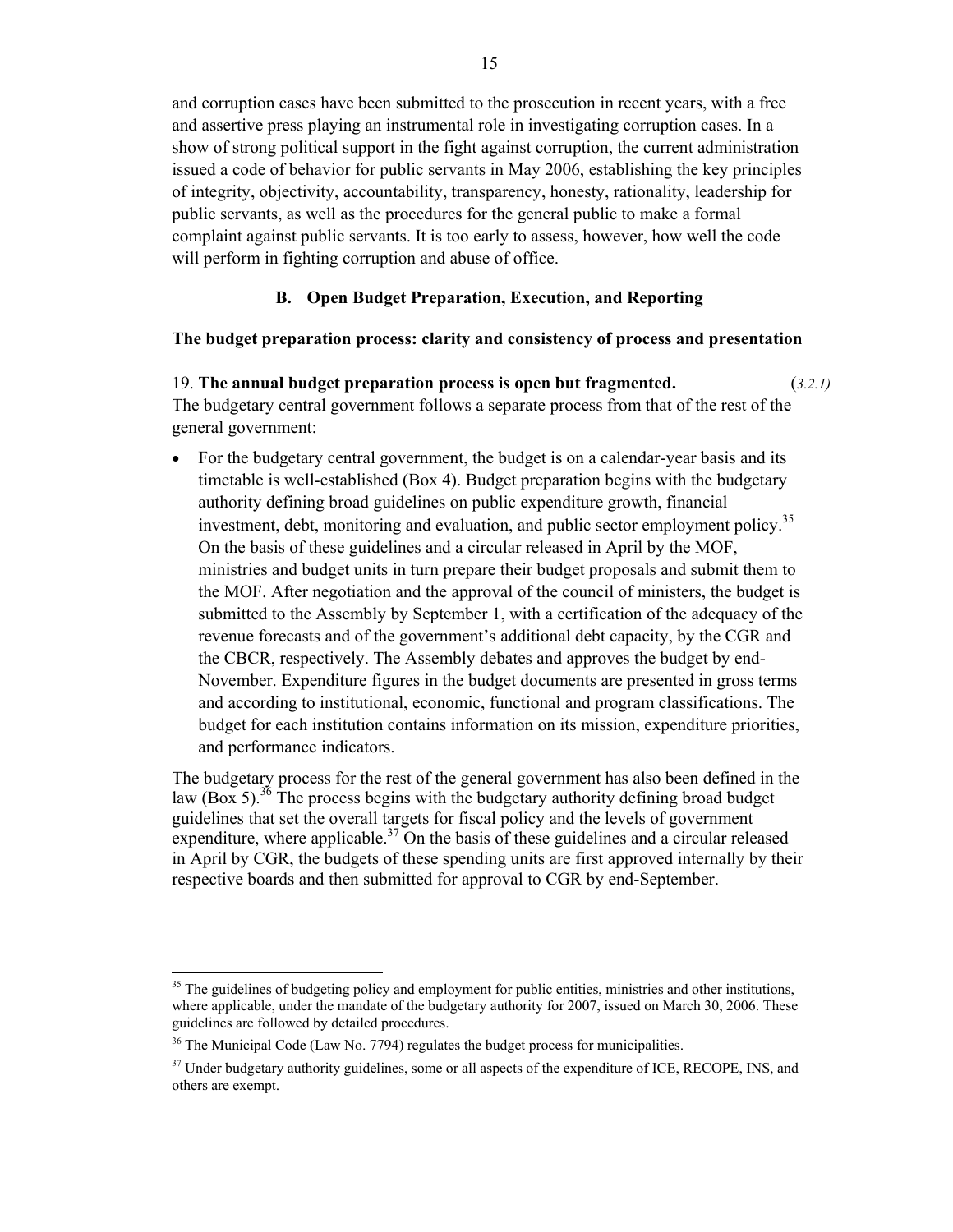|              | Box 4. The Budget Preparation Process for the Budgetary Central Government                                                                           |                                                                 |
|--------------|------------------------------------------------------------------------------------------------------------------------------------------------------|-----------------------------------------------------------------|
| Due dates    | <b>Activities</b>                                                                                                                                    | <b>Legal basis</b>                                              |
|              | The fiscal year is set on a calendar-year basis by the constitution and budget process legislation.<br>The main steps in the process are as follows: |                                                                 |
| March 30     | Public sector expenditure guidelines are issued by the budgetary<br>authority                                                                        | Art. 21 and 23, Law<br>8131 and Art. 12 and<br>13 of Regulation |
| April 15     | Budget circular is issued by MOF                                                                                                                     | Art. 37 of Regulation,<br>Law 8131                              |
| June 15      | Budget proposals are submitted to the MOF                                                                                                            | Art. 34 of Regulation,<br>Law 8131                              |
| September 1  | Cabinet-wide decision-making on remaining budget issues; submission<br>of budget draft to the Assembly                                               | Art. 38 of Regulation,<br>Law 8131                              |
| September 30 | The Comptroller General sends to the Assembly a technical evaluation<br>of budget prepared by executive                                              | Art. 40, Law 8131                                               |
| October 20   | Budget approval in the budget committee for fiscal affairs                                                                                           | Art. 178 of<br>Regulation of<br>National Assembly               |
| November 1   | First discussion in full session of the Assembly                                                                                                     | Art. 179 of<br>Regulation of<br>National Assembly               |
| November 30  | Approval of budget by the Assembly.                                                                                                                  | Art. 125 of<br>Constitution                                     |

| Box 5. The Budget Preparation Process for Deconcentrated Units, Decentralized Institutions and |
|------------------------------------------------------------------------------------------------|
| <b>Municipalities</b>                                                                          |

| Due dates     | <b>Activities</b>                                                                        | <b>Legal basis</b>                                              |
|---------------|------------------------------------------------------------------------------------------|-----------------------------------------------------------------|
|               | The main steps in the process are as follows:                                            |                                                                 |
| March 30      | Public expenditure guidelines are issued by the budgetary authority,<br>where applicable | Art. 21 and 23, Law<br>8131 and Art. 12 and<br>13 of Regulation |
| April         | CGR sends out the budget circular                                                        |                                                                 |
| May-September | Preparation of budgets and annual operational plans according to CGR<br>guidelines       | CGR Manual Art 554                                              |
| September 30  | Draft budget presented to CGR for legal approval                                         | Art. 19, CGR<br>Organic Law;<br>Municipal Code<br>(Law 7794)    |
| Not indicated | Formal approval of budget by CGR                                                         |                                                                 |

 $\mathcal{L}$ 

 $\sqrt{ }$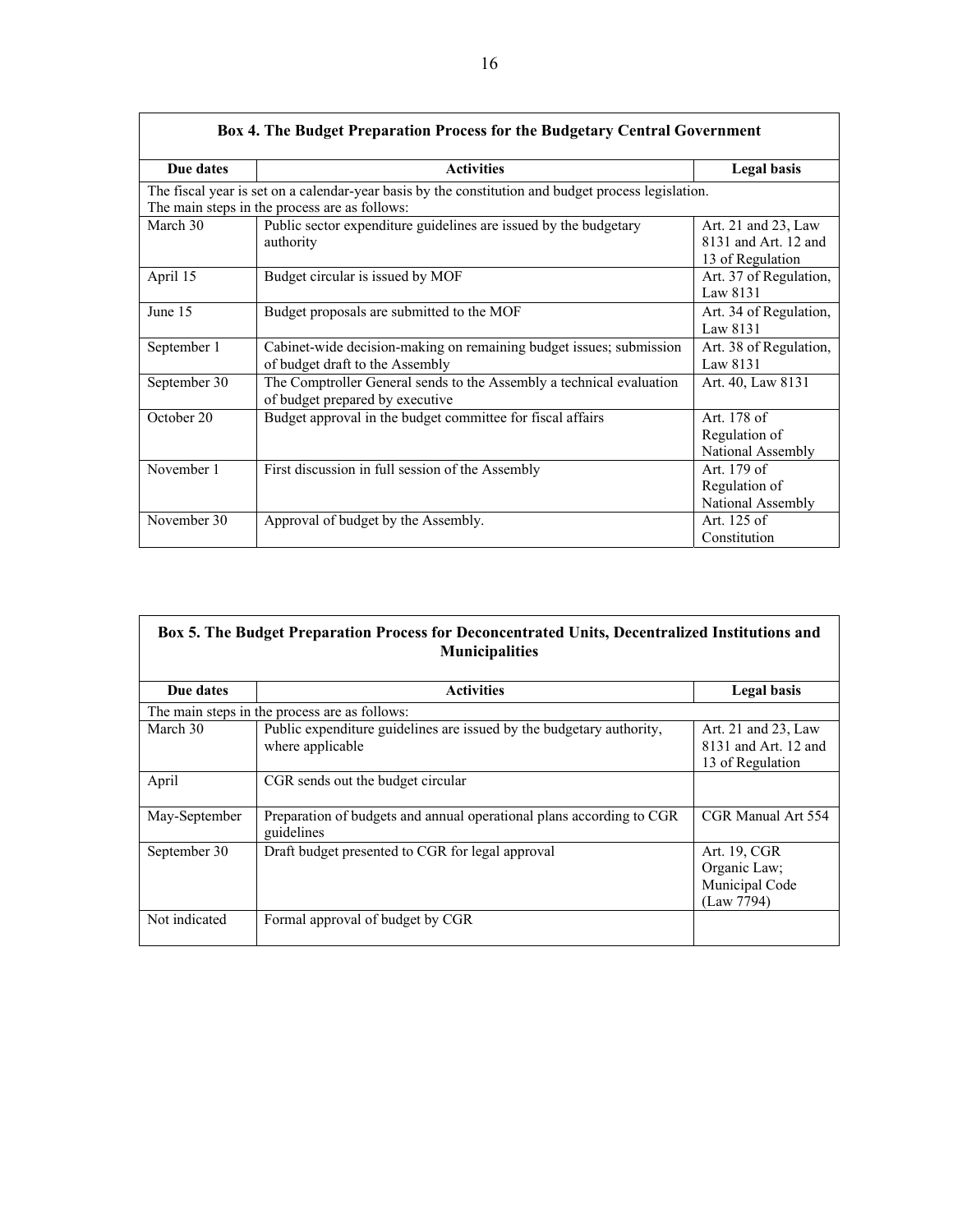## **The macroeconomic framework and policy basis for the budget**

## 20. **The budget document focuses narrowly on the budgetary central government and discusses its primary and overall balances.** *(3.2.3)*

The budget presentation discusses policy objectives in terms of the primary and overall balance of the budgetary central government, although these are not presented in any of the accompanying tables. Budget documents do not provide any information about the direction of fiscal policies at the general government level. Budget execution data for all public sector institutions are in principle available at the CGR with monthly frequency, but these are not consolidated or analyzed. Budget execution data are also available at the MOF on a monthly basis for the budgetary central government and on an annual basis for the entire public sector, albeit with some limitations on institutional coverage; these are the data disseminated to the public.

# 21. **Budget forecasts and underlying macroeconomic assumptions are clearly presented in the budget documents.** (*3.1.3)*

Macroeconomic forecasts underpinning the budget are prepared by the CBCR in the context of its annual monetary program, although forecast models are not disclosed. The budget documents clearly present the assumptions and discuss how these affect budget projections. Budget revenue projections need to be certified by the CGR (in an accompanying document), and revenue projections are usually vetted and agreed upon between the MOF and CGR prior to the presentation of the budget to the Assembly.

#### **Medium-term planning and analysis of fiscal risks**

# 22. **Medium-term fiscal policy objectives and fiscal sustainability analysis are not included in the budget documents.** (*3.1.1)*

The preparation of the budget focuses on the fiscal year. Annual fiscal policy objectives and priorities are defined in the budget proposal submitted to the Assembly. Mediumterm macroeconomic and fiscal projections are not included, nor does the budget documentation include any analysis of the sustainability of fiscal policy.<sup>38</sup> No work has been done to prepare a quantitative and detailed medium-term expenditure framework, taking into account the impact on recurrent expenditure of the investment initiatives described in the National Development Plan (NDP). However, the MOF has plans to frame the 2008 budget in a medium-term context.

<sup>&</sup>lt;sup>38</sup> Article 36 of the FML requires that the draft budget documents to be presented to the Assembly include a medium-term qualitative and quantitative assessment of revenue, expenditure, and financing. In addition, Article 38 of the same law states that the draft budget documents must include an annex on multi-year commitments and an analysis of macroeconomic and financial issues for at least five years.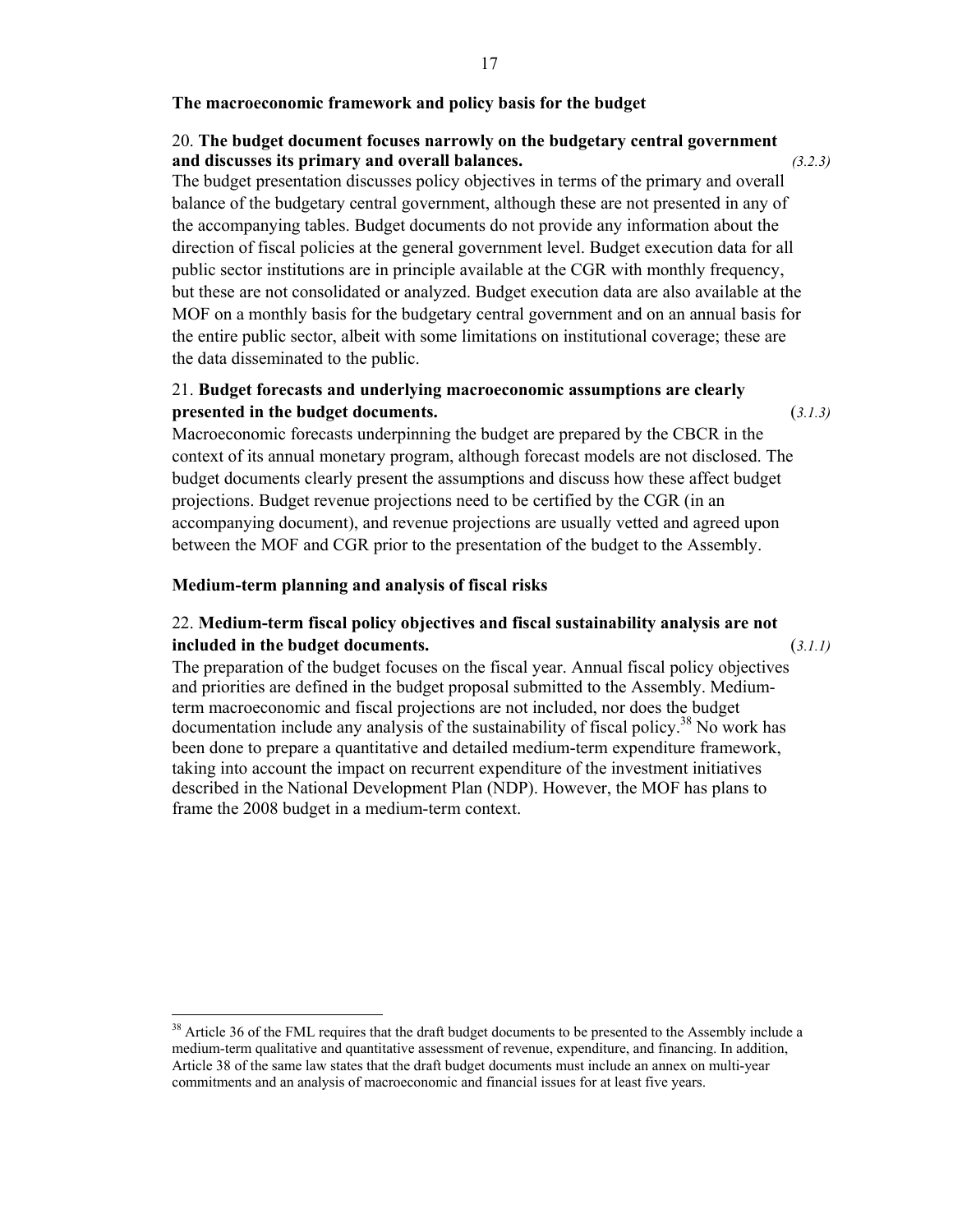# 23. **The golden rule is established in the budget legislation,39 but has only become effective last year.** ( *3.1.2)*

Transition Article V of the FML establishes that the golden rule—which prohibits borrowing to meet recurrent expenditures—must be adhered to only from 2006 onward. CGR annual reports indicate that little progress has been made toward meeting the rule between 2002 and 2005, but no information is yet available for 2006.<sup>40</sup>

# 24. **Estimates of new initiatives and ongoing costs of government policies are not clearly distinguished in the budget documents.** (*3.1.4)*

Budget documents sent to the Assembly do not clearly distinguish between ongoing costs of activities from new spending proposals introduced in each year's budget.

# 25. **The sensitivity of budget estimates to changes in economic variables is not assessed, and fiscal risks are not quantified nor discussed in the budget documents.** (*3.1.5)*

## **Clarity of control of budget execution**

# 26. **Internal control and accounting procedures are in place.** (*3.3.1)*

The overall framework for internal control is set by the Internal Control Law (No. 8292) and by the overall guidelines issued by the CGR, which oversees the internal control and audit system.<sup>41</sup> The implementation of controls is the responsibility of the internal control units of each public institution. Accounting principles support the accrual and cash recording for revenue and expense. The accounting office in the MOF is in charge of preparing and elaborating a chart of accounts (CoA) to be applied by all public entities. Currently, the accounting office has only prepared a CoA for the budgetary central government and some formats for collecting financial information for the rest of public entities. There is no unified CoA for the rest of the general government. Budgetary central government units are part of the STA, and nonbudgetary institutions receive transfer payments from the central government through the STA. The CGR has the authority to review and report on accounting procedures, and to regulate and evaluate internal control and internal audit systems.<sup>42</sup>

## 27. **Debt and cash management practices are well coordinated.** (*3.3.1, 2.1.4)*

The framework for financial management is set out in the FML and other regulations, and both debt and cash management are under the treasury department of the MOF. The treasury prepares annual and quarterly cash plans, but cash planning could be improved through the provision by line agencies of better information on their forward expenditure plans. The public debt directorate of the treasury is responsible for the issuance and management of debt, and produces regular reports on the stocks and profile of public

<sup>&</sup>lt;sup>39</sup> Article 6 of the FML. However, the use of cash accounting may lead in practice to the application of a modified golden rule in that the financing of gross (rather than net) investment by borrowing is permitted.

<sup>40</sup> CGR annual report for 2005, p. 78–79.

<sup>41</sup> Article 7 of Law No. 8292.

 $42$  The CGR's internal control and audit oversight is established in the CGR Organic Law and the Internal Control Law.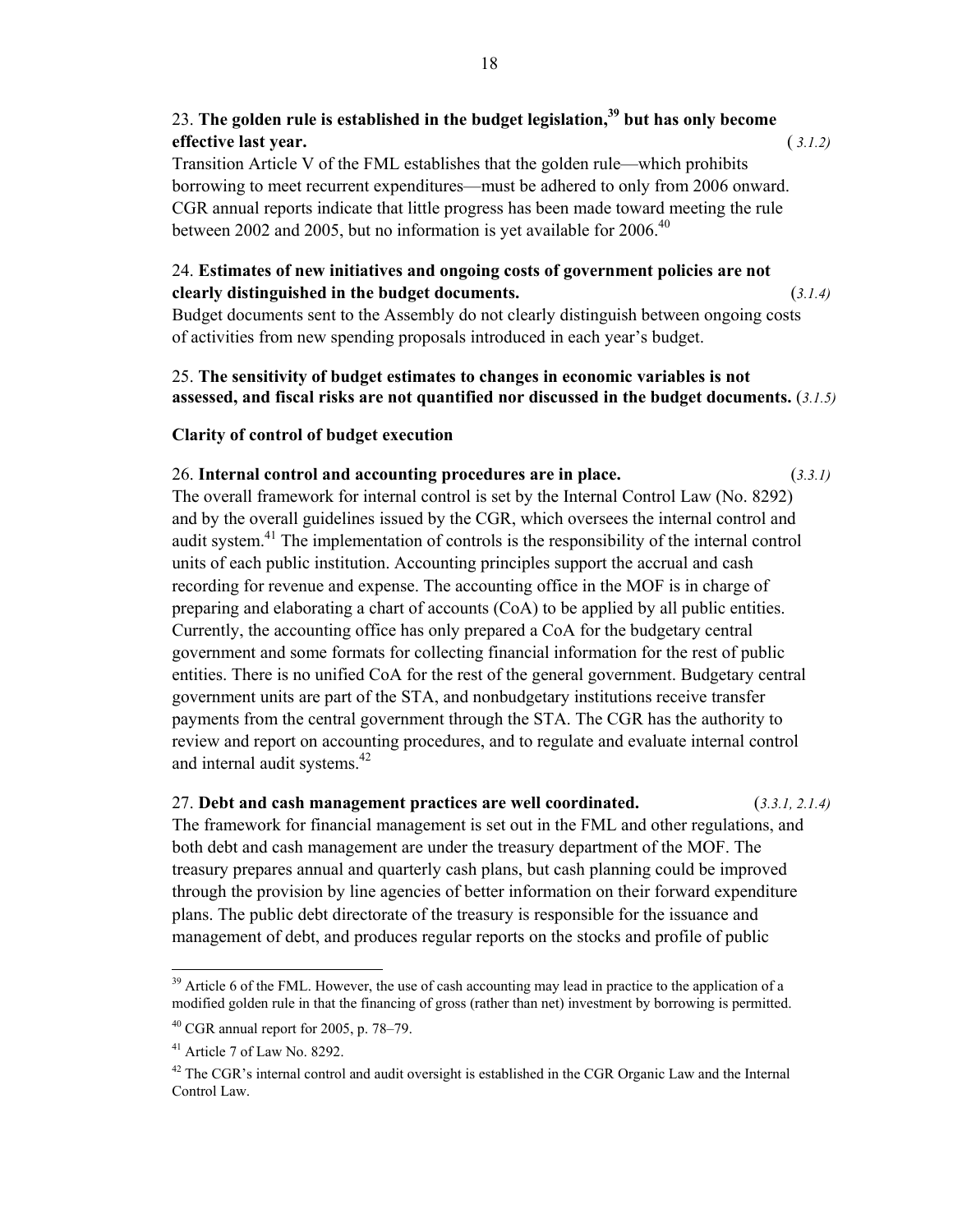debt. Domestic debt issuances are coordinated closely with the central bank. Data management systems, such as the securities management system (STAV) for domestic debt and the financial analysis and debt management system for external debt, provide relevant but partial information for GFS compilation in line with the *GFSM 2001* requirements.

## 28. **Internal audit could be more effective.** (*3.3.3)*

Government regulations on internal control and audit establish a system of internal audit for budget units.<sup>43</sup> These regulations provide for the functional independence of internal auditors<sup>44</sup> and their reporting responsibilities,  $45$  stipulate what is expected from each budget unit, and specify the rules of procedure governing the internal audit function. However, there appears to be a need to develop more formal work plans and to establish effective internal audit committees in a range of areas (including accountability and governance arrangements, and risk-based internal audit planning and implementation) to improve the effectiveness of internal controls.<sup>46</sup>

# 29. **Procurement rules are clear and publicly available, but implementation is fragmented and there is no system-wide coordination or monitoring.** (*3.3.2)*

The FML and the Procurement  $Law<sup>47</sup>$  provide a sound basis for open and competitive, albeit cumbersome, procurement practices. Until recently, all procurement contracts required ex-ante CGR approval before being awarded,  $48$  taxing considerably CGR's administrative capacity. A new regulation issued in March 2006 limits ex-ante approval to public tenders (still accounting for some 80 percent of procurement) and to direct contracting that invokes the "public interest" clause in the procurement legislation.<sup>49</sup> Responsibility for implementing the overall procurement framework, nevertheless, is devolved to individual institutions, and oversight of the procurement system is shared between the MOF and CGR. In particular, the MOF's general directorate for asset management and procurement (DGABCA) oversees central government procurement (about 8 percent of all public sector procurement) and the CGR oversees the rest, where the bulk of purchases are done. The two systems use different procedures, information systems, and reporting requirements, with seemingly limited coordination, which hampers a comprehensive evaluation of procurement practices.

<sup>43</sup> Internal audit has a legal basis in Articles 20–38 of Law No. 8292.

<sup>44</sup> Articles 21 and 25 of Law No. 8292.

<sup>&</sup>lt;sup>45</sup> Under Article 24 of Law No. 8292, the internal audit units report directly to the highest authority in each entity, who appoints the head of the audit unit.

 $46$  Estado de la Nacion Report No. 12, 2005, p. 292.

<sup>47</sup> *Ley de Contratación Administrativa,* No. 7494.

<sup>48</sup> According to an interpretation provided in 1998 by the *Sala Constituciona*l.

<sup>&</sup>lt;sup>49</sup> The procurement legislation allows for direct contracting under specific condition related to the size of the contract and to situations for which direct contracting would serve "public interest." In light of the open nature of this latest provision, CGR approval is required for the use of direct contracting invoking this provision.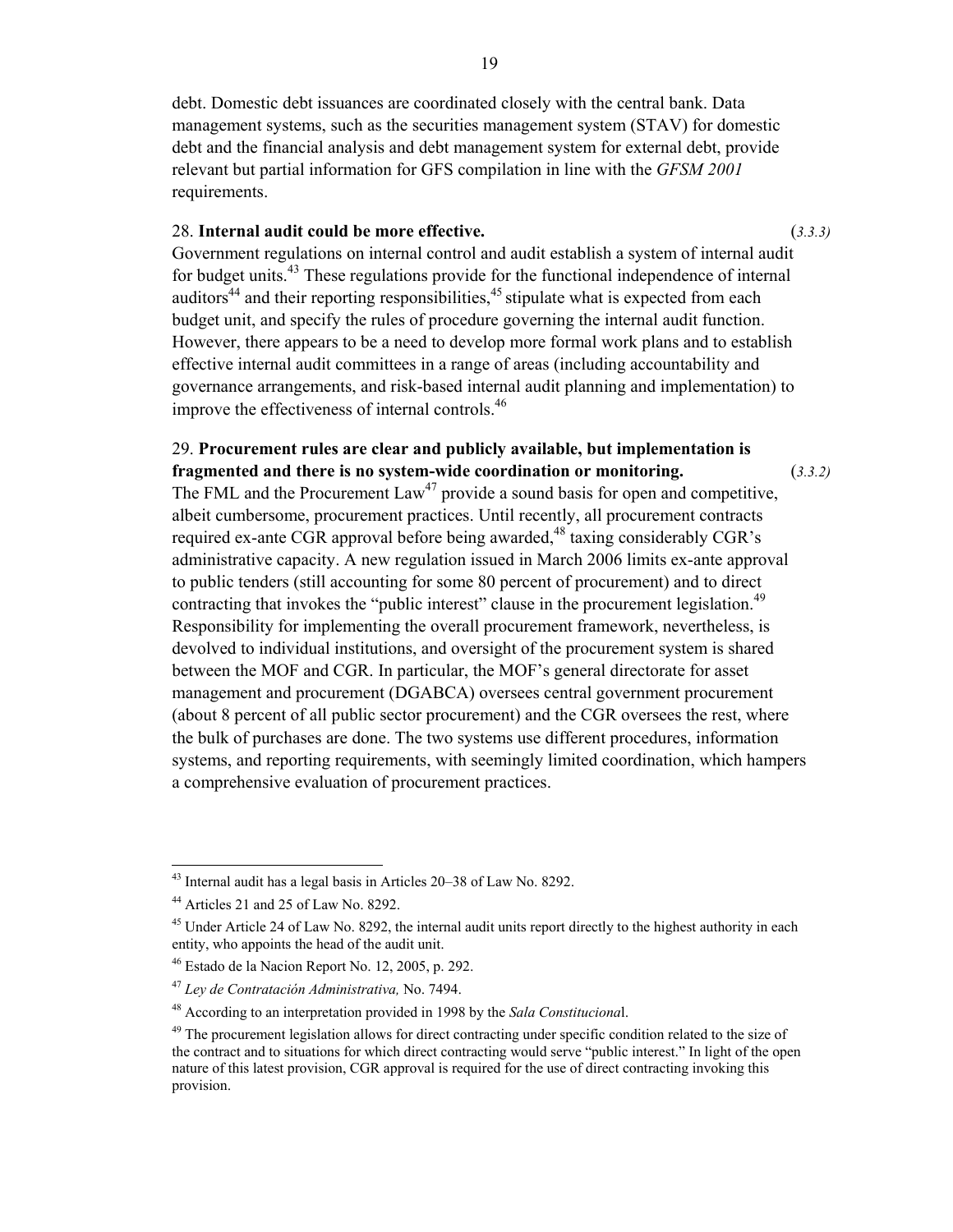# 30. **Civil service employment procedures are clear and well understood for entities of the budgetary central government.** (*3.3.2)*

All statutory employment decisions at the budgetary central government are handled by the general directorate of the civil service (GDCS). The statute of the civil service<sup>50</sup> regulates the selection, entry, career development, and scale of salaries in this part of the public sector. It clearly establishes the mechanism to fill vacancies, which includes four options: (i) bringing an employee from another office; (ii) promoting an employee; (ii) internal competition; and (iv) open competitions, which have to be publicly advertised. In the latter case, the government entity must submit the employment requirement to the GDCS, which then oversees the screening of applicants and submits to the entity a list of three names. There are positions that are not subject to this process, particularly the top executives of ministries and advisors. The rest of the public sector has more flexible rules of selection and the capacity to offer better salaries.

## **Clarity of internal control and independence of tax administration**

31. **Tax administration has effective internal monitoring and control mechanisms.** (*3.3.3)* The MOF has an internal audit unit which is responsible for supervising and auditing the integrity and professionalism of tax administration officials. Its objective is to verify that management procedures are carried out in accordance with the law, internal rules, and general civil service regulations. There has been a recent improvement in the extent of computerization of the system: *Aduanas* has been working since last year with a modern information system, the information technology for customs control (TICA), that has reduced further the discretion of tax officials in determining tax liabilities and has yielded considerable customs revenues. The DGT has also improved its information systems, and medium and large taxpayers must now declare and pay taxes by internet.

# 32. **The tax and customs administrations are not given legal protection from political interference.** (*3.3.4)*

Both *Aduanas* and DGT depend administratively on the MOF's vice-ministry for revenue and do not enjoy budgetary nor administrative independence. Their budgets are part of the budget of the MOF, and they do not have administrative discretion in managing them. However, limitations on the firing of tax and customs officials are set forth in the civil service statute, the MOF's internal labor regulation, and the Tax Code. The administrative fiscal court and the customs fiscal court, which are the last administrative appeal instances, are legally autonomous in their decisions, which helps ensure transparency.

 $\overline{a}$ 50 Law No. 1581 of 1953.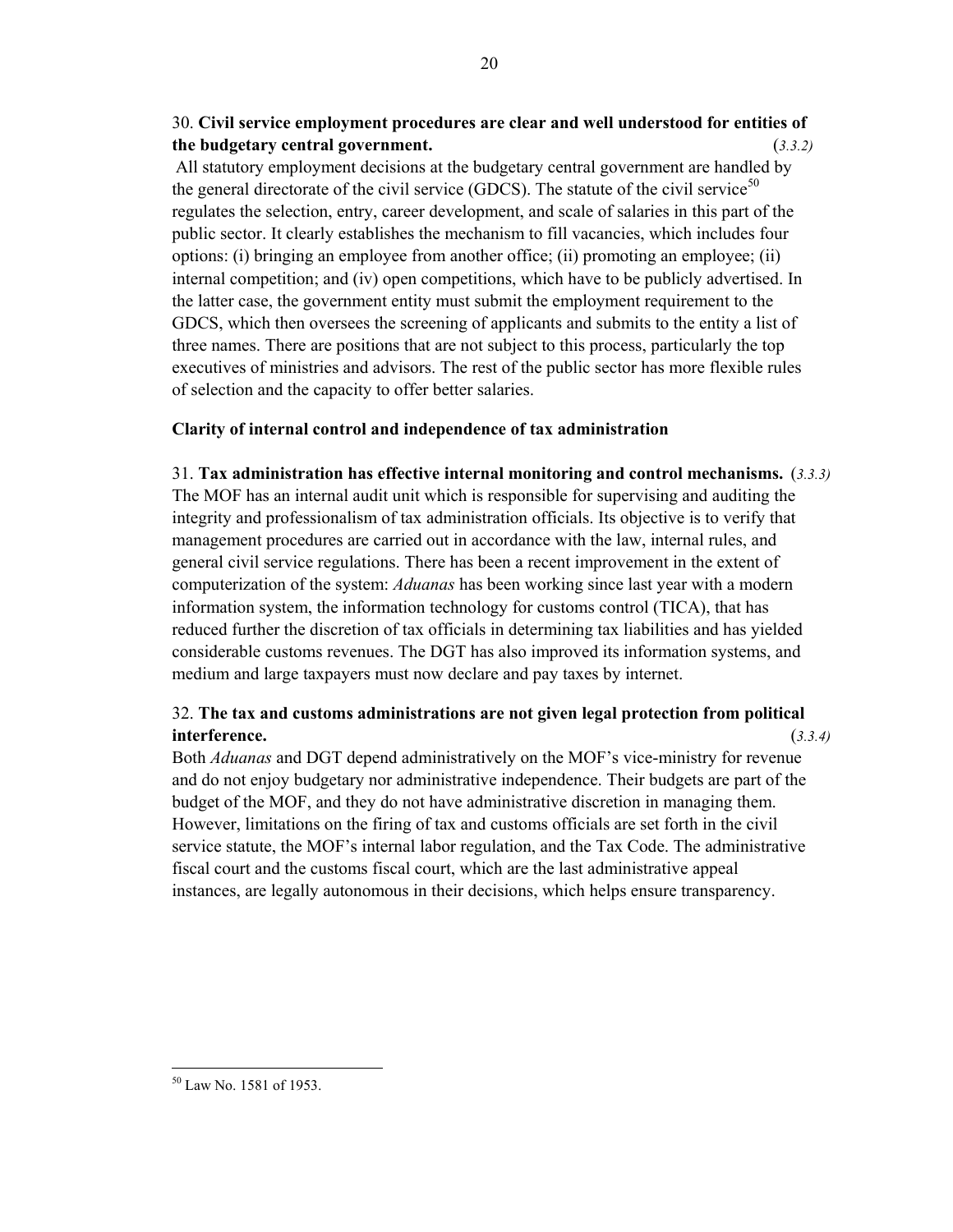#### **Accounting and reporting on budget execution**

# 33. **The accounting system is capable of producing accurate within-year reports on central government cash budget execution.** (*3.3.1)*

Monthly cash budget execution reports are prepared by the end of the following month and information on commitments to monitor payment arrears is also available.<sup>51</sup> The MOF uses the integrated system of financial administration management (SIGAF) for budgetary central government operations, and the budgetary authority uses the data consolidation system of the Costa Rican public sector (SICCNET) for consolidating financial information from the central administration, autonomous powers, decentralized agencies, deconcentrated institutions, and public sector enterprises. The SICCNET was created to manage budgetary information on a cash basis and is utilized as a reporting mechanism by the budgetary authority. The SIGAF needs to be adjusted to incorporate the recording of nonfinancial assets and the valuation of assets and liabilities for a complete harmonization with *GFSM 2001* methodology.

# 34. **Fiscal reporting covers the budgetary central government on a monthly basis and consolidated public sector on an annual basis.** (*3.3.1, 2.1.1)*

Monthly data on the budgetary central government are produced by the accountant's office of the MOF, are relatively reliable, and are disseminated to the public through the monthly reports of the CBCR. Consolidated accounts for the public sector are produced by the same office, which is also responsible for sending consolidated data on budget execution to the CGR by March  $1<sup>52</sup>$  However, the quality and coverage of consolidated fiscal data may be adversely affected by the fact that: (i) several institutions do not report data; (ii) different accounting methodologies are used; (iii) the legislation establishes a quick turnaround for the consolidation of data  $(15 \text{ days})$ ;<sup>53</sup> and (iv) there is a lack of proper information systems to consolidate data automatically.

# 35. **The Assembly does not undertake a mid-year budget review, and is not presented with in-year budget execution reports.** (*3.4.1)*

# 36. **Audited final accounts are available within six months of the end of the fiscal year.** (*3.4.2)*

Article 184 of the Constitution and Article 32 of the Organic Law of the CGR require that the CGR submit to the Assembly a report on the final accounts of the previous year by May  $1<sup>54</sup>$  The most recent CGR report had a negative opinion on the 2005 final accounts,

 $51$  The information on a commitment or accrual basis is somewhat less reliable, with weaknesses persisting especially in the recording of interest accrued on zero-coupon bonds. This interest is recorded above the line when the bond matures and the payment is due, and is not allocated over the accounting periods throughout the life of the bond, as envisaged in the GFSM2001. This understates the central government accrual deficit by  $\frac{1}{2}$  to  $\frac{3}{4}$  percent of GDP.

<sup>52</sup> Article 52 of the FML and Article 124 of its regulation.

<sup>&</sup>lt;sup>53</sup> Public institutions present data to the accountant's office by February 16, and consolidated data need to be presented to the CGR by March 1.

<sup>&</sup>lt;sup>54</sup> CGR annual reports contain a statistical supplement with information on public sector revenue, expenditure, financing, and debt for the central government, general government, and public enterprises.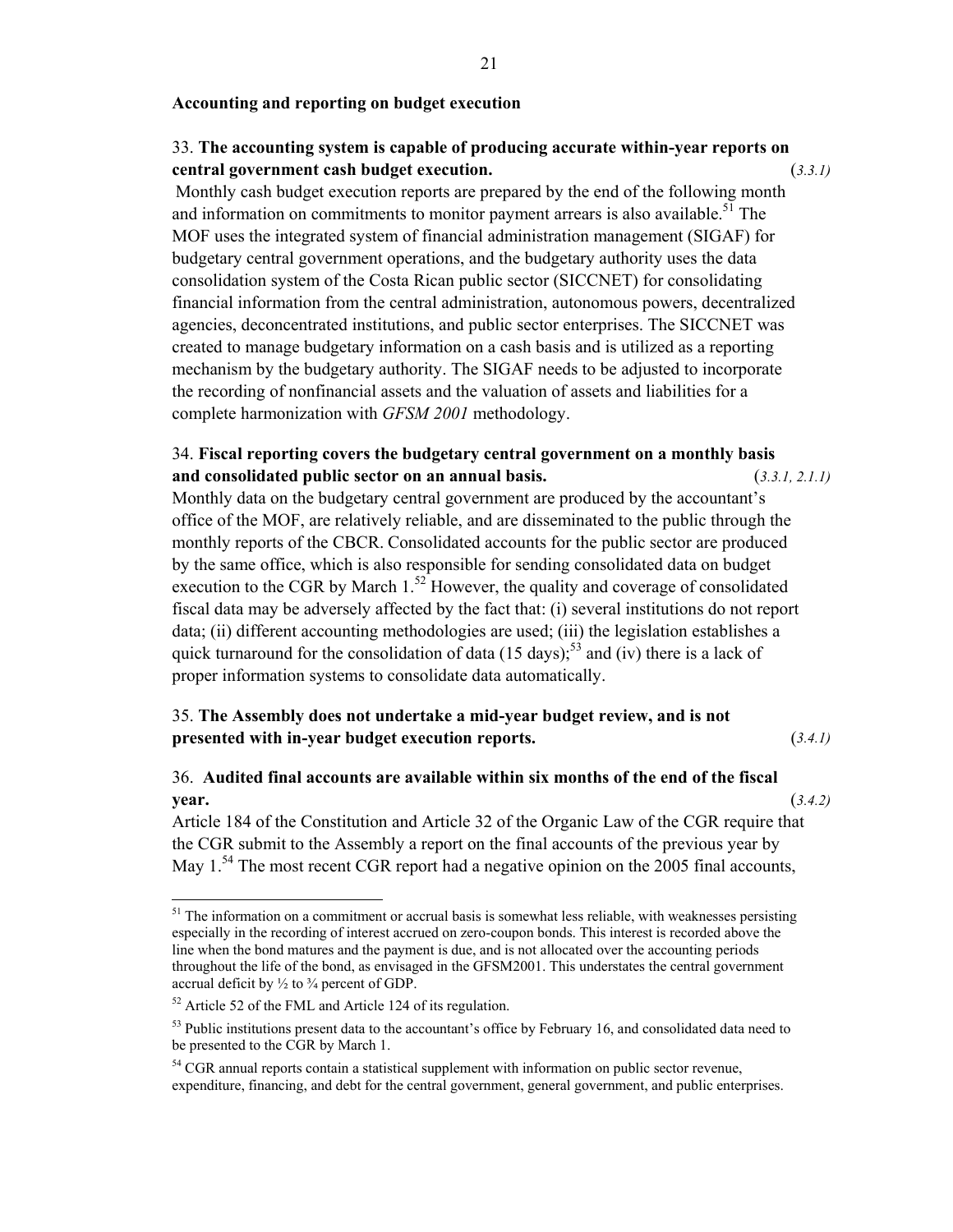identifying several shortcomings in budget execution, accounting results, public sector asset management, public sector consolidated financial statements, and treasury and debt statements.<sup>55</sup>

#### **Results-oriented budgeting and reporting**

37. **The objectives and expected results from government activities are presented in the budget documents, but the evaluation process of annual spending indicates that deficiencies remain in determining what was actually achieved.** (*3.2.2, 3.4.3)*  A national system of performance evaluation has been developed and implemented in the operating plans of spending units, and the objectives of major budget programs are presented to the Assembly in the budget documents (Box 6). According to the law, spending units must submit biannual reports on execution (against expected results) to the MOF, the budgetary authority, and the ministry of planning,  $56$  with an annual report on execution and results being submitted to the Assembly.<sup>57</sup> In 2005, however, several deficiencies were reported in linking expected results with information provided by general government institutions.<sup>58</sup>

<sup>55</sup> CGR Annual Report, 2005, p. 112.

<sup>56</sup> Articles 71–77 of the regulation of the FML.

<sup>57</sup> Article 73 of the regulation of the FML.

<sup>58</sup> CGR Annual Report, 2005, p. 118.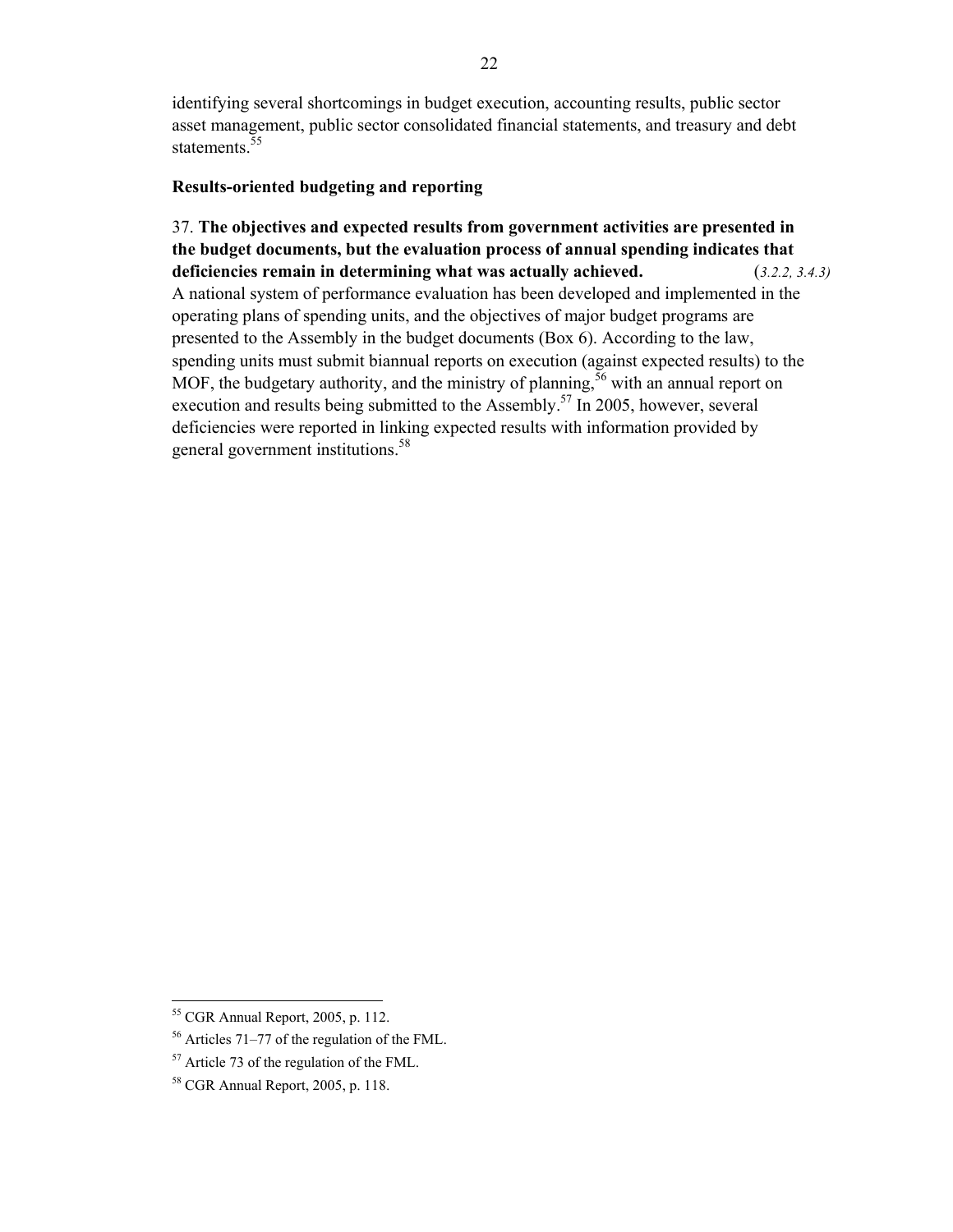#### **Box 6. The National Development Plan and the Budget Process**

Each incoming government develops a four-year national development plan (NDP) that guides medium-term economic policies and that underlies the operational planning and budgetary process of all public institutions. The key legislation behind the development of the NDP are the Planning Law (No. 5525) and the FML.

- The Planning Law establishes that the planning ministry is responsible for putting together the NDP and for ensuring that the investment plans of all public sector institutions are consistent with the priorities established in the NDP.
- The FML further links the NDP with the budget process and the annual operational plans of the public institutions. It states that the NDP is the overall framework that should guide the annual operating plans (AOP) of the public institutions, which in turn are the basis for their annual budgets. To ensure consistency with the NDP, budgetary central government institutions need to develop their investment plans taking into account the objectives and priorities established in the NDP, and these need to be subsequently endorsed by the planning ministry. Further, the budgetary central government institutions need to present their AOP to the planning ministry by April 30, and the rest of the public sector institutions, whose budgets are approved by the CGR, need to present their AOP to the CGR by July 16; these plans should be consistent with the AOP guidelines set forth by the planning ministry, MOF, and the budgetary authority.
- The FML also requires that by March 1 of every year the planning ministry present to the CGR a report evaluating budget execution over the previous year, especially with regard to the implementation of the goals envisaged in the NDP, and including explanatory notes discussing performance vis-à-vis the NDP targets, the effectiveness of spending, the unitary costs of services provided, and the efficiency of use of public resources. Semiannual reports on the implementation of the NDP are to be submitted by the public institutions to planning ministry, MOF, and the Assembly.

In the past, however, the NDP has not been an effective tool for strategic planning and policymaking, as it did not have a unified vision across and within economic sectors and there was little coordination across public institutions. The NDP tended to include an excessive number of performance indicators (over 1,600), many of which were neither measurable nor had relevance to the spending programs; this made a meaningful monitoring and evaluation of performance difficult. As a result, the NDP and performance orientation of the budget process lost relevance, the public institutions have not adopted performance budgeting as a planning tool, and the system of national investment planning collapsed.

Based on this experience, the government that took office in 2006 sought to revamp the NDP process, and turn it into an authentic policy instrument. The preparation of the 2006–10 NDP, which was issued in January 2007, was based on a coordinated effort across all public sector institutions, which were grouped by economic sectors, with each sector asked to contribute to a more focused list of about 10 strategic goals for each sector. These goals were supported by a number of spending programs and projects, as well as performance tracking indicators, which will help evaluate their effectiveness. The 2008 budget process will be guided by the 2006–10 NDP.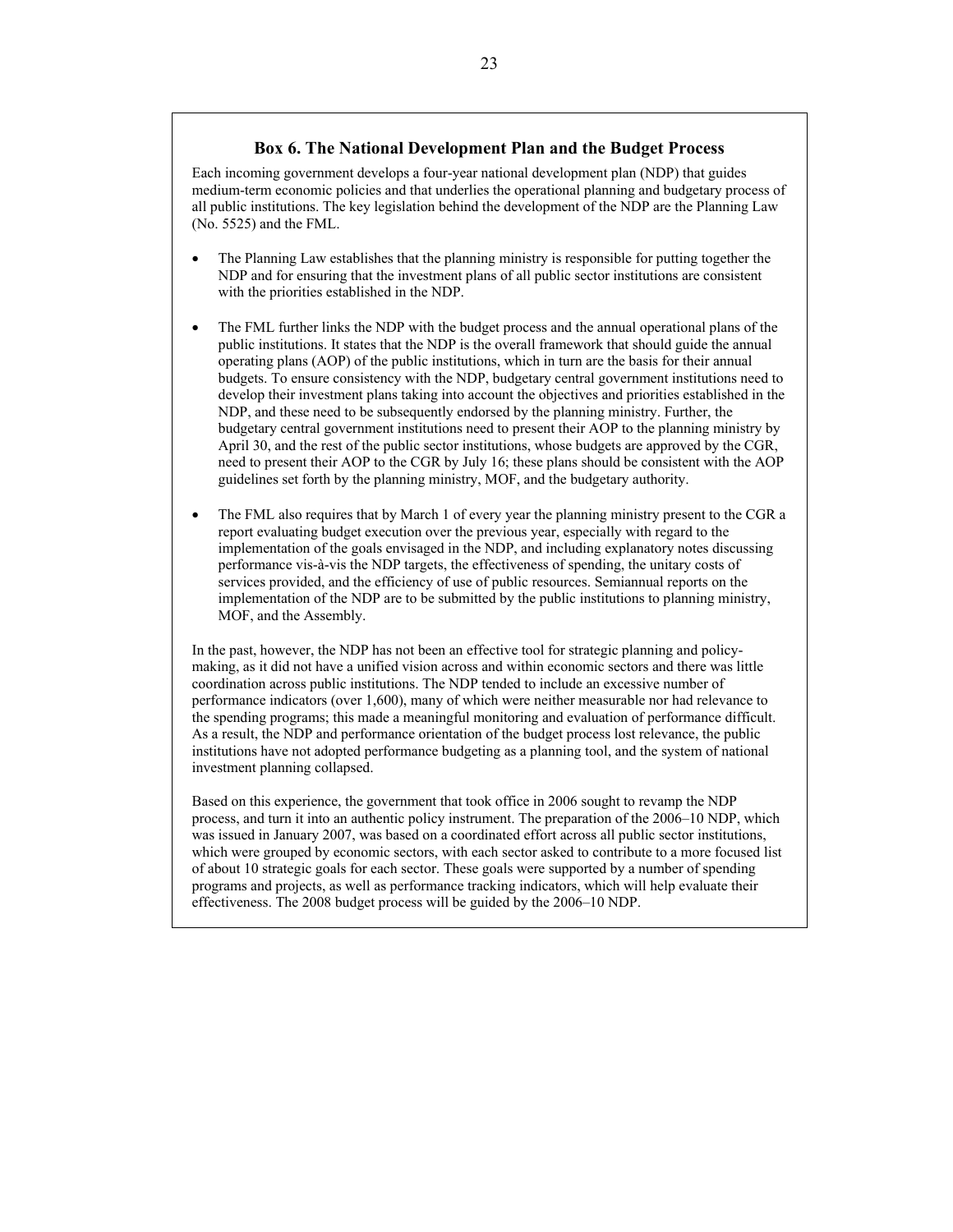#### **C. Public Availability of Information**

38. **Annual fiscal information is fairly comprehensive and readily available to the public, and there is a clear commitment to provide information at scheduled times.** *(2.1.1)* Budget execution data for the budgetary central government are available on a monthly basis, and are disseminated according to a clear schedule, but cover a limited share of total public spending. More comprehensive reports for the general government and the public sector as a whole are available to the public and the Assembly only on an annual basis, with less than a six-month delay, although institutional coverage is not complete. The requirements for presenting the final accounts are clearly specified in the law.

#### **The coverage and quality of budget documents**

39. **The budget documents cover the budgetary central government only, and no data are provided on the general government in the budget documents.** (*2.1.1)*  The annual budget covers some 60 percent of general government spending, leaving out deconcentrated and decentralized units that have budgetary autonomy granted by law, as well as local governments. The draft budget is accompanied by: (i) a narrative discussion of the macroeconomic assumptions underlying the budget (real growth, inflation, interest rates, exchange rates, imports, and nominal GDP), broad considerations behind the revenue projections, strategic sectoral objectives of spending, and the growth of spending relative to last year's budget; (ii) annexed tables detailing revenue projections, budgeted spending according to functional, economic, and institutional classifications, and financing and employment data; (iii) CGR's certification of the adequacy of the revenue projections as required by law; and (iv) central bank's certification of the government's capacity to take additional debt as required by law. The budget does not provide any information on the budgets of the rest of the general government, which account for close to half of public spending and are approved by the CGR.

40. **There is no defense expenditure in the absence of permanent armed forces.** (*2.1.1)*  Permanent defense forces are prohibited by Article 12 of the Constitution.

#### **Fiscal data in the budget**

## 41. **The budget documents disclose fiscal aggregates for past budget years, but only partially in the case of revenue.** (*2.1.2)*

The annexes that accompany the draft budget include revenue collections during the first six months of the previous three years (with no full-year data on past collections), and annual spending for two previous years (outcomes for the year prior to budget presentation, and appropriations for the year of budget presentation).

#### **Budget treatment of off-budget fiscal activity**

## 42. **Statements on contingent liabilities are not included in budget documents, but are partially included in the final accounts.** (*2.1.3)*

The consolidated government accounts include references to the potential liabilities due to administrative and tax litigation, with input from the attorney general's office and the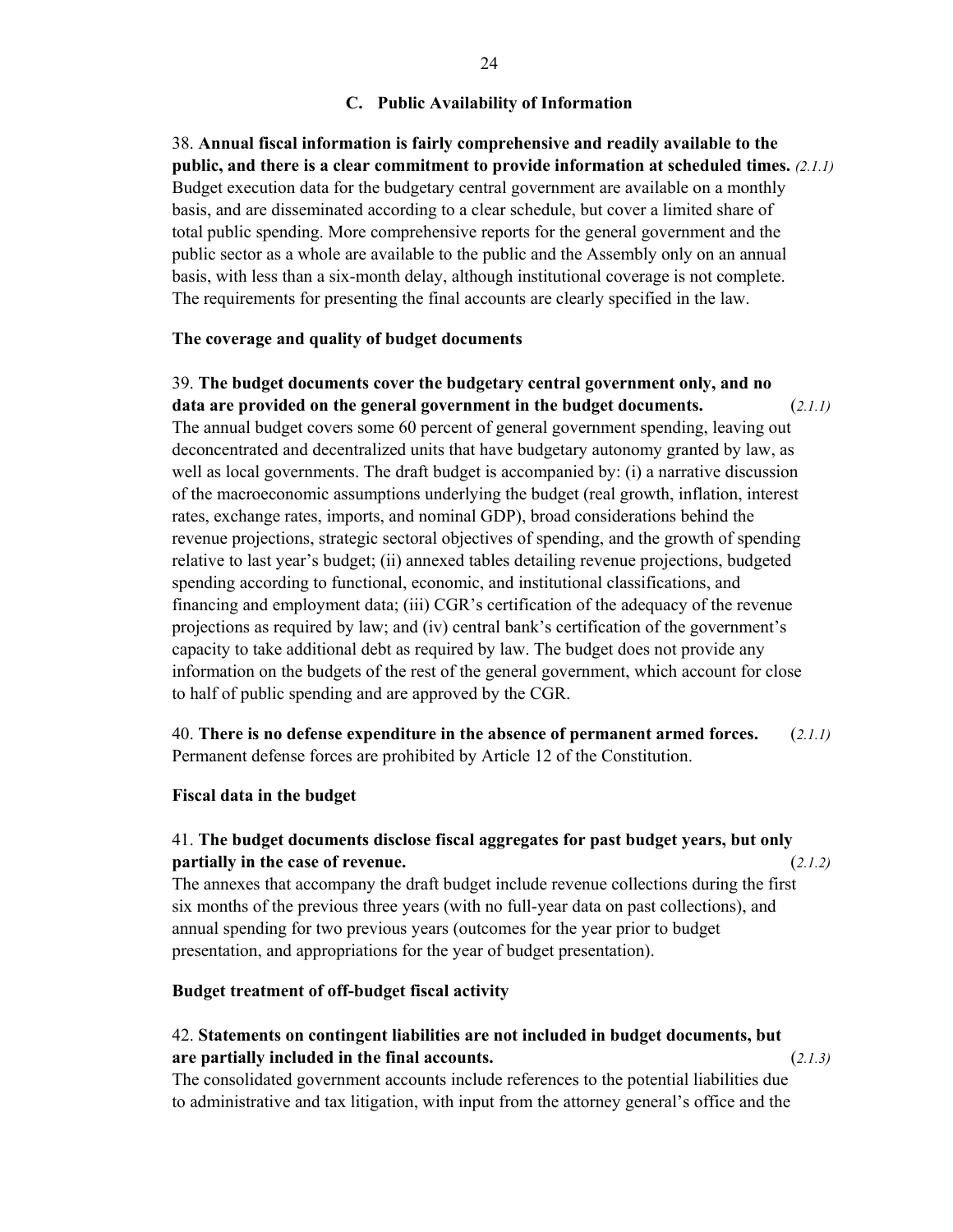administrative and customs fiscal courts. In addition, technical studies at the NCC have quantified government contingencies for some infrastructure projects.

# 43. **Statements of tax expenditures and quasi-fiscal activities are not reported in the budget documents.** (*2.1.3)*

The DGT undertook a quantification of the cost of the exemptions from the income tax in free trade zones, industrial cooperatives, and labor associations, which are estimated to amount to 30 percent of the income tax collections. There is otherwise no comprehensive study of the cost of tax exemptions.

## **Publication of data on debt and financial assets**

## 44. **Information on gross public debt is published.** (*2.1.4)*

Data on gross debt stocks for the public sector are released on a monthly basis (albeit with a three–four month lag) on the website of the MOF.<sup>59</sup> These data show internal and external debt stocks for the central government, central bank, and the rest of the nonfinancial and financial public sectors. External debt information is broken down by broad creditor groups, and the domestic debt of the central government is broken down by instrument (in the case of bond debt) and by creditor (in the case of debt with the financial sector). More timely and detailed information on the bond debt issued is available in the monthly reports of the CBCR.<sup>60</sup> Information on projected debt service payments for the medium term is not published.

# 45. **Information on public sector's financial and physical assets is published annually, but is partial.** (*2.1.4)*

The MOF's accounting office publishes annually, on the website of the MOF, the consolidated public sector balance sheet. Financial assets are included in the balance sheet, but at an aggregated level, and the information on nonfinancial assets is incomplete (with the inventory of physical assets in the central government alone covering less than two-thirds of the budgetary central government);<sup>61</sup> serious problems with asset valuation persist. Overall, the quality of the balance sheet information for both financial and physical assets does not appear to be adequate for budgeting and reporting purposes.

<sup>&</sup>lt;sup>59</sup> See table "*Deuda Publica Bruta Total*" at **https://www.hacienda.go.cr.** 

<sup>60</sup> See table "*Deuda interna bonificada del sector público, por tipo de tenedor*" at http://indicadoreseconomicos.bccr.fi.cr.

<sup>&</sup>lt;sup>61</sup> Efforts are currently underway to finalize the inventory for the budgetary central government by end-2007.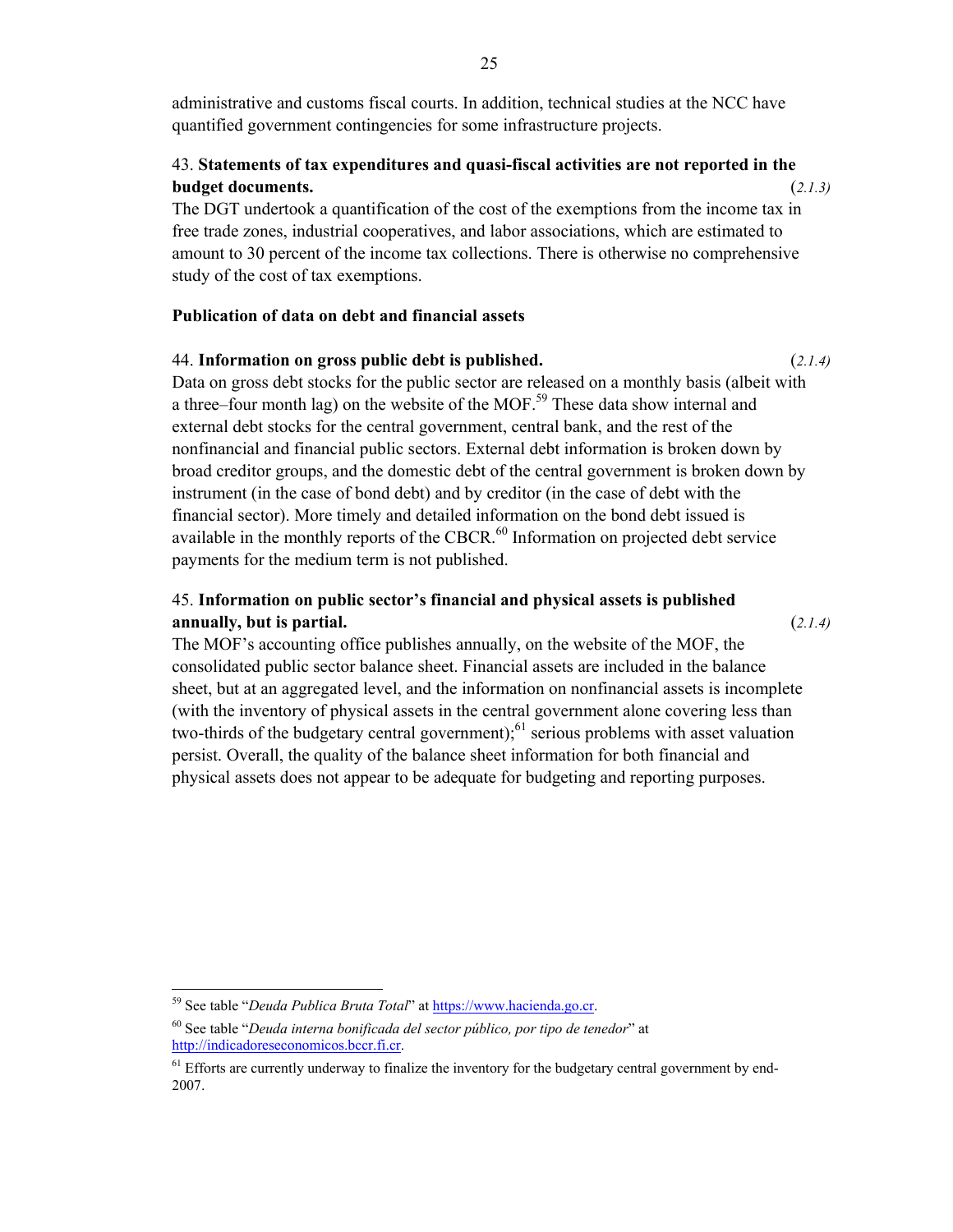#### **Commitment to timely publication of fiscal data**

# 46. **Formal commitments for regular publication of fiscal data have been made and advance data release calendars are announced.** (*2.2.1, 2.2.2*)

The FML and its regulations establish clear deadlines for the submission to the Assembly of final budget execution reports for the consolidated public sector.<sup>62</sup> No such requirements for in-year budget execution exist, and the legislation does not require data to be disseminated to the public.<sup>63</sup> Nonetheless, final budget execution reports are posted on the MOF's website and monthly fiscal data for the budgetary central government are published within a month, with regular press conferences held to disseminate the data. Costa Rica subscribes to the IMF's Special Data Dissemination Standard (SDDS).

## **D. Assurances of Integrity**

#### **Integrity of data processes**

47. **Data on the budgetary central government are generally reliable, and differences between budgeted and actual outturn are disclosed to the public.** (*4.1.1)* The difference between budgeted amounts and budget outturns has been moderate on the whole, but with some significant differences across items (Table 1). Revenue collections have exceeded budgeted amounts by about 5 percent on average during 2003–05, reflecting both better-than-anticipated macroeconomic outcomes and a conservative approach to projections. Primary spending has been underexecuted by some 9 percent on average during this period, especially on purchases of goods and services and investments, while the interest bill has been generally underbudgeted (exceeding original budgets by an average of 10 percentage points). The deviations of spending outcomes from budgeted amounts have declined over time, however. There are usually one or two supplementary budgets a year (increasing original budget appropriations by some 4 percentage points in the last two years) and numerous executive decrees, transferring appropriations within programs as allowed by the legislation.<sup>64</sup> The difference between budget appropriations and outcomes is reported, but only at the level of the ministry. There are no contingency or reserve appropriations in the budget.

<sup>62</sup> Article 52 and Article 126f of the FML.

 $63$  However, biannual reports evaluating performance vis-à-vis the performance targets included in the budget need to be submitted to the congressional committee for the control of public revenue and spending.

<sup>&</sup>lt;sup>64</sup> In 2005, two supplementary budgets and 23 executive decrees modifying the budget were issued. These executive degrees involve changes at the program and sub-program level and are regulated under Article 61 of the FML regulations.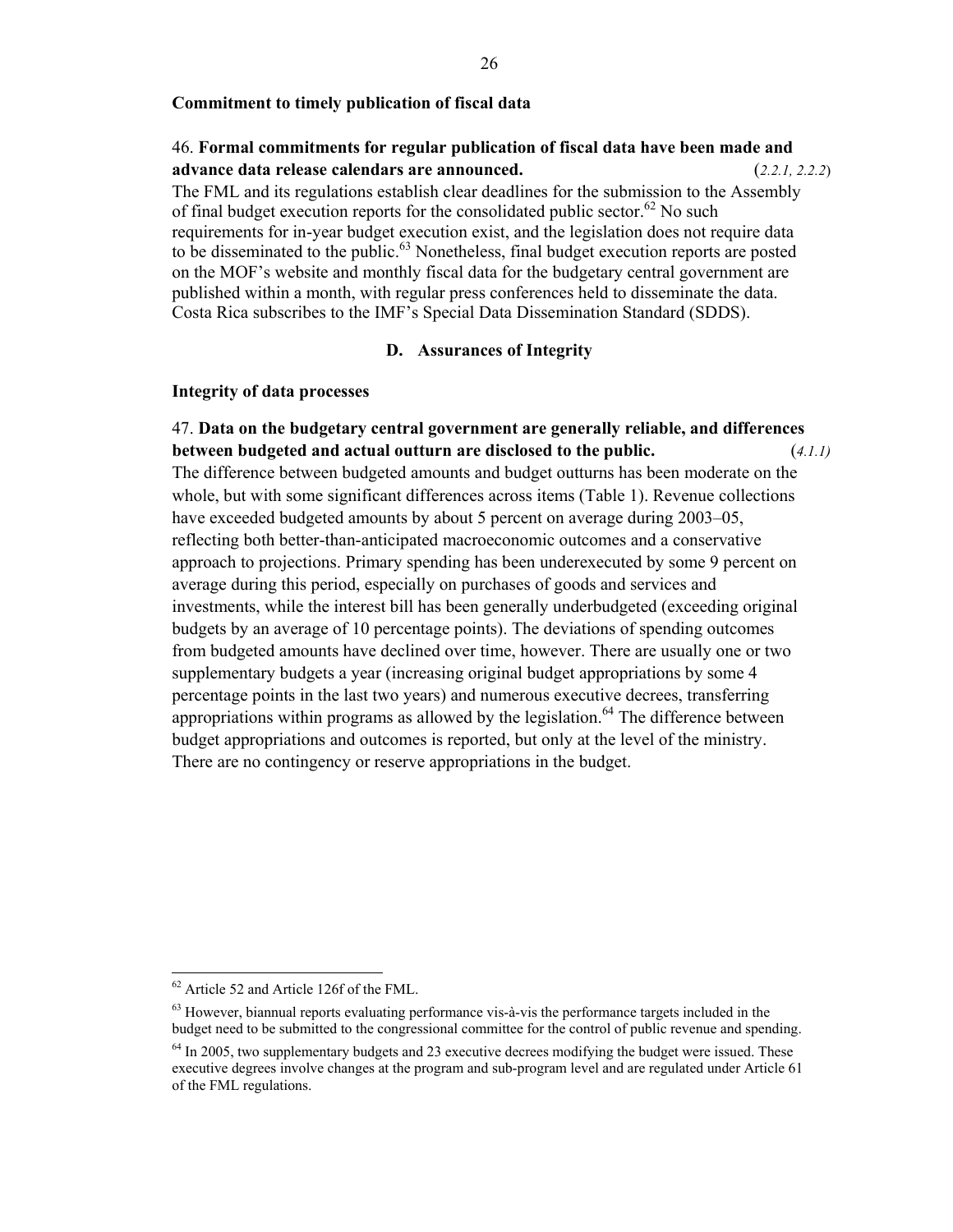|  |  |  |  |                                                                                                                                                     |  |  | Table 1. Revenues and Expenditures of the Budgetary Central Government |
|--|--|--|--|-----------------------------------------------------------------------------------------------------------------------------------------------------|--|--|------------------------------------------------------------------------|
|  |  |  |  | $\mathbf{1}$ , $\mathbf{1}$ , $\mathbf{1}$ , $\mathbf{1}$ , $\mathbf{1}$ , $\mathbf{1}$ , $\mathbf{1}$ , $\mathbf{1}$ , $\mathbf{1}$ , $\mathbf{1}$ |  |  |                                                                        |

|                                |          | (execution relative to the original and modified budgets, in percent) |          |          |          |          |          |          |
|--------------------------------|----------|-----------------------------------------------------------------------|----------|----------|----------|----------|----------|----------|
|                                |          | 2003                                                                  |          | 2004     |          | 2005     |          | Average  |
|                                | Original | Modified                                                              | Original | Modified | Original | Modified | Original | Modified |
| Revenues                       | 3.0      | 3.0                                                                   | 3.5      | 3.5      | 9.1      | 9.1      | 5.2      | 5.2      |
| Primary current spending, o/w: | $-3.5$   | $-8.2$                                                                | $-7.3$   | $-8.2$   | $-7.5$   | $-5.4$   | $-6.1$   | $-7.3$   |
| Wages                          | 3.8      | $-2.5$                                                                | $-3.2$   | $-2.7$   | $-4.4$   | $-4.4$   | $-I.3$   | $-3.2$   |
| Goods and services             | $-26.3$  | $-35.7$                                                               | $-14.1$  | $-21.2$  | $-18.9$  | $-18.9$  | $-19.8$  | $-25.3$  |
| Transfers                      | $-7.1$   | $-9.9$                                                                | $-10.0$  | $-11.5$  | $-9.2$   | $-4.9$   | $-8.8$   | $-8.8$   |
| Capital spending               | $-7.0$   | $-25.0$                                                               | $-7.5$   | $-21.6$  | $-14.2$  | $-11.5$  | $-9.5$   | $-19.3$  |
| Interest                       | $-6.6$   | $-27.4$                                                               | 8.8      | $-3.7$   | 26.4     | $-1.8$   | 9.5      | $-11.0$  |

# 48. **Statements on accounting policy are not included in the budget and final accounts documents.** *(4.1.2)*

The accounting principles, CoA, and accounting manuals are available at the MOF's website. The CGR and MOF approve the principles and general rules of government accounting and modifications, as necessary.

49. **The information management system (SIGAF) allows for routine and timely reconciliation of budgetary central government accounts.** (*4.1.3)* 

Reconciliations relate to expenditure made with budgetary appropriations, accounting data on revenues and payments with debits and credits to bank accounts, and both aboveand below-the-line data.

## **Independent oversight**

 $\overline{a}$ 

# 50. **External audit is independent of the executive branch and covers all public sector activities.** (*4.2.1*)

The CGR's external audit function of all public sector activities is well established in the Constitution.<sup>65</sup> In exercising this function, CGR staff have unfettered access to all information and documentation they may need for carrying out their work. The head of the CGR is appointed by the Assembly for a period of eight years and can only be removed for legally justified reasons. The CGR prepares its draft budget, which is then submitted to the government for inclusion in the central government budget.

<sup>&</sup>lt;sup>65</sup> These functions are defined in Article 184 of the Constitution.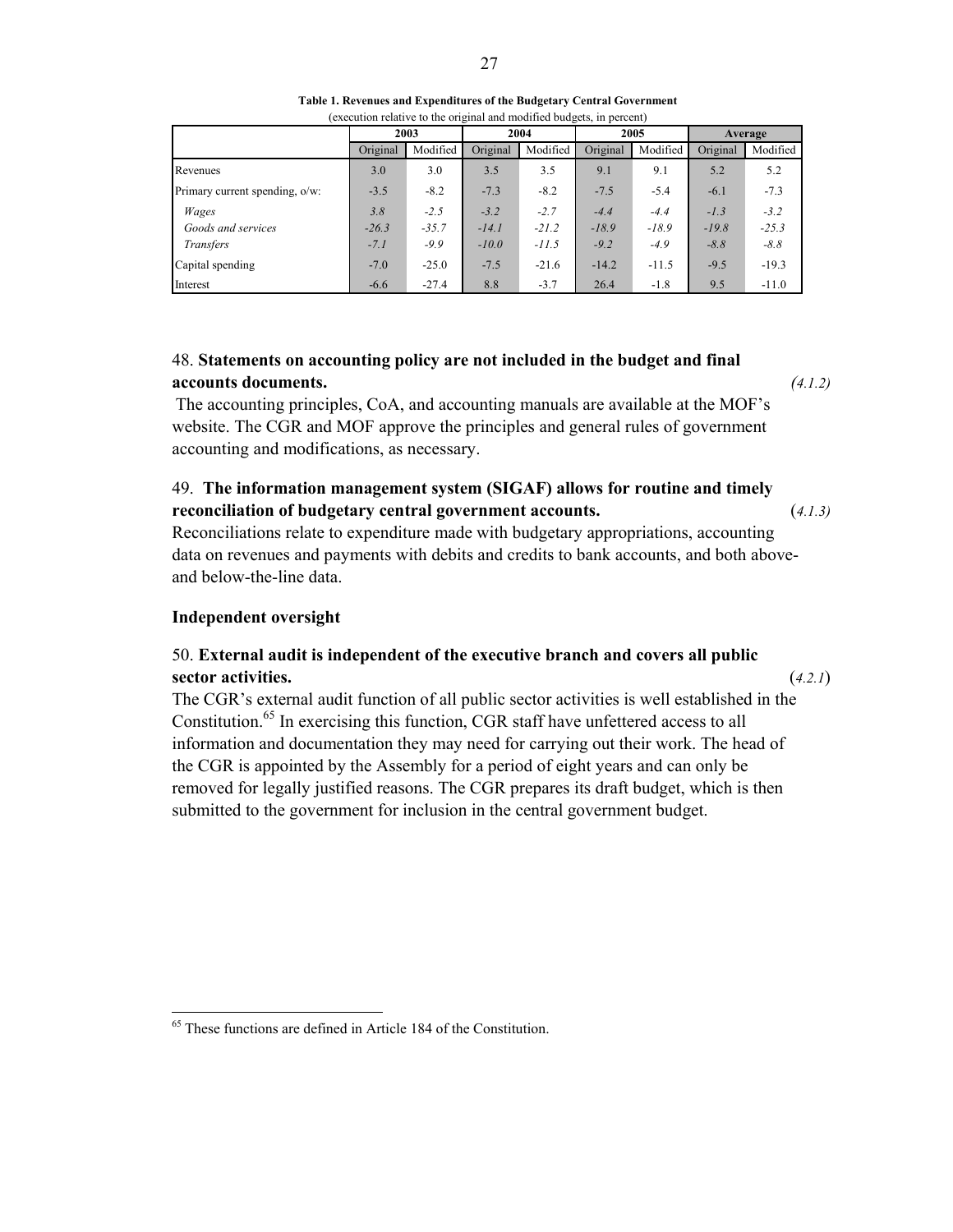# 51. **The CGR has a strong external audit capacity supported by well-qualified and trained staff.** (*4.2.1)*

In 2005, 152 external audit reports were issued.<sup>66</sup> CGR's external audit reports are available on its website. The qualification and experience of staff, as well as the high quality of annual reports, suggest that the CGR is carrying out its external audit responsibilities well. $67$ 

# 52. **The legislature discusses external audit reports, but with significant delays, and does not systematically follow up on audit findings.** (*4.2.1)*

The Assembly receives the reports prepared by the CGR, but its findings are discussed at the Assembly's permanent commission for the control of public revenue and expenditure with significant delay (of a few years), and with even greater delay in the full Assembly. There is generally little follow-up on the CGR's annual report recommendations.

## 53. **No external scrutiny of macroeconomic models and assumptions is carried out**. (*4.2.2)*

The macroeconomic forecasts underpinning the budget are those of the CBCR's monetary program. The model used in the projections is not made publicly available, and no detailed description of the model exists at present. However, information about key assumptions utilized in the projections is available.

# 54. **The National Institute of Statistics and Census (NISC) is given legislative assurances of independence.** (*4.2.3)*

The Law on the National Statistics System <sup>68</sup> establishes that the NISC is an autonomous institution, with administrative independence. The NICS executive council is comprised of five expert members designated by the government for six-year terms. The manager of the NISC is selected by the executive council. To strengthen further the technical configuration of the NISC executive council, two of its five members must be chosen from a list of three names submitted to the government by the national council of university chancellors, and another member must be selected from a list of three names submitted by the economic science professional college. The NISC elaborates the consumer and construction price indices and conducts household and poverty surveys, while the CBCR is responsible for national accounts and balance of payment statistics, and the MOF for fiscal statistics.

 $\overline{a}$ 66 CGR Annual Report, 2005, p. 259.

 $67$  Costa Rica received the highest mark in a recent survey of supreme audit institutions that included Argentina, Colombia, Costa Rica, Guatemala, El Salvador, Mexico, Nicaragua, and Peru. The criteria used in the ranking were: (i) trustworthiness of the external comptroller's office; (ii) its effectiveness in the fight against corruption; (iii) the external comptroller's office capacity to verify whether the executive branch complies with the physical goals of budget programs; and (iv) its capacity to exercise effective oversight over federal spending. (Latin American Index for Budget Transparency: A Comparison of Eight Countries, Estado de la Nación., October 2005.)

<sup>68</sup> Law No. 7839 of November 1998.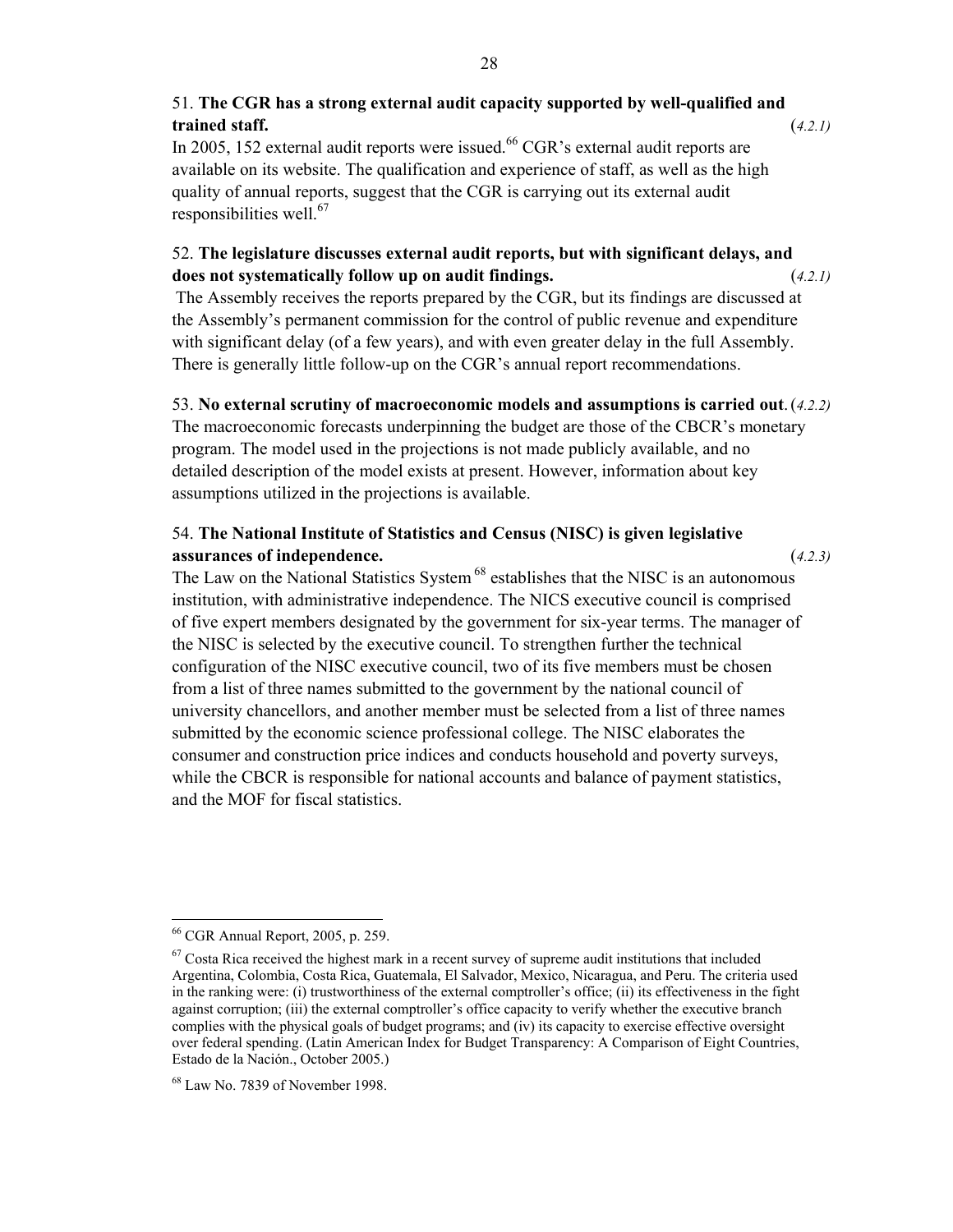#### **II. IMF STAFF COMMENTARY**

55. **Costa Rica meets the requirements of the fiscal transparency code in several areas**. The separation of powers between the executive and legislature, and the responsibilities of different levels of government, are clearly specified. The CBCR is operationally independent and provides technical support on macroeconomic projections for the budget. The relations between the government and public corporations are based on clear arrangements, and laws and regulations governing private sector activity are generally transparent. Laws and processes governing the regulation of the nonfinancial private sector are generally clear. Tax legislation is complex, but well publicized, and taxpayers' rights are clearly spelled out in the law. The budget process is well specified and publicized. The cornerstone of public financial management is the Law on Financial Administration and Public Budgets adopted in 2001, which clarified and modernized the budget process, giving it a performance orientation, and prescribed clear rules governing debt, cash and asset management, and the accounting system. On the basis of this framework, significant progress has been made in centralizing and improving debt and cash management, updating accounting norms to align them to international standards, and upgrading the data management systems. The internal and external audit frameworks are sound and provide adequate safeguards for the integrity of the public financial processes: the CGR is independent and responsive to inquiries of the Assembly, and provides crucial feedback on the financial management of the public sector.

#### 56. **A number of initiatives currently underway would further advance fiscal**

**transparency**. These include legislative proposals to enhance the formal independence of the regulatory agency for public services, open the telecommunications and insurance sectors to competition, improve the framework for concessions, and move to a fullfledged VAT, as well as efforts to transform the National Development Plan into a more efficient policy-making instrument—all of which will contribute to enhanced transparency. Other initiatives include efforts to develop a medium-term budget framework, develop guidelines for medium-term debt management, widen the coverage of the single treasury account, and finalize the inventory of physical assets.

#### 57. **In several other areas further efforts will be needed to improve transparency**.

These relate to the need to recapitalize the central bank, enhance fiscal coordination mechanisms across general government institutions, improve the coverage and quality of budget documents and fiscal reporting, introduce a medium-term fiscal framework, and develop fiscal risk analysis. More specifically:

#### **Clarity of roles and responsibilities**

- **A clearer division of responsibilities for monetary and fiscal policies would require a strong commitment to recapitalizing fully the central bank**. The authorities have already made advances in this area, and have recently announced plans to cover part of central bank's quasi-fiscal losses this year with a view to minimizing their inflationary pressures. To increase transparency in this area:
	- $\triangleright$  a medium-term strategy for recapitalizing the central bank and bringing its capital to adequate levels should be developed and disclosed to the public, to give a clear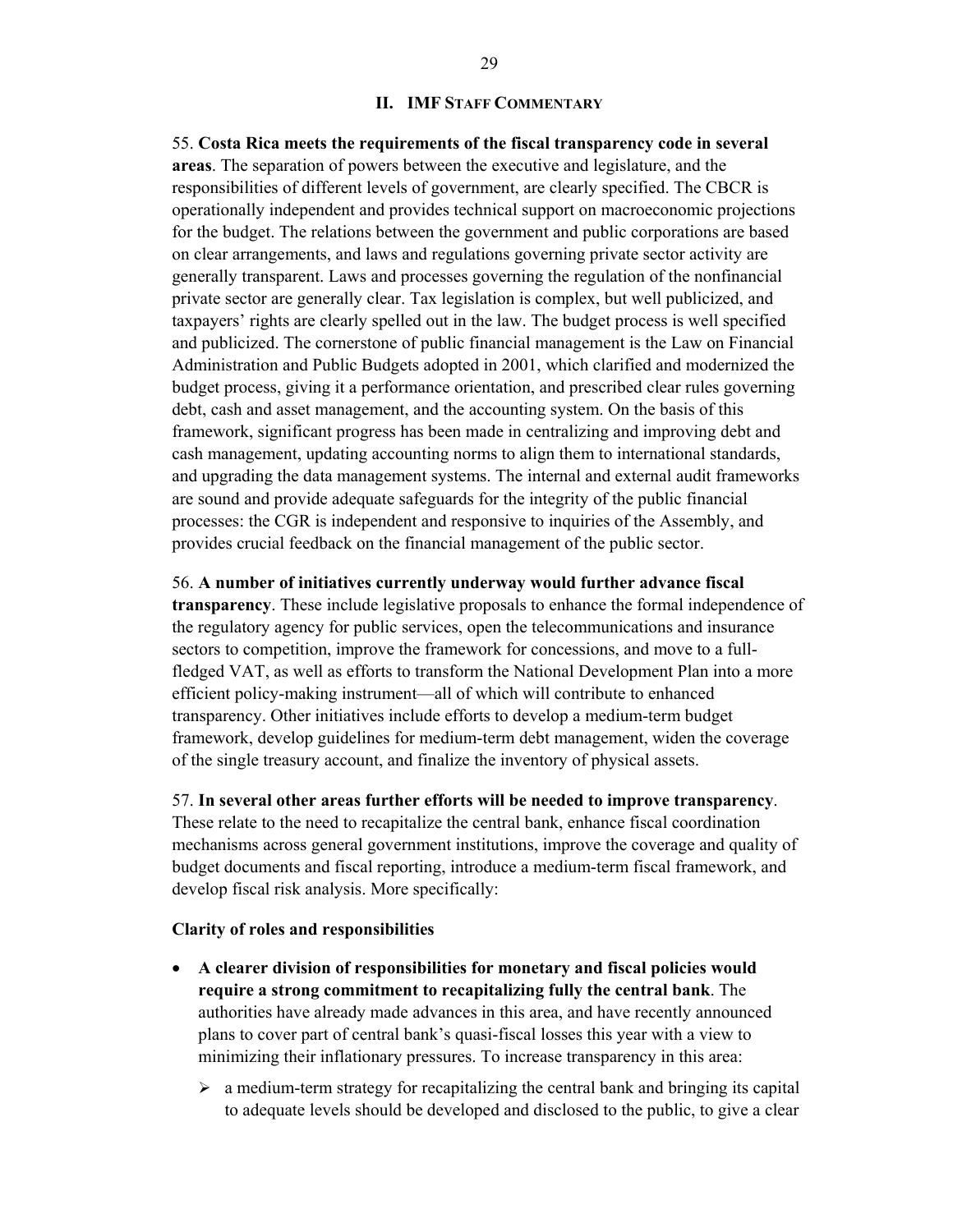signal to the market that the government is committed to eliminating central bank's quasi-fiscal losses;

- $\triangleright$  the need to maintain an adequate level of central bank capital should be addressed in the legislation;
- $\triangleright$  to emphasize the commitment to a clear separation of monetary and fiscal policies, the legal provision allowing for limited central bank financing of the government should be eliminated.
- **Policy responsibilities across general government institutions should be clarified and coordination improved**. The considerable institutional fragmentation and the multi-track budgetary system for the general government have made responsibilities for policy formulation and implementation opaque. Consideration may need to be given to undertaking an in-depth survey of responsibility assignment across general government institutions (especially between line ministries and autonomous institutions in their sectors) with a view to identifying any duplication of functions, determining whether decentralized institutions perform inherently central government functions, and streamlining assigned functions across institutions.

#### **Budget formulation and approval**

- **To enhance transparency in public resource allocation, the activities of decentralized and deconcentrated units should be integrated into the Assemblyapproved budget**. Many of these entities provide services intrinsic to central government activities, and their budgets should be approved, along with the central government budget, by the Assembly (the social security fund (CCSS) and universities, whose autonomy is prescribed in the Constitution, could be exceptions from this rule). This would go a long way toward avoiding duplication of functions, forging policy coordination across institutions, and enhancing the role of the Assembly-approved budget in setting transparently public spending priorities. It would also obviate the need for a separate agency to coordinate the budgets of several general government institutions (budgetary authority), a role that could be assumed by the MOF.
- **The government should adopt a credible medium-term budget framework that is well integrated with the National Development Plan (NDP)**. The annual budget should be presented to the Assembly in a multi-year framework, spanning a three- to five-year horizon, that would include: (i) a clear statement of fiscal policy objectives and a discussion of how they will contribute to medium-term public debt sustainability; (ii) a medium-term macroeconomic forecast; (iii) realistic revenue estimates for the planning period; (iv) a medium-term path for specific expenditure aggregates; and (v) a sensitivity analysis of the main fiscal variables to changes in the main macroeconomic variables. Such medium-term orientation would also permit to identify more clearly future recurrent costs of new projects, helping guide decisions on project selection. The authorities are already planning to include medium-term macroeconomic and fiscal projections in the 2008 budget, and these efforts should be pursued further with the view to making the medium-term budget framework an effective tool for planning, allocating, and controlling public spending.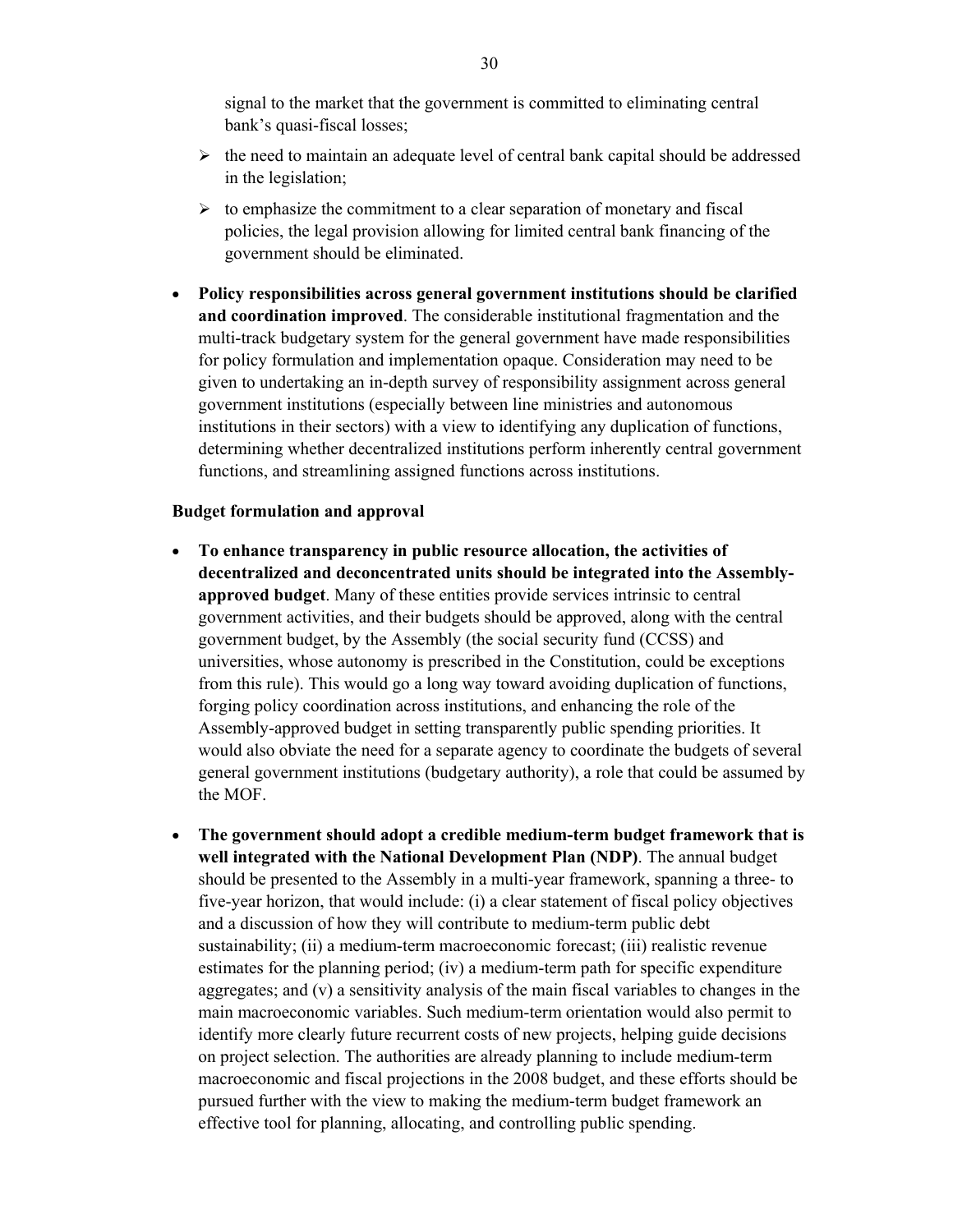- **The government should develop a medium-term public investment program and establish clear principles for the evaluation and approval of investment projects**. Although the procedures for approving project requests from public institutions are clear, the economic criteria guiding their prioritization are not. To improve transparency of the budget process, the project selection process for the annual budget (and, in future years, for the multi-year investment plan and budget) should be strengthened, including by developing the capacity in the planning ministry to utilize quantitative methods for evaluating and prioritizing projects.
- **Earmarked spending mandates should be phased out and spending priorities should be determined in the budget process**. Pervasive earmarking (*destinos especificos)* has resulted in overcommitment of scarce resources and made it impossible to comply with the legislated mandates. In addition to limiting budget flexibility, it has rendered the budget process largely nontransparent by giving misleading assurances that the spending mandates could be undertaken. The earmarking mandated through the legislation (whether funded or unfunded) should be phased out and spending priorities should be decided in the context of the budget discussions.
- **A statement of fiscal risks should be included in the budget documents**. Budget documents could provide: (i) an overview of all government contingent liabilities; (ii) a summary table of concession and trust fund (*fideicomiso*) operations, their total expected cost, and the estimated impact of associated availability fees; (iii) information on debt and other government guarantees, including the maximum liability under the blanket deposit guarantee for state banks; (iv) legal claims against the government; and (v) fiscal risks stemming from quasi-fiscal activities of public financial and nonfinancial corporations.
- **Budget presentation to the Assembly should be improved**, by including in the budget documents:
	- ¾ a discussion of the fiscal policy objectives at the *general government* level and a table on the consolidated general government past performance and projections for the budget year;
	- $\triangleright$  a medium-term fiscal framework, a discussion of fiscal and debt sustainability, and a statement of fiscal risks, as discussed above;
	- $\triangleright$  a clear identification in the budget tables of the primary and overall balances;
	- ¾ a clear presentation of the revenue and expenditure performance on an *annual* basis, to facilitate comparison with the budget;
	- $\triangleright$  a clear delineation of the estimates of the cost of new initiatives (on spending and revenue) and of ongoing government policies;
	- $\triangleright$  an overview of existing tax expenditures and their quantification (tax expenditures should in essence be regarded as regular expenditure on a multi-year basis).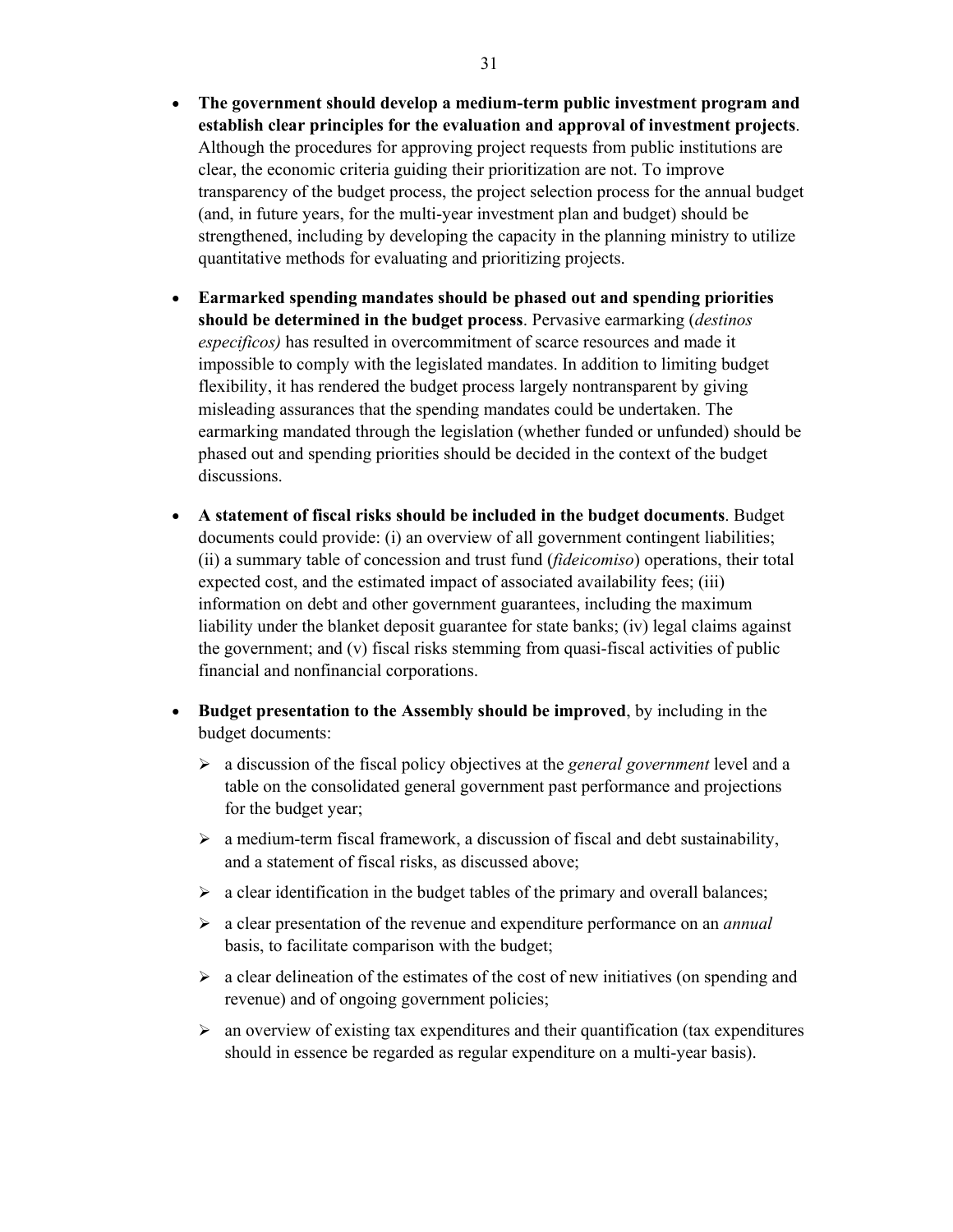#### **Budget execution and reporting**

- **The accounting framework across public institutions should be harmonized and its ability to produce consolidated data improved**. The fragmented accounting standards applied across the public sector hamper proper and timely consolidation of the accounts, especially of in-year budget execution, and reduce the reliability of public financial information. The accounting office of the MOF should be in charge of elaborating the chart of accounts for all public entities and should use its legal entitlement to collect financial information from public institutions. In light of this, as well as of the tight turnaround the legislation affords for the consolidation of final accounts for the public sector, the technical capacity of the MOF's accounting office should be reinforced.
- **Transparency of the procurement process could be enhanced by applying standard procedures and registry to all public sector institutions**. This could be achieved by expanding the coverage of central government's electronic procurement system (CompraRed) to the rest of the public sector where the bulk of procurement occurs, and by centralizing or coordinating better regulatory oversight of all public sector procurement.
- **Budget execution monitoring and reporting should be strengthened:**
	- ¾ *The MOF should strengthen its capacity to monitor in-year execution of general government expenditures*. For this, it should require at least quarterly financial reporting by all general government entities to its accounting office, as allowed by the FML. Such reports would inform the MOF analysis and provide the public with more frequent information on budget execution.
	- ¾ *The MOF should disseminate to the public quarterly and annual reports* that not only provide data on budget execution, but also discuss fiscal developments, compare them to the original and modified budget, and discuss factors that contributed to the deviations from the initial and modified budget, focusing particularly on the consolidated accounts. These reports could first cover the budgetary central government and then be extended to the general government as data collection for the latter improve.
	- ¾ *Similar mid-year reports on budget execution should be presented to the Assembly on a timely basis*.
	- ¾ *Consideration should be given to introducing a legislative requirement to disseminate fiscal data to the public.* While the MOF publishes, on its website, final accounts for the consolidated public sector and monthly accounts for the budgetary central government, no such requirement exists in the legislation.
	- ¾ *The website of the MOF could be revamped to make it more user-friendly.* The site should be easier to navigate, public sector statistics should be organized more clearly, and all legislation pertaining to the budget process and public financial management more generally should be made available.
- **Parliamentary oversight over budget execution should be strengthened**. This would require: (i) timely discussion of the final budget execution accounts, both in the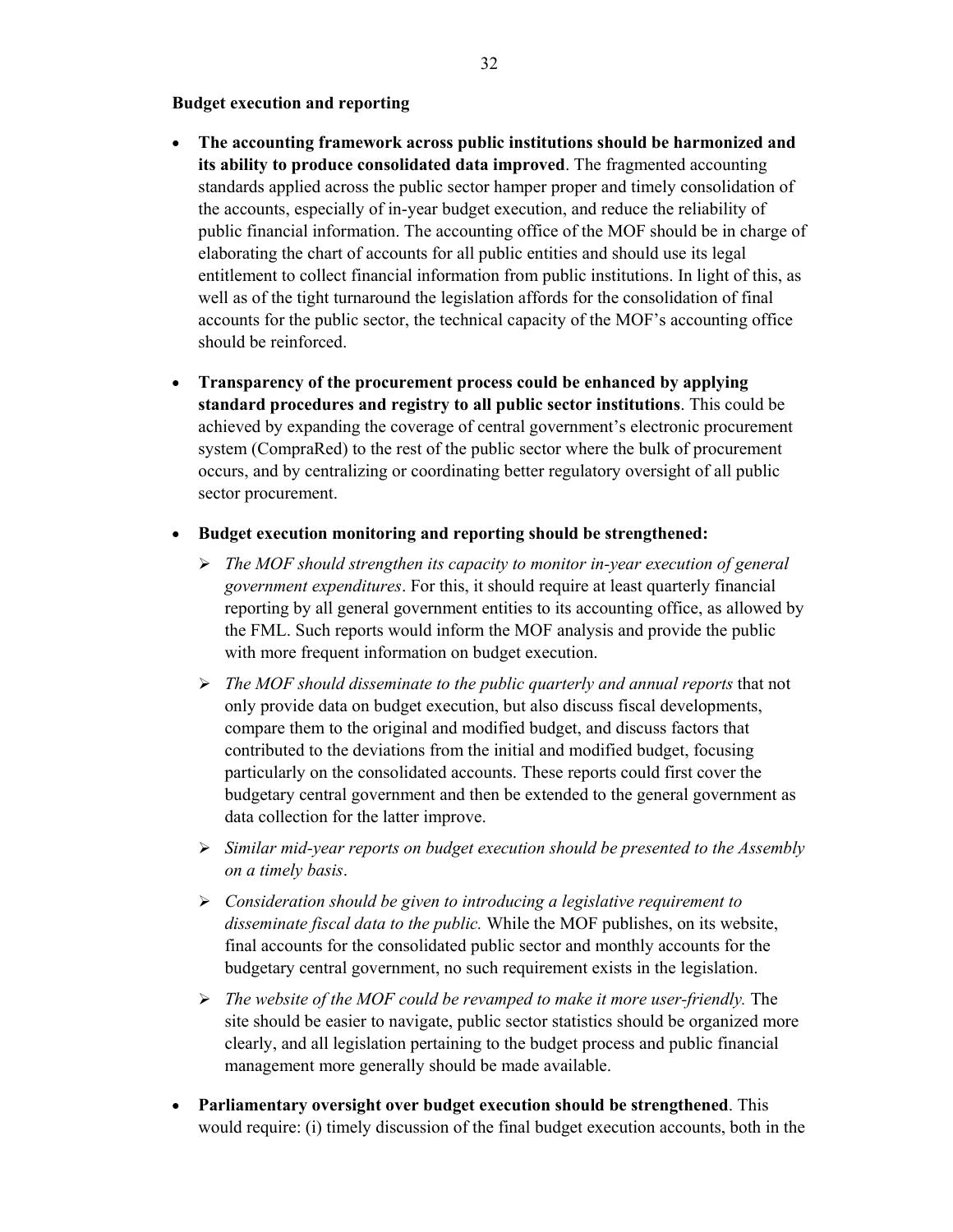economic and budget commissions of the Assembly as well as in full session; and (ii) more rigorous follow-up on the implementation of the CGR recommendations. Legislative oversight over the use of public funds would also improve if the decentralized and deconcentrated institutions are fully integrated into the budgetary process, with their budgets approved and performance monitored by the Assembly. As a minimum, general government accounts should be presented for the Assembly's information in the budget and budget execution documents.

• **To facilitate a better understanding of government spending objectives and their evaluation, the system of performance indicators should be streamlined**. Significant progress has been made in this regard in the context of the new government's national development plan. This should be followed up in the 2008 budget process by streamlining the number of performance indicators in each ministry, making them more meaningful and measurable, and providing some past information in the budget documents on the targeted indicators. A streamlined system of performance indicators would also permit the government to develop more meaningful program evaluation reports.

#### **Tax policy and private sector regulation**

- **The planned transition to a VAT will increase the transparency of the tax system and should be pursued**. The current system of crediting physical, rather than financial, inputs and the numerous exemptions gives rise to discretion and renders the system opaque. A move to a VAT, with minimum exemptions, would be welcome.
- **Consideration should be given to providing additional legal protection to tax and customs administration officials**. While the current legal framework already provides for some degree of protection, it would be useful to consider adding special provisions to formally shield these officials from political pressure. This could take the form of the protection already given to the heads of the internal audit units.
- **The importation of rice monopoly should be eliminated**. The current prohibition of rice imports (other than by the corporation of rice producers, when there is insufficient domestic production) is a nontransparent and inefficient way of supporting producers. This support, should the government choose to continue it, should be provided transparently through budgetary subsidies discussed in the Assembly.

#### **Integrity of financial information**

• **Internal audit processes should be strengthened to ensure the integrity of the financial management systems.** The legislation provides a strong basis for internal controls, but the capacity of the internal audit units needs to be strengthened. This would help eventually shift the orientation of the CGR to ex post assessment and performance evaluation work, especially in regard to procurement. Coordination between the internal audit units and the CGR should be strengthened, with a view to minimizing overlap in their work programs and sharing common data and analysis.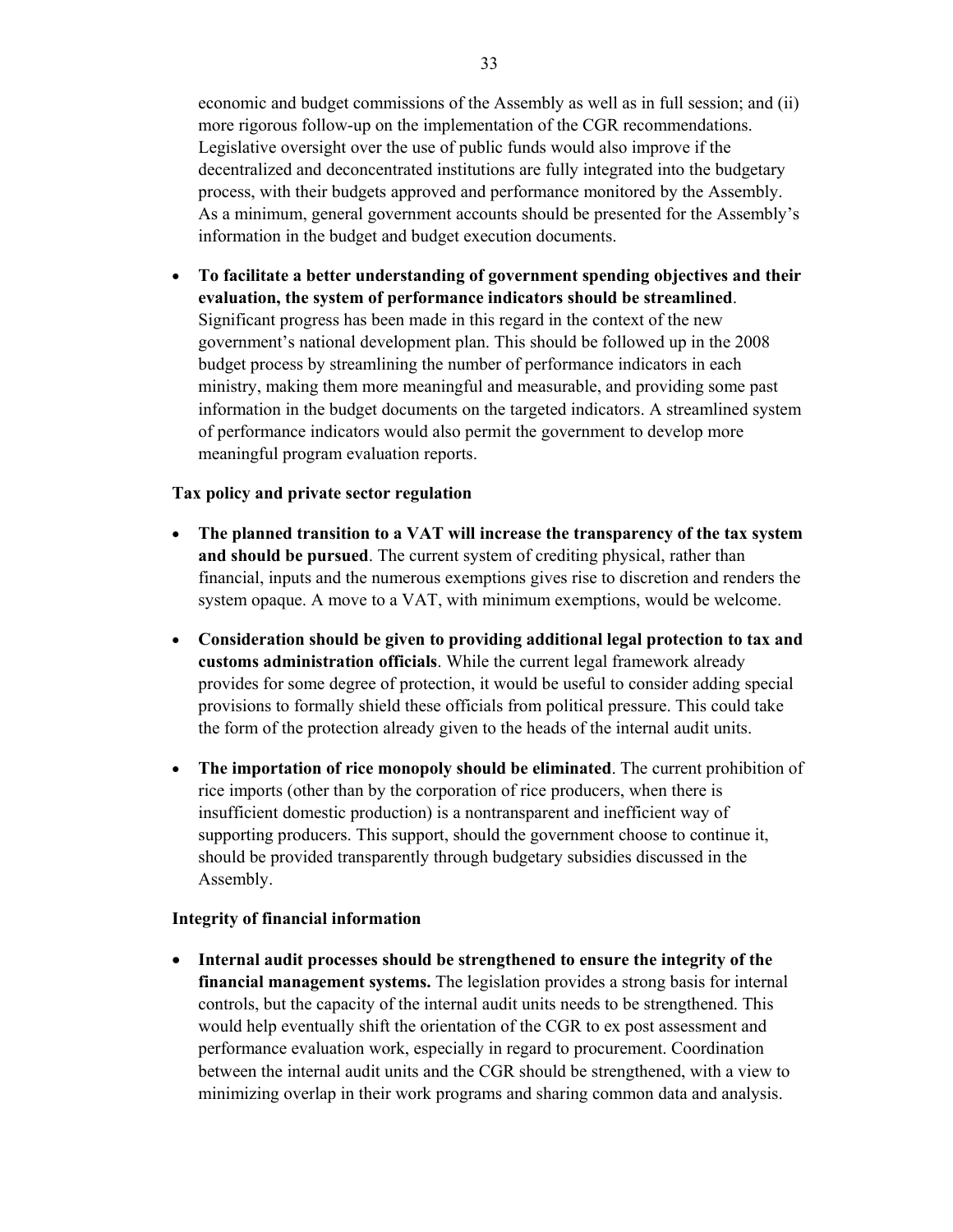|                                       | Table 1. A Summary Assessment of Practices                                                                                                                                                                                                                                                                                                                                                                                                                                  |                                                                           |
|---------------------------------------|-----------------------------------------------------------------------------------------------------------------------------------------------------------------------------------------------------------------------------------------------------------------------------------------------------------------------------------------------------------------------------------------------------------------------------------------------------------------------------|---------------------------------------------------------------------------|
| Code Reference                        | <b>Summary Assessment</b>                                                                                                                                                                                                                                                                                                                                                                                                                                                   | Comment                                                                   |
| Overall summary                       |                                                                                                                                                                                                                                                                                                                                                                                                                                                                             |                                                                           |
|                                       | in several areas. Responsibilities across powers and levels of government are clearly specified, and the central bank<br>Costa Rica meets the requirements of the transparency code                                                                                                                                                                                                                                                                                         |                                                                           |
|                                       | is operationally independent. The legal framework underlying the public finance processes is sound, and significant progress has been made in centralizing and improving debt                                                                                                                                                                                                                                                                                               |                                                                           |
|                                       | and cash management, updating accounting norms, and upgrading the data management systems. The budget process is well specified and publicized. The laws governing the<br>regulation of the private sector are generally clear, tax legislation is well publicized, and taxpayers' rights are clearly spelled out in the law. The internal and external audit                                                                                                               |                                                                           |
|                                       | frameworks are sound, and the Comptroller's General office is independent and technically strong.                                                                                                                                                                                                                                                                                                                                                                           |                                                                           |
| and analysis. In particular:          | institutions, improve the coverage and quality of budget documents, as well as of fiscal reporting, introduce a medium-term fiscal framework, and develop fiscal risk reporting<br>In other areas further efforts will be needed to improve transparency. These relate mainly to the need to enhance fiscal coordination mechanisms across general government                                                                                                               |                                                                           |
|                                       | There is room to improve clarity of responsibilities across general government institutions to avoid duplication of functions and improve coordination.                                                                                                                                                                                                                                                                                                                     |                                                                           |
|                                       | The budget formulation and presentation can be further improved, including by (i) integrating most general government autonomous institutions in the budget; (ii) adopting<br>a medium-term budget framework; (iii) developing a public investment program and establishing clear principles for the evaluation and approval of investment projects;<br>including a statement of fiscal risks in budget documents.<br>(iv) eliminating earmarked spending mandates; and (v) |                                                                           |
|                                       |                                                                                                                                                                                                                                                                                                                                                                                                                                                                             |                                                                           |
| ٠                                     | including by (i) harmonizing the accounting standards and procurement processes across all public institutions; (ii)<br>strengthening the monitoring and reporting of in-year execution of general government expenditure; (iii) enhancing parliamentary oversight over budget execution.<br>Budget execution and reporting could be strengthened,                                                                                                                          |                                                                           |
| Clarity of roles and responsibilities |                                                                                                                                                                                                                                                                                                                                                                                                                                                                             |                                                                           |
|                                       | The general government is defined consistently with the Government Finance Statistics (GFS) principles, but its                                                                                                                                                                                                                                                                                                                                                             |                                                                           |
|                                       | coverage in the budget process is limited. The clarity of roles and responsibilities within the general government<br>are hampered by its fragmented administrative organization.                                                                                                                                                                                                                                                                                           |                                                                           |
| 1.1.2                                 | The fiscal roles of the executive, legislative and judicial branches are clearly defined in law, and the                                                                                                                                                                                                                                                                                                                                                                    |                                                                           |
|                                       | responsibilities of different levels of government are also relatively well defined                                                                                                                                                                                                                                                                                                                                                                                         |                                                                           |
| 1.1.3                                 | and the mechanisms for the coordination and management of budgetary and<br>in place. There is significant revenue earmarking in the budget.<br>Extrabudgetary activities are extensive<br>extrabudgetary activities are partially                                                                                                                                                                                                                                           | Draft legislation has been prepared to<br>eliminate all unfunded spending |
|                                       |                                                                                                                                                                                                                                                                                                                                                                                                                                                                             | mandates created by legislation.                                          |
| 1.14                                  | and public nonfinancial and financial corporations are clear. In particular,<br>the Central Bank of Costa Rica (CBCR) is operationally independent and its financial relationship with the<br>The relationships between government                                                                                                                                                                                                                                          |                                                                           |
|                                       | government is clearly defined in law, and public financial and nonfinancial corporations do not carry out                                                                                                                                                                                                                                                                                                                                                                   |                                                                           |
|                                       | noteworthy quasi-fiscal activities (QFAs)                                                                                                                                                                                                                                                                                                                                                                                                                                   |                                                                           |

**III. SUMMARY TABLES**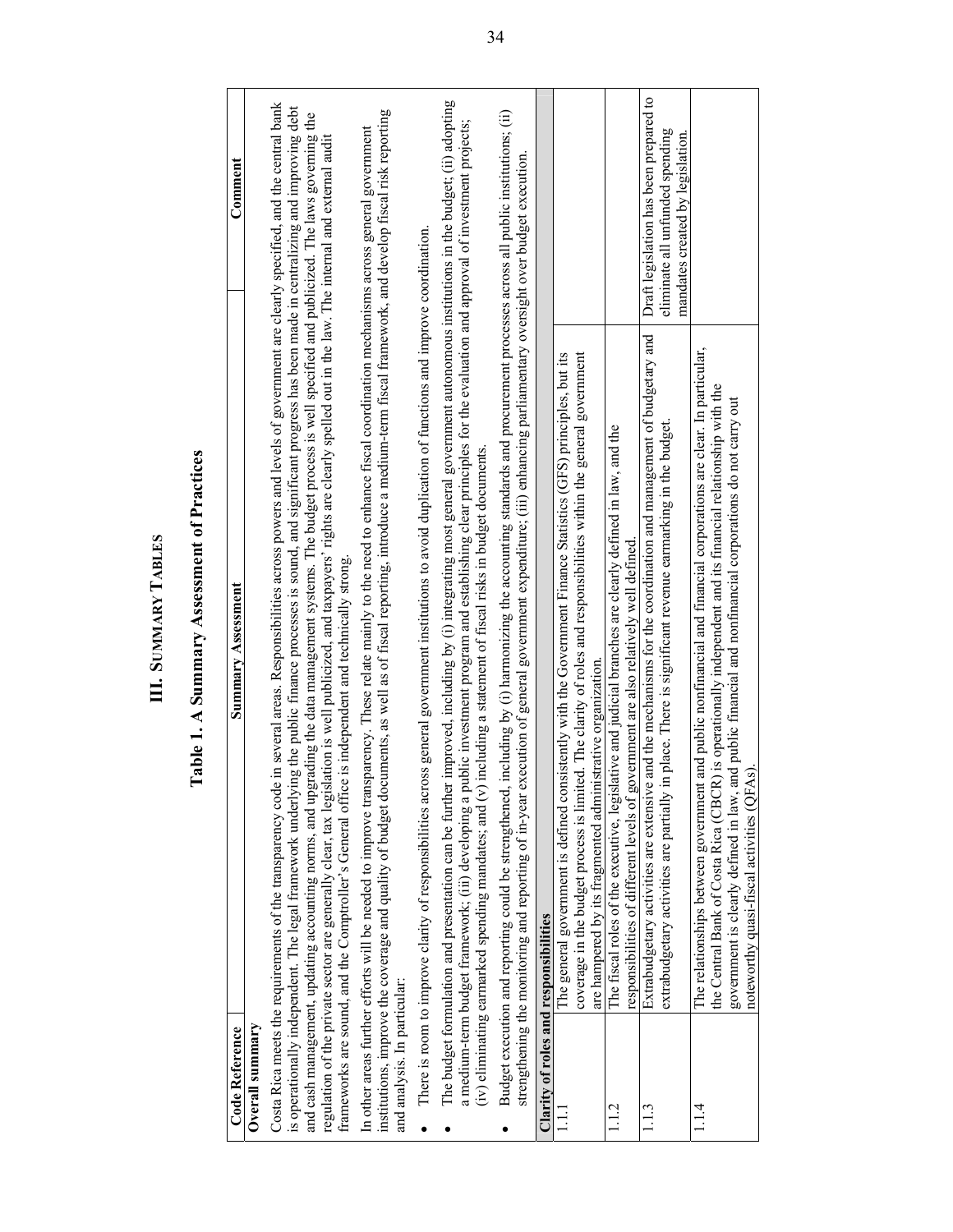| 1.15                               | telecommunications sectors. Laws and processes governing the regulation of the nonfinancial private sector are<br>monitors ownership or coordinates policies. While there is no active privatization program, the government is<br>Government holdings of fully-owned corporations and equity are extensive, and there is no single entity that<br>committed to revamping the legal framework for concessions and opening up the insurance and<br>generally clear.                                                            | sectors, and to reform the concession<br>telecommunication and insurance<br>Draft legislation is currently in<br>congress to open up the<br>process.                                                                           |
|------------------------------------|-------------------------------------------------------------------------------------------------------------------------------------------------------------------------------------------------------------------------------------------------------------------------------------------------------------------------------------------------------------------------------------------------------------------------------------------------------------------------------------------------------------------------------|--------------------------------------------------------------------------------------------------------------------------------------------------------------------------------------------------------------------------------|
| $\overline{2.1}$                   | but fragmented<br>The overall budget framework is clear                                                                                                                                                                                                                                                                                                                                                                                                                                                                       |                                                                                                                                                                                                                                |
| 12.2                               | and customs administrations are clearly defined and well coordinated with<br>The legislative basis for taxation is generally clear and comprehensive, but tax exemptions are extensive and tax<br>overall fiscal management. Taxpayers' legal rights are well defined, but there are delays in the resolution of<br>expenditures are not reported. The tax<br>complaints.                                                                                                                                                     | fledged VAT, currently in congress,<br>extended to all taxes, and published<br>Draft legislation to move to a full-<br>income tax exemptions should be<br>Existing estimates for the cost of<br>will help enhance transparency |
| $\mathbf 2$                        | Public servants are subject to a well-defined code of behavior.                                                                                                                                                                                                                                                                                                                                                                                                                                                               |                                                                                                                                                                                                                                |
| Public availability of information |                                                                                                                                                                                                                                                                                                                                                                                                                                                                                                                               |                                                                                                                                                                                                                                |
|                                    | clear commitment to provide information at scheduled times. However, the budget documents cover the budgetary<br>central government on a monthly basis and consolidated public sector on an<br>amual basis. Annual fiscal information is fairly comprehensive and readily available to the public, and there is a<br>central government only, and no data are provided on the general government. There is no defense expenditure<br>forces.<br>given the absence of permanent armed<br>Fiscal reporting covers the budgetary |                                                                                                                                                                                                                                |
| 2.1.2                              | aggregates for past budget years, but only partially in the case of revenue.<br>The budget documents disclose fiscal                                                                                                                                                                                                                                                                                                                                                                                                          |                                                                                                                                                                                                                                |
| 2.1.3                              | Budget documents do not include statements on contingent liabilities, tax expenditures or quasi-fiscal activities,<br>but information on contingent liabilities is partially included in the final accounts.                                                                                                                                                                                                                                                                                                                  |                                                                                                                                                                                                                                |
| 2.1.4                              | licies. Debt and cash management practices are well coordinated, information<br>information on public sector's financial and physical assets is published<br>corporations and equity are extensive, and there is no single entity that<br>monitors ownership or coordinates po<br>on gross public debt is published, and<br>Government holdings of fully-owned<br>amually, but is partial                                                                                                                                     |                                                                                                                                                                                                                                |
| 2.21                               | ication of fiscal data have been made.<br>Formal commitments for regular publi                                                                                                                                                                                                                                                                                                                                                                                                                                                |                                                                                                                                                                                                                                |
|                                    | nounced<br>Advance data release calendars are am                                                                                                                                                                                                                                                                                                                                                                                                                                                                              |                                                                                                                                                                                                                                |
|                                    | Open budget preparation, execution, and reporting                                                                                                                                                                                                                                                                                                                                                                                                                                                                             |                                                                                                                                                                                                                                |
|                                    | and fiscal sustainability analysis are not included in the budget documents.<br>Medium-term fiscal policy objectives                                                                                                                                                                                                                                                                                                                                                                                                          | The 2008 budget is expected to be<br>framed in a medium-term context.                                                                                                                                                          |
| 3.1.2                              | The golden rule is established in the budget legislation, but has only become effective last year.                                                                                                                                                                                                                                                                                                                                                                                                                            |                                                                                                                                                                                                                                |
|                                    | Budget forecast and underlying macroeconomic assumptions are clearly presented in the budget documents.                                                                                                                                                                                                                                                                                                                                                                                                                       |                                                                                                                                                                                                                                |
| 3.14                               | Estimates of new initiatives and ongoing costs of government policies are not clearly distinguished in the budget<br>documents.                                                                                                                                                                                                                                                                                                                                                                                               |                                                                                                                                                                                                                                |
| 3.1.5                              | The sensitivity of budget estimates to changes in economic variables is not assessed, and fiscal risks are not<br>quantified nor discussed in the budget documents.                                                                                                                                                                                                                                                                                                                                                           |                                                                                                                                                                                                                                |
| 3.2.1                              | The annual budget preparation process is open but fragmented.                                                                                                                                                                                                                                                                                                                                                                                                                                                                 |                                                                                                                                                                                                                                |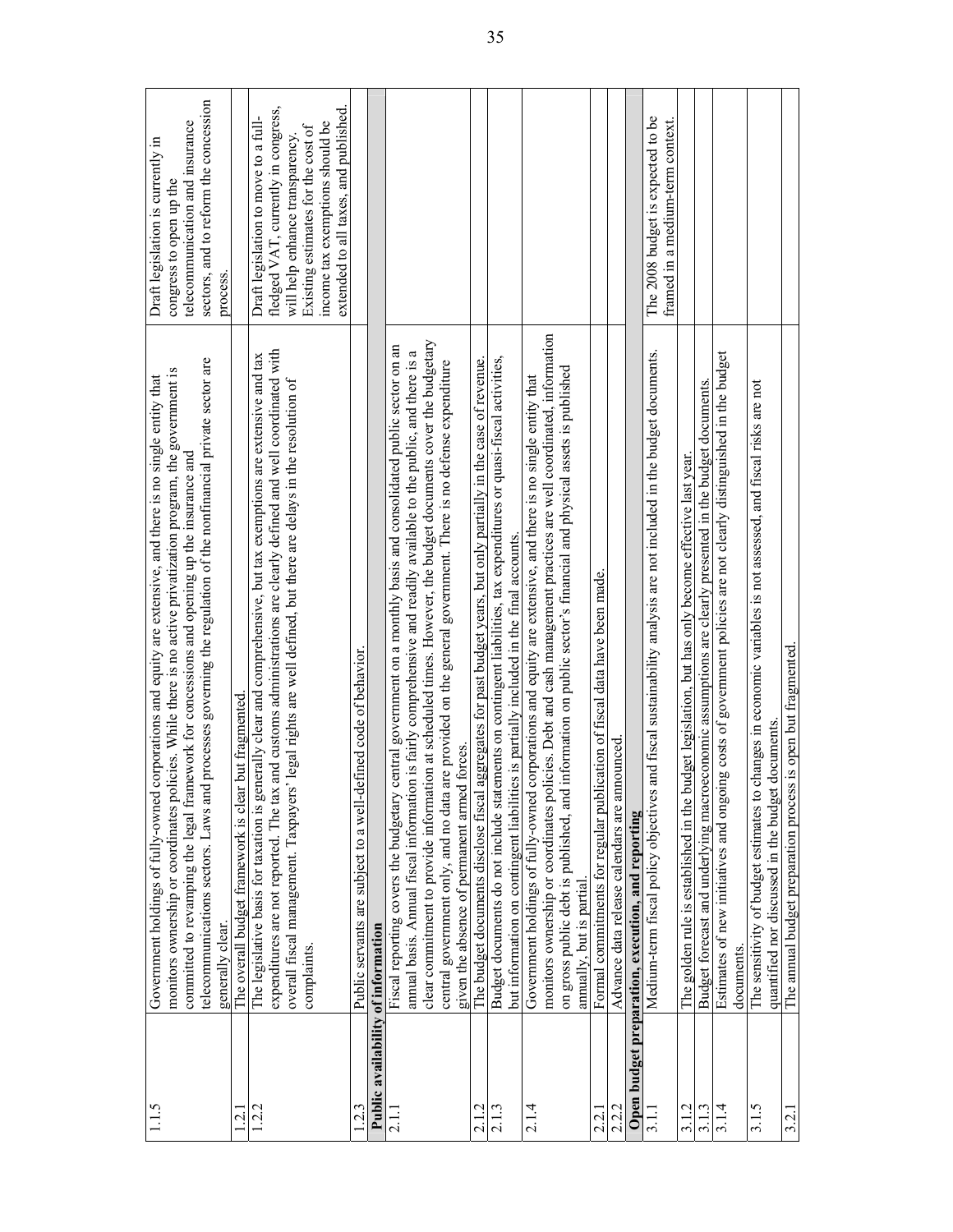| 3.2.2                   | The objectives and expected results from government activities are presented in the budget documents, but the<br>evaluation process of annual spending indicates that deficiencies remain in determining what was actually<br>achieved                                                                                                                                     | system of performance objectives in<br>the 2006-10 National Development<br>Plan should guide the 2008 budget<br>Recent efforts to streamline the<br>process. |
|-------------------------|----------------------------------------------------------------------------------------------------------------------------------------------------------------------------------------------------------------------------------------------------------------------------------------------------------------------------------------------------------------------------|--------------------------------------------------------------------------------------------------------------------------------------------------------------|
| 3.2.3                   | ly on the budgetary central government and discusses its primary and overall<br>The budget document focuses narrowl<br>balances                                                                                                                                                                                                                                            |                                                                                                                                                              |
| 3.3.1                   | Internal control and accounting procedures are in place. The accounting system is capable of producing accurate<br>within-year reports on central government cash budget execution. Fiscal reporting covers the budgetary central<br>government on a monthly basis and consolidated public sector on an annual basis                                                       |                                                                                                                                                              |
| 3.3.2                   | Procurement rules are clear and publicly available, but implementation is fragmented and there is no system-wide<br>coordination or monitoring. Civil service employment procedures are clear and well understood for entities of the<br>budgetary central government                                                                                                      |                                                                                                                                                              |
| 3.3.3                   | Internal audit could be more effective. Tax administration has effective internal monitoring and control<br>mechanisms                                                                                                                                                                                                                                                     |                                                                                                                                                              |
| 3.3.4                   | The tax and customs administrations are not given legal protection from political interference.                                                                                                                                                                                                                                                                            |                                                                                                                                                              |
| 3.4.1                   | The Assembly does not undertake a mid-year budget review, and is not presented with in-year budget execution<br>reports.                                                                                                                                                                                                                                                   |                                                                                                                                                              |
| 3.4.2                   | Audited final accounts are available within six months of the end of the fiscal year.                                                                                                                                                                                                                                                                                      |                                                                                                                                                              |
| 3.4.3                   | The objectives and expected results from government activities are presented in the budget documents, but the<br>evaluation process of annual spending indicates that deficiencies remain in determining what was actually<br>achieved                                                                                                                                     | system of performance objectives in<br>the 2006-10 National Development<br>Plan should guide the 2008 budget<br>Recent efforts to streamline the<br>process. |
| Assurances of integrity |                                                                                                                                                                                                                                                                                                                                                                            |                                                                                                                                                              |
| $\frac{1}{4}$           | Data on the budgetary central government are generally reliable, and differences between budgeted and actual<br>outum are disclosed to the public.                                                                                                                                                                                                                         |                                                                                                                                                              |
| 4.1.2                   | Statements on accounting policy are not included in the budget and final accounts documents                                                                                                                                                                                                                                                                                |                                                                                                                                                              |
| 4.1.3                   | (SIGAF) allows for routine and timely reconciliation of budgetary central<br>The information management system<br>government accounts.                                                                                                                                                                                                                                     |                                                                                                                                                              |
| 4.2.                    | egislature discusses external audit reports, but with significant delays, and does not systematically follow up on<br>General of the Republic has a strong external audit capacity supported by well-qualified and trained staff. The<br>External audit is independent of the executive branch and covers all public sector activities. The Comptroller<br>audit findings. |                                                                                                                                                              |
| 4.2.2                   | No external scrutiny of macroeconomic models and assumptions is carried out.                                                                                                                                                                                                                                                                                               |                                                                                                                                                              |
| 4.2.3                   | d Census (NISC) is given legislative assurances of independence.<br>The National Institute of Statistics and                                                                                                                                                                                                                                                               |                                                                                                                                                              |
|                         |                                                                                                                                                                                                                                                                                                                                                                            |                                                                                                                                                              |